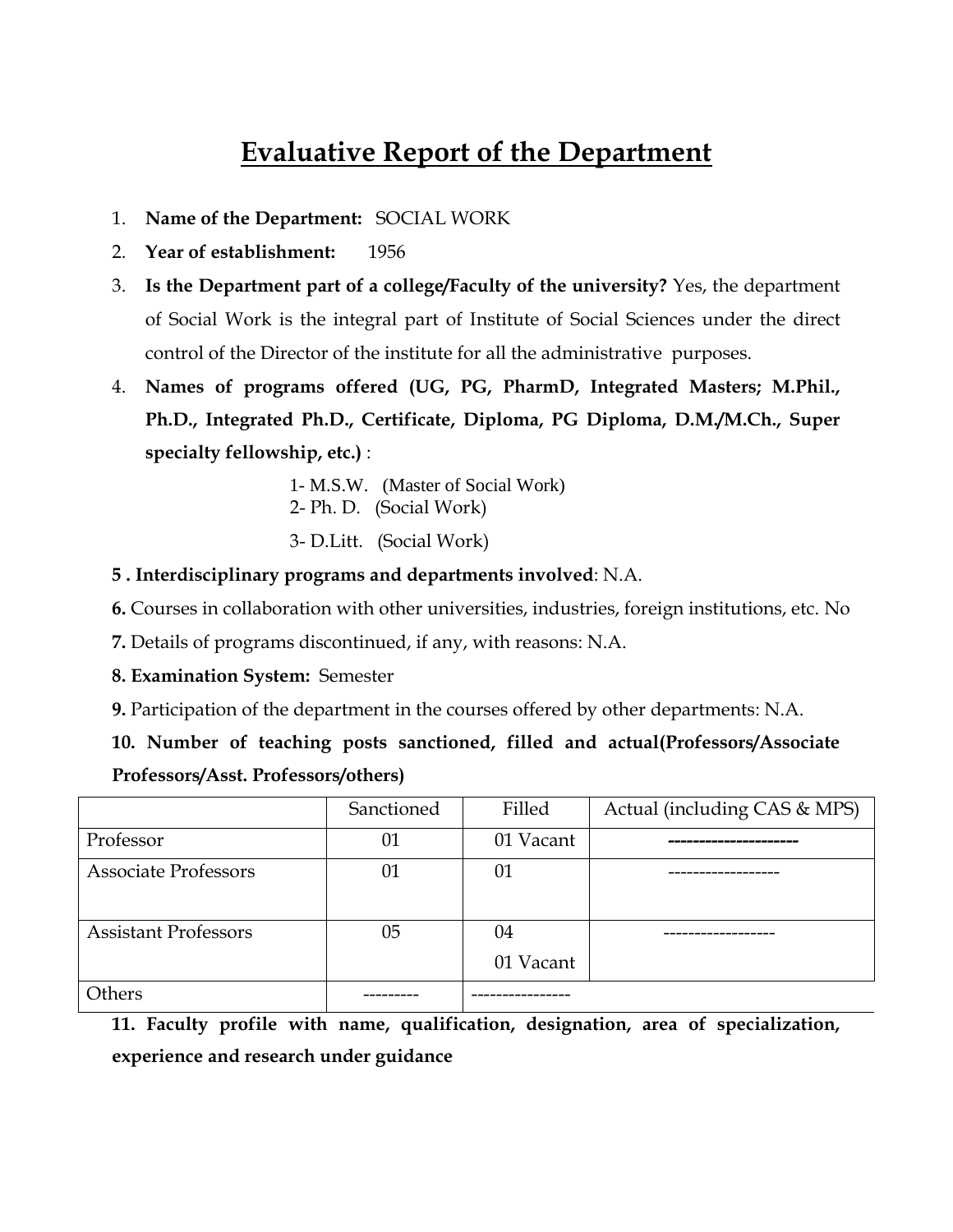| Name            | Qualification | Designation | Specialization | No. of<br>Years | Ph.D./M.Phil.<br>Awarded |  |
|-----------------|---------------|-------------|----------------|-----------------|--------------------------|--|
|                 |               |             |                | exper<br>ience  |                          |  |
| Dr.Ranvir Singh | Ph.D., NET-   | Associate   | <b>IRMP</b>    | 15              | 02 Ph.D.                 |  |
|                 | JRF. (UGC)    | Professor & |                |                 |                          |  |
|                 |               | Head        |                |                 |                          |  |
| Dr. R.K. Bharti | Ph.D., NET-   | Assistant   | <b>IRPM</b>    | 17              |                          |  |
|                 | JRF.(UGC)     | Professor   |                |                 |                          |  |
| Dr. Rajeev      | Ph.D., UGC-   | Assistant   | <b>LWPM</b>    | 09              |                          |  |
| Verma           | NET.          | Professor   |                |                 |                          |  |
|                 |               |             |                |                 |                          |  |
| Dr. Mohd.       | M.Phil., UGC- | Assistant   |                |                 |                          |  |
| Husain          | NET. Ph.D.    | Professor   | CD & HRM       | 09              |                          |  |
|                 |               |             |                |                 |                          |  |
| Dr. Rajesh      | Ph.D., UGC-   | Assistant   | <b>LWPM</b>    | 10              |                          |  |
| Kushwa          | NET.          | Professor   |                |                 |                          |  |

### **12. List of senior Visiting Fellows, adjunct faculty, emeritus professors: proposed the**

**same**. 1- Prof. H.Y. Siddique

- 2- Prof. R.B.S. Verma
- 3- Prof. Noor Mohd.
- 4- Prof. Sanjay Bhatt
- 5- Prof. D.K. Singh

**13.** Percentage of classes taken by temporary faculty – program-wise information: Nil

**14. Program-wise Student Teacher Ratio**: 1:18 (Teacher : Students)

**15.** Number of academic support staff (technical) and administrative staff: sanctioned, filled and actual: Nil , shared non teaching staff with Institute.

### **16. Research thrust areas as recognized by major funding agencies**: Social Problems

and Concurrent social issues.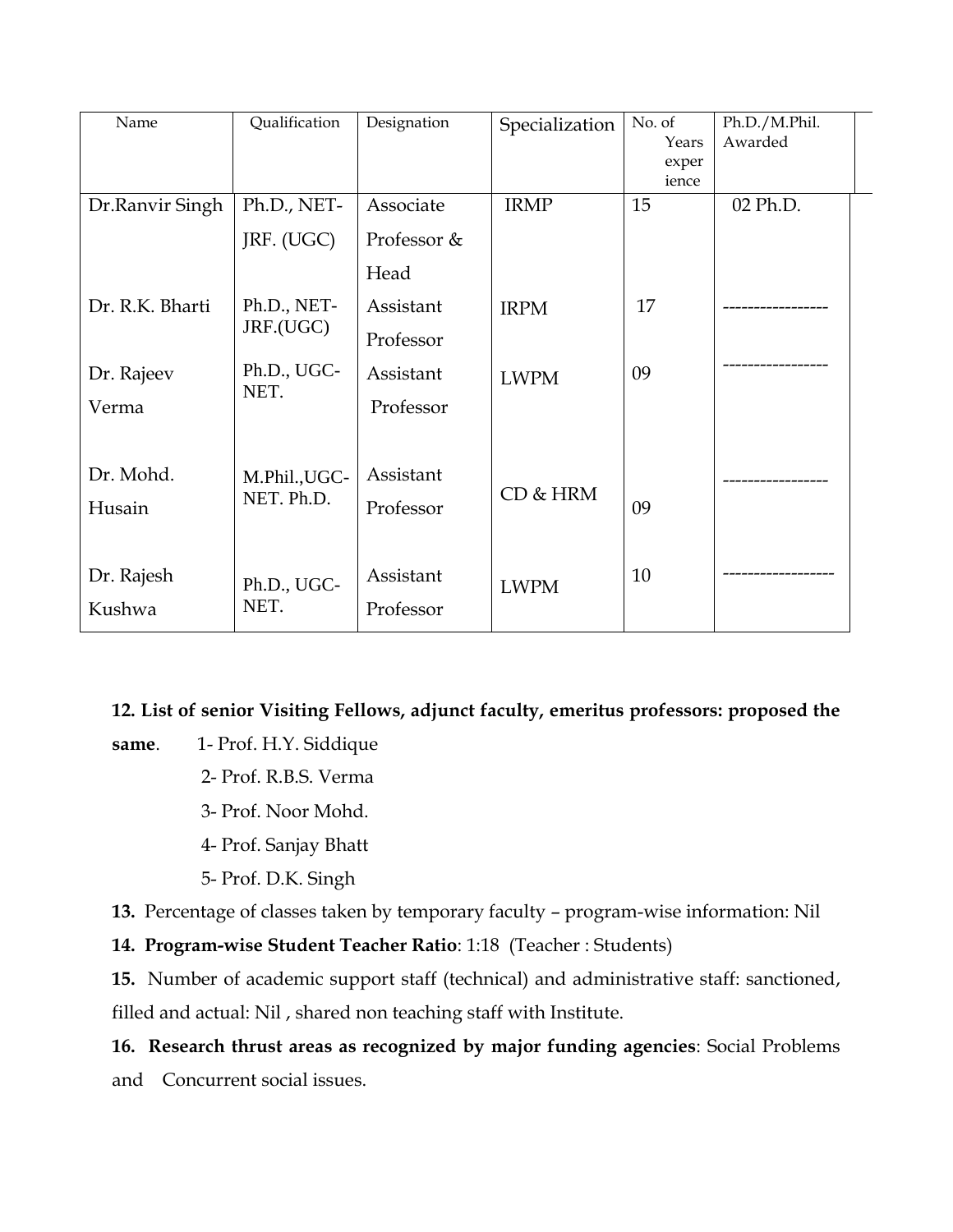**17.** Number of faculty with ongoing projects from a) national b) international funding agencies and c) Total grants received. Give the names of the funding agencies, project title and grants received project-wise. : Nil

**18.** Inter-institutional collaborative projects and associated grants received

a) National collaboration b) International collaboration: Nil

**19.** Departmental projects funded by ICMR; DST-FIST; UGC-SAP/CAS, DPE; DBT, ICSSR, AICTE, etc.; total grants received.: Nil

## **20. Research facility / centre with**

- State recognition: The department of Social Work has been recognized by various state and national level bodies for its research work and related facilities.
- international recognition: No

**21**. Special research laboratories sponsored by / created by industry or corporate bodies: No.

## **22. Publications:**

- Number of papers published in peer reviewed journals (national / international) : 11
- Monographs : ----
- Chapters in Books : 03
- Booksedited : 02
- Books with ISBN with details of publishers: one , Disability in India, Dr.Ranvir Singh & Dr. Rajesh Kushwaha, University Book House Pvt. Ltd. Jaipur (Rajeshthan), ISBN978-81-8198-269-8
- Number listed in International Database (For *e.g*. Web of Science, Scopus, Humanities International Complete, Dare Database - International Social Sciences Directory, EBSCO host, Medline, etc.) -
- Citation Index range / average -
- SNIP----
- SJR -----
- Impact Factor range / average----
- h-index -----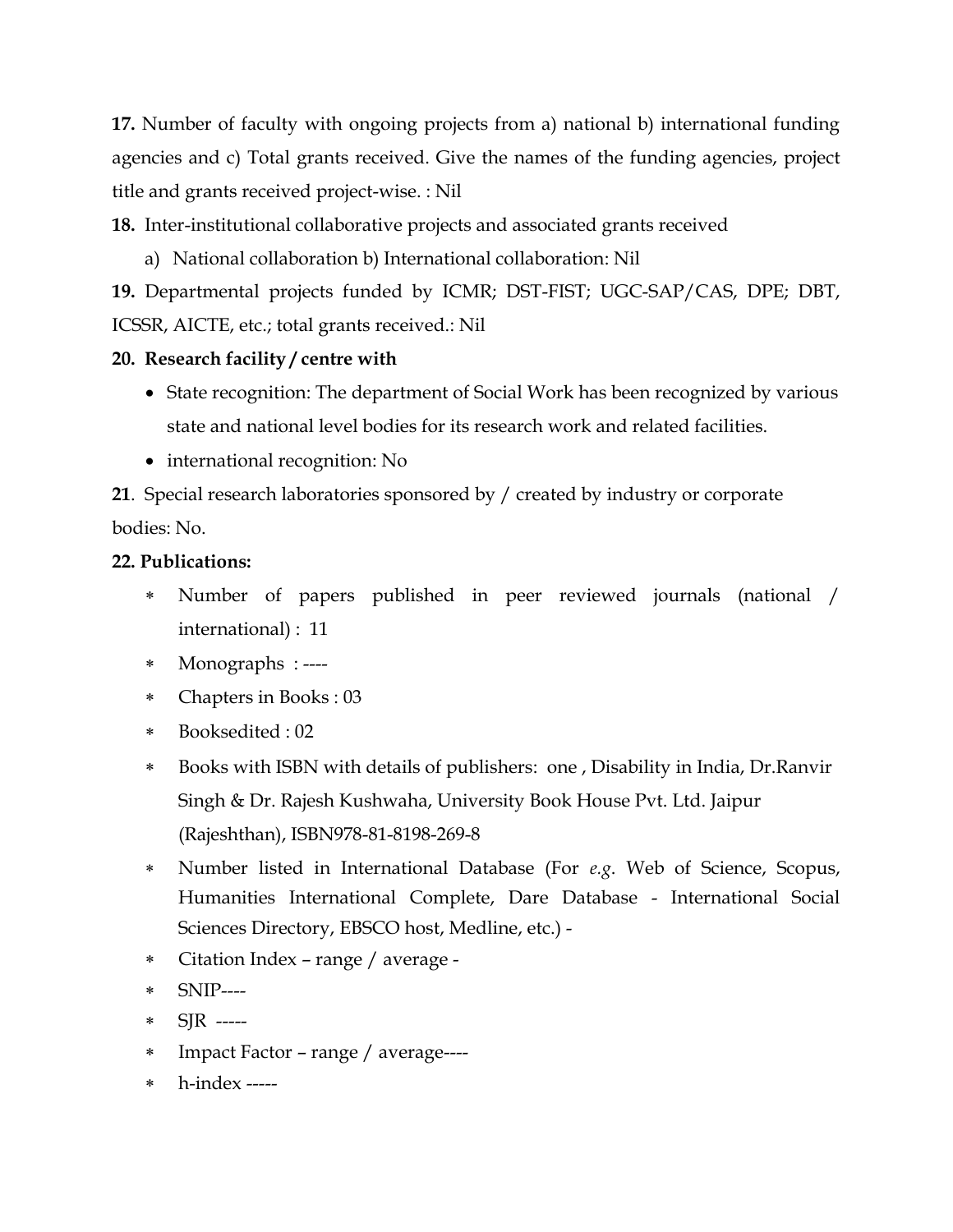**23**. Details of patents and income generated: No

**24. Areas of consultancy and income generated**: Consultancy is being provided by faculty members on different social issues to concerned agencies.

**25.** Faculty selected nationally / internationally to visit other laboratories / institutions / industries in India and abroad: No

### **26. Faculty serving in**

a) National committees b) International committees c) Editorial Boards d) any other (specify): yes

**27. Faculty recharging strategies (Refresher / orientation programs, workshops, training programs and similar programs).:** Faculty members attend various orientation

/ workshop and training programme organized/ sponsored by different academic bodies of the country.

### **28. Student projects**

- Percentage of students who have taken up in-house projects including interdepartmental projects: All the students do mini research projects assigned by faculty supervisors.
- percentage of students doing projects in collaboration with other universities / industry / institute : Nil

**29.** Awards / recognitions received at the national and international level by

- Faculty:Nil
- Doctoral / post doctoral fellows :Nil
- Students : One candidate awarded ICSSR, PDF.

**30.** Seminars/ Conferences/Workshops organized and the source of funding (national / international) with details of outstanding participants, if any.: Two days workshop organized on : DRISHTI 2015, Eye donation and awareness , in collaboration with Antar drishti charatable trust , dated 9-10 December 2015.

**31.** Code of ethics for research followed by the departments : All code of ethics are followed by department as per UGC/University guidelines.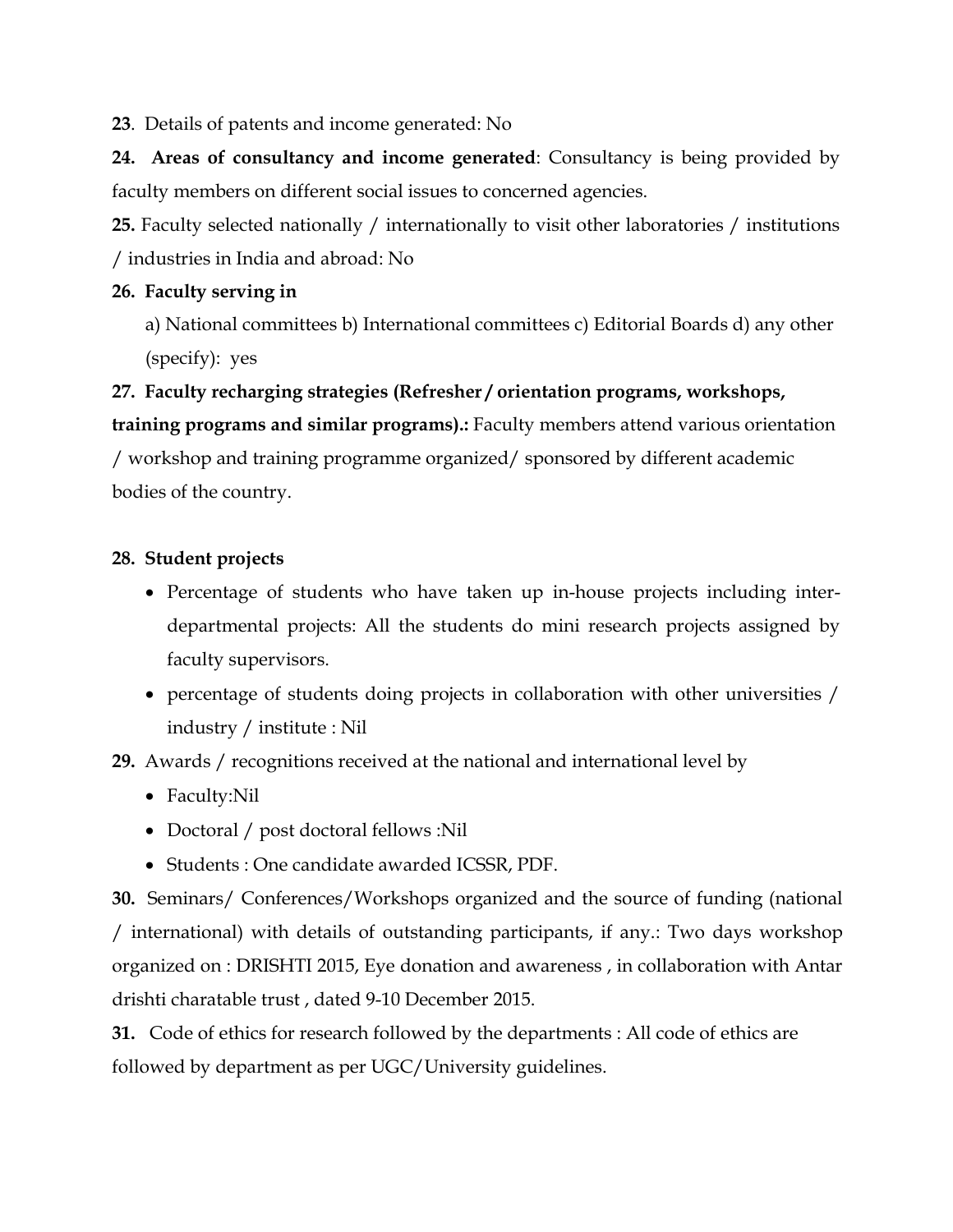### **32. Student profile program-wise:**

| Name of the Program       | Applications |    | <b>Selected</b> |      | Pass percentage |
|---------------------------|--------------|----|-----------------|------|-----------------|
| (refer to question no. 4) | received     |    | Male Female     | Male | Female          |
| $M.S.W.(2015-2016)$       | 287          | 36 | 09              | 12.5 | 3.00            |
|                           |              |    |                 |      |                 |

### **33**. **Diversity of students**

| Name of the        | $\%$ of    | $\%$ of students | $\%$ of students | $\%$ of   |
|--------------------|------------|------------------|------------------|-----------|
| Program            | students   | from other       | from             | students  |
| (refer to question | from the   | universities     | universities     | from      |
| no. 4)             | same       | within the       | outside the      | other     |
|                    | university | <b>State</b>     | <b>State</b>     | countries |
| M.S.W.             | 75         | 20               | 05               | Nil       |
|                    |            |                  |                  |           |
|                    |            |                  |                  |           |

**34. How many students have cleared Civil Services and Defense Services examinations, NET, SET, GATE, USMLE, PLAB, GPAT, NCLEX, CGFNS, IELTSand other competitive examinations? Give details category-wise**.: 03 students have cleared UGC-NET.(02 UR, 01 SC).

### **35. Student progression**

| <b>Student progression</b>    | Percentage against enrolled      |
|-------------------------------|----------------------------------|
| UG to PG                      | <b>N.A.</b>                      |
| PG to M.Phil, DM / M Ch / DNB | N.A.                             |
| PG to Ph.D.                   | Ph.D. yet to be started          |
| Ph.D. to Post-Doctoral        | N.A.                             |
| Employed                      |                                  |
| Campus selection              | 80 camps selection               |
| Other than campus recruitment | 2o other than camps recruitment. |
|                               |                                  |
| Entrepreneurs                 |                                  |
|                               |                                  |

### **36. Diversity of staff:**

**Percentage of faculty who are graduates**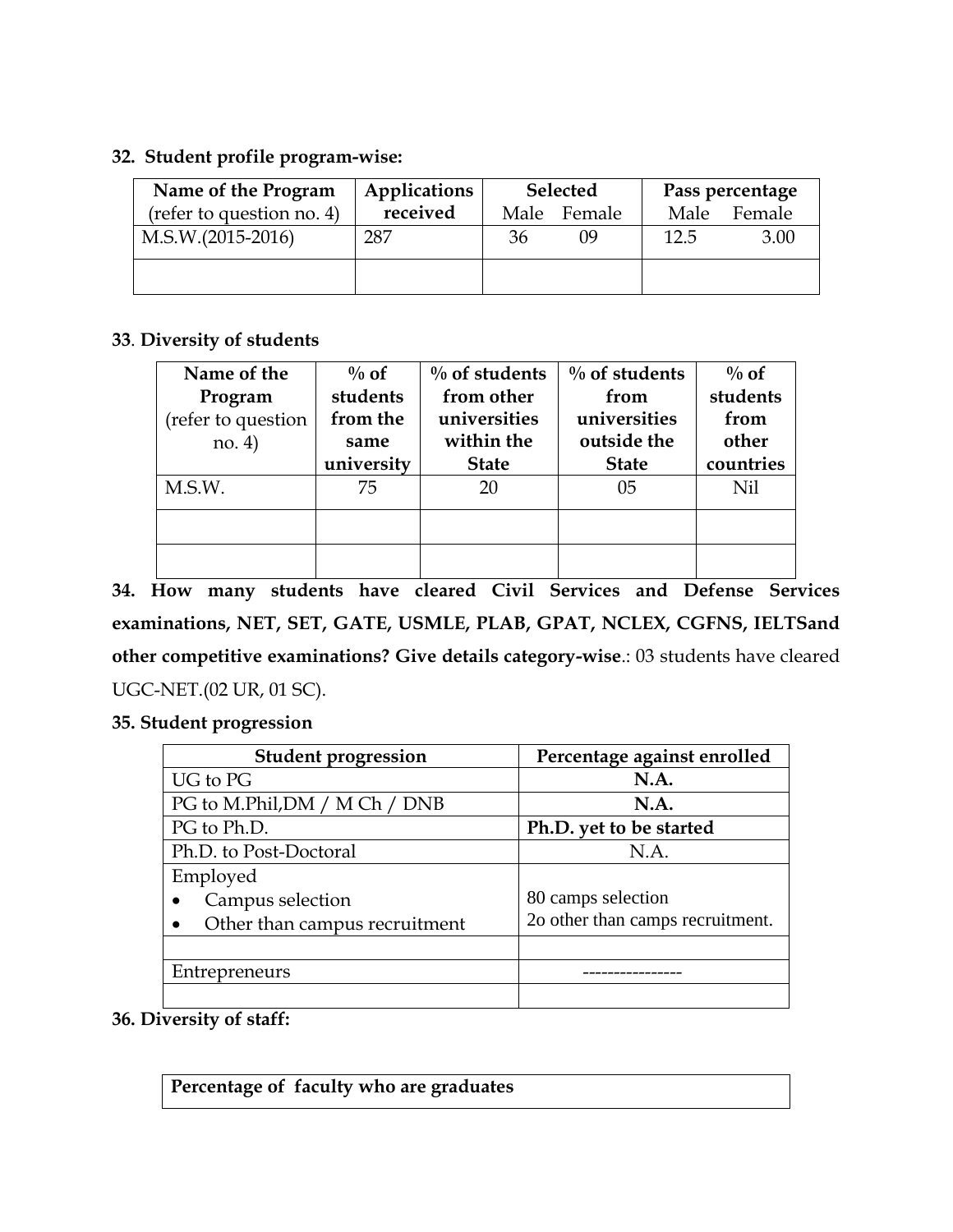| of the same university                   | 40 percent         |
|------------------------------------------|--------------------|
| from other universities within the State | $40+40=80$ percent |
| from universities from other States      | 20 percent         |
| from universities outside the country    | Nil                |

**37. Number of faculty who were awarded M.Phil.,DM, M Ch, Ph.D., D.Sc. and D.Litt. during the assessment period** : One faculty

### **38. Present details of departmental infrastructural facilities with regard to**

a) **Library** : 25000 books in institute library, students are permitted to use and access the central library facilities also.

- b) Internet facilities for staff and students: for the same propose.
- c) Total number of class rooms: 04
- d) Class rooms with ICT facility and 'smart' class rooms: proposed the same.
- e) Students' laboratories : N.A.
- f) Research laboratories : No

### **39. List of doctoral, post-doctoral students and Research Associates**

- a) from the host institution/university: One PDF. Fellow ICSSR. New Delhi
- b) from other institutions/universities : Nil

**40.** Number of post graduate students getting financial assistance from the university.

P.G. Scholarship provided to all eligible students as per guidelines of state govt.

**41.** Was any need assessment exercise undertaken before the development of new program(s)? If so, highlight the methodology.

### **42. Does the department obtain feedback from**

- a. faculty on curriculum as well as teaching-learning-evaluation? If yes, how does the department utilize the feedback?: Yes
- b. students on staff, curriculum and teaching-learning-evaluation and how does the department utilize the feedback? Yes
- c. alumni and employers on the programs offered and how does the department utilize the feedback? Yes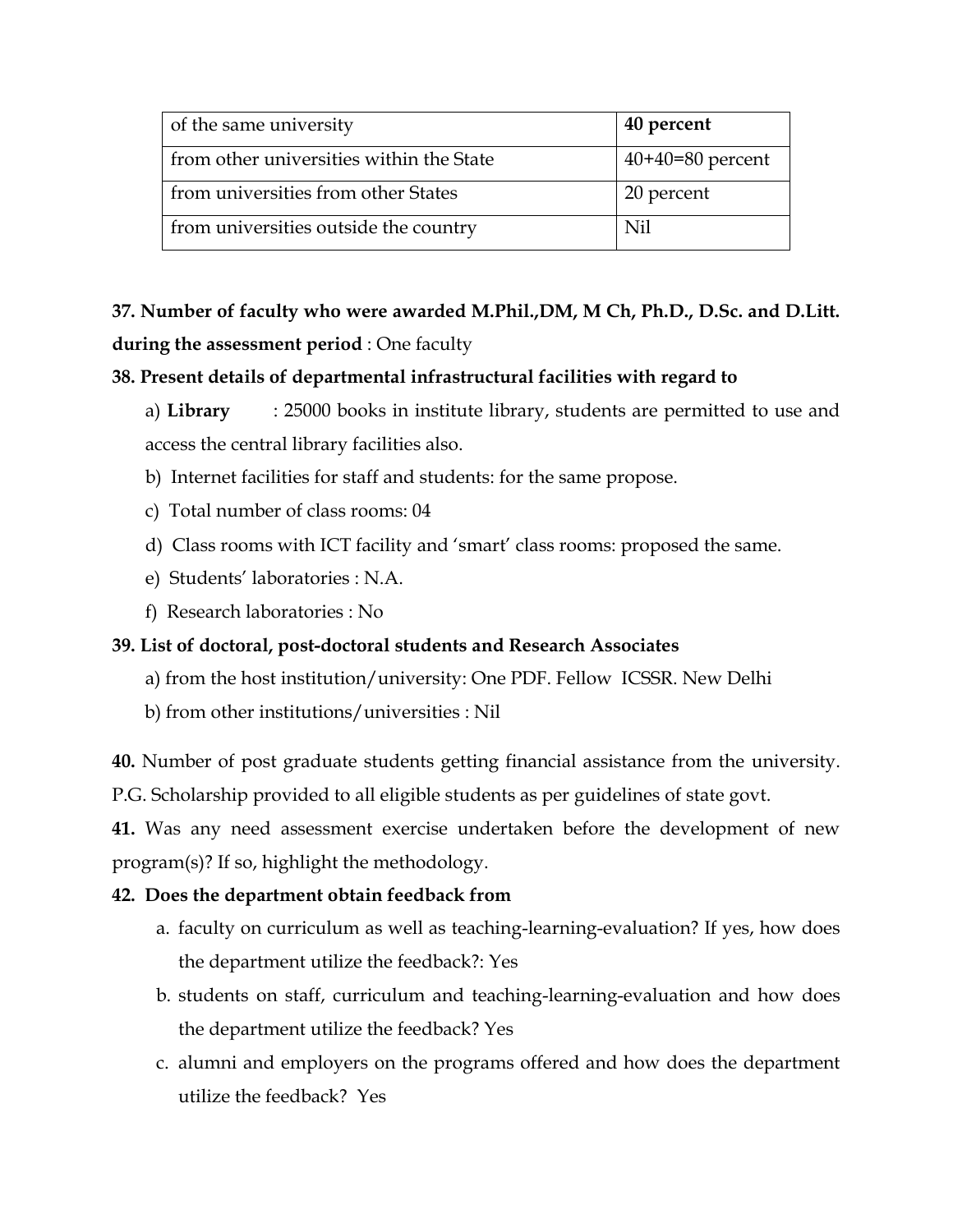#### **43. List the distinguished alumni of the department (maximum 10) ?**

- 1- Prof. B.L. Gupta , former Head D/o Social Work I.S.S. Agra
- 2- Mr. Rajiv Sahdev Sr. Vice President-HR, Moser Bear India Ltd. Noida (U.P.)
- 3- Mr. S.N. Singh, Associate Vice President, Flex Industries Ltd. Noida (U.P.)
- 4- Mr. Suneel Yadav,Vice President, Honda Motors Ltd. Gurgaun (Haryana)
- 5- Mr. Rajendra Dhar, Ad. Labour Commissioner , Delhi
- 6- Mr. Arvind Pachauri, Vice President-HR, Areva Noida (U.P.).
- 7- Mr. Seetaram , Secretary, D/0 Women and Child and Development (Uttrrakhand)
- 8- Dr. Atul Kumar Jain, President, ISS. Alumani Association Noida (U.P.)
- 9- Mr. Anurag Gangwar Deputy General Manager U.P. Power Corporation Lucknow (U.P.).
- 10- Mr. Ashok Sharma, Vice President, Moser Bear & Secretary of ISSAA ,Noida (U.P.).

**44.** Give details of student enrichment programs (special lectures / workshops / seminar) involving external experts.: time to time special lecturers are conducted by reputed educators for the students from time to time.

**45. List the teaching methods adopted by the faculty for different programs including clinical teaching.** :

 1- Lecturers through LCD. projector, Group discussion, Presentation , conference and methods as per need of the students.

**46. How does the department ensure that program objectives are constantly met and learning outcomes are monitored**?

 Current teaching, Research, result of semester exam and placement ensure the said statement.

#### **47. Highlight the participation of students and faculty in extension activities:**

 The students organize various awareness programme on social problems and concurrent social issues during their concurrent field work and observational visits to different organization and slums.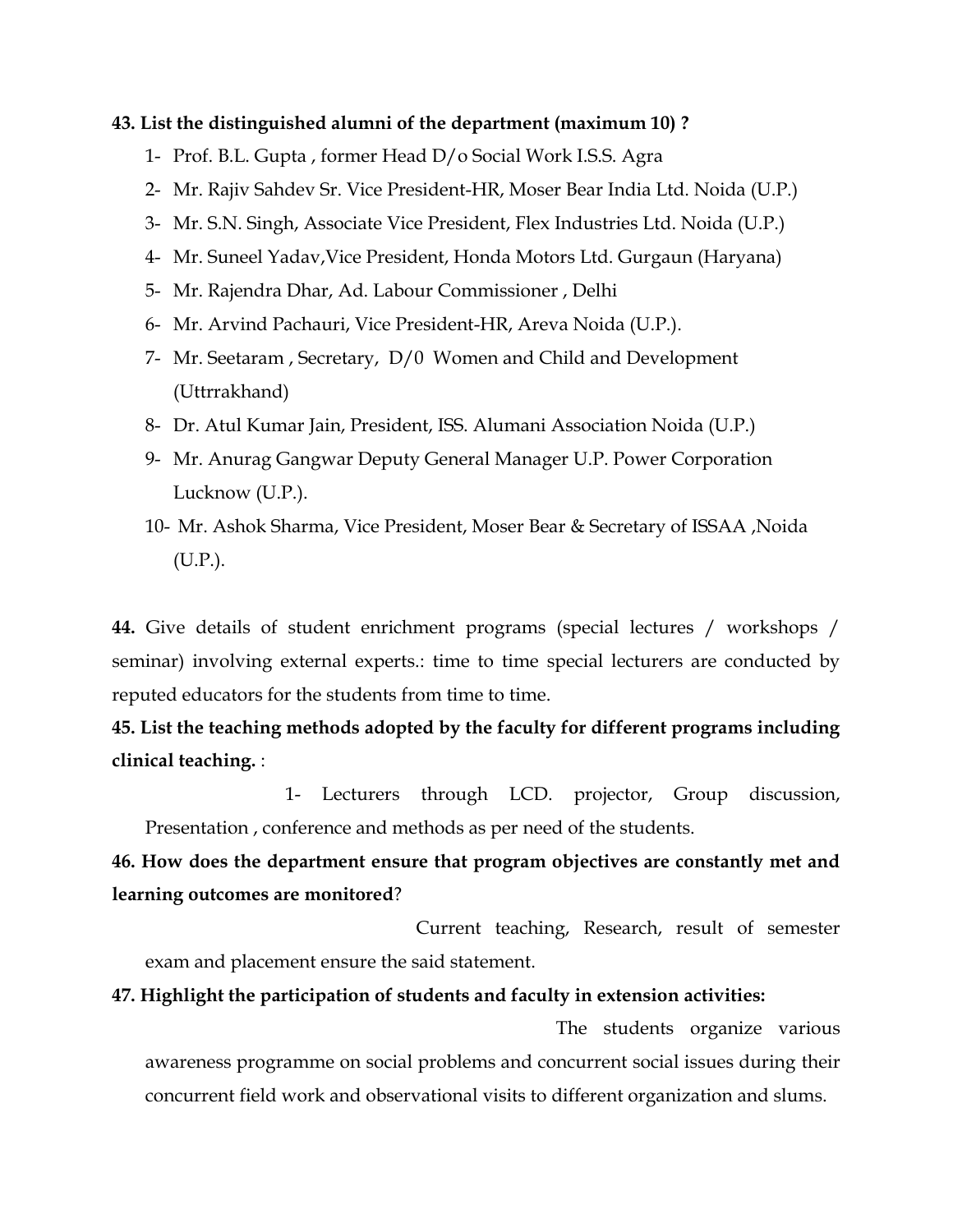Faculty: Workshop/ Seminars/Examinations, help in administrative activities and community awareness programme.

Students: Youth festivals, Deviates/Discussion, seminars, and students election.

### **48. Give details of "beyond syllabus scholarly activities" of the department**.

are invited to deliver talk on social issues organized by the different departments or agencies in the interest of the society.

Eminent academicians

**49. State whether the program/ department is accredited/ graded by other agencies? If yes, give details. UGC. From time to time**

**50. Briefly highlight the contributions of the department in generating new knowledge, basic or applied.** :

By publishing research papers in reputed books & journals.

**51. Detail five major Strengths, Weaknesses, Opportunities and Challenges (SWOC) of the department.**

Strengths: 1-Young dynamic faculty.

 2-Admission process consists of written test followed by Group discussion and Personal Interview.

3-Well designed curriculum

4- Rich infrastructure

5- Meaningful coordination with different industries, GOs and NGOs.

### **52. Future requirement /plan of the department.**

- 1- 45 seaters Bus for field work with Driver
- 2- To start two more specializations e.g. Community Development (Urban and Rural), Correctional Administration.
- 3- To start placement cell
- 4- To start counseling centre
- 5- To establish departmental library
- 6- To get major projects from different funding agencies.
- 7- To develop coordination with need based organization of the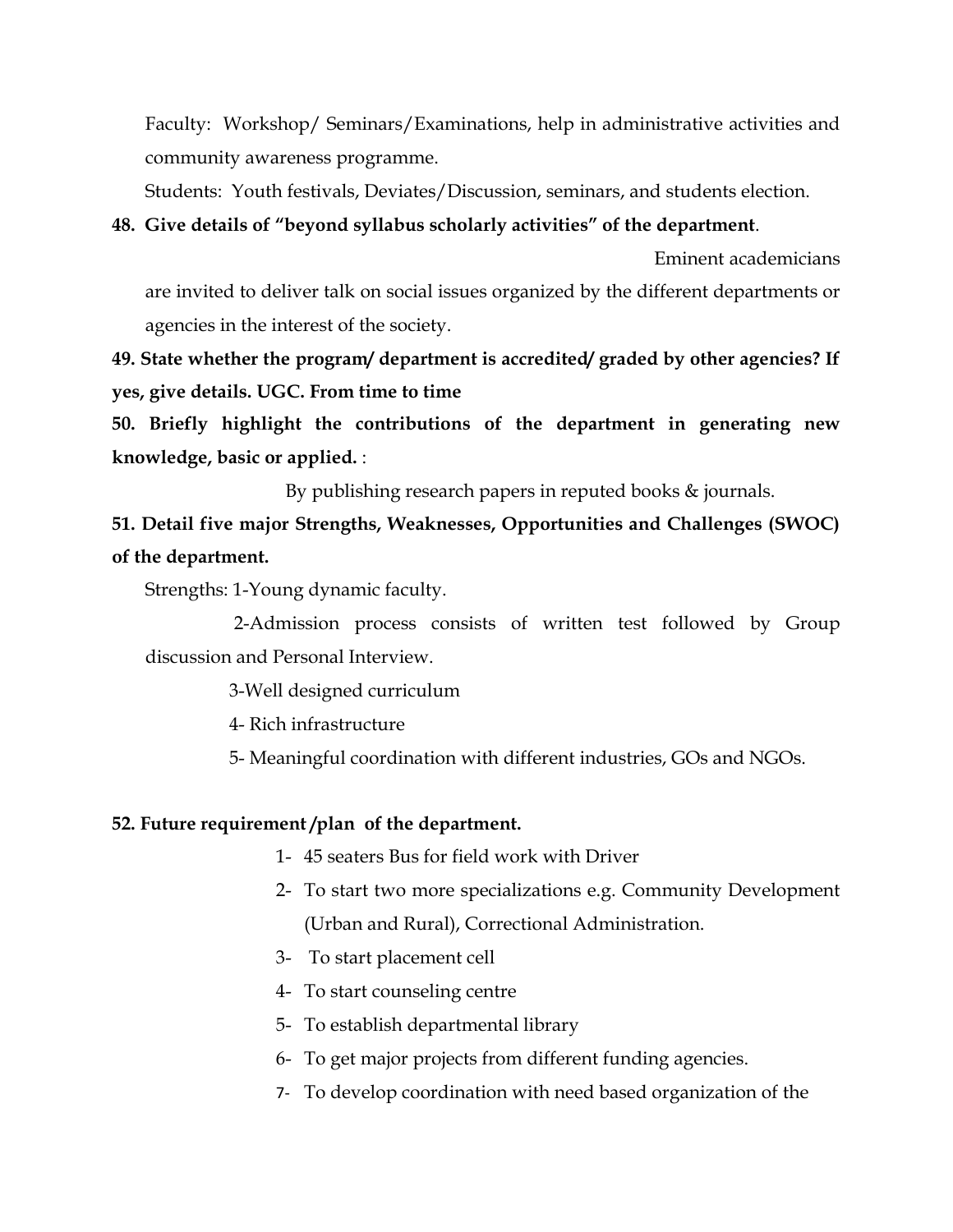# **Evaluative Report of the Department**

| 1.<br>2.                 | Name of the Department<br>Year of establishment | <b>Statistics</b><br>1956                                                            |
|--------------------------|-------------------------------------------------|--------------------------------------------------------------------------------------|
| 3.<br>of the university? | Is the Department part of a college/Faculty     | The Department of Statistics is an integral<br>part of Institute of Social Sciences. |
| 4.                       | Names of programmes offered (UG, PG,            |                                                                                      |
|                          | M.Phil., Ph.D., Integrated Masters,             |                                                                                      |
|                          | Integrated Ph.D., D.Sc., D.Litt., etc.)         | M.Stat., M.Phil.(Stat), Ph.D.(Stat),                                                 |
|                          |                                                 | D.Sc.(Stat)                                                                          |
| 5.                       | Interdisciplinary programs and                  |                                                                                      |
|                          | departments involved                            | Social Work                                                                          |
| 6.                       | Courses in collaboration with other             |                                                                                      |
|                          | universities, industries, foreign institutions, |                                                                                      |
|                          | etc.                                            | N <sub>o</sub>                                                                       |
| 7.                       | Details of programs discontinued, if any,       |                                                                                      |
|                          | with reasons                                    | N <sub>0</sub>                                                                       |
| 8.                       | Examination System : Annual/Semester/           |                                                                                      |
|                          | Trimester/Choice Based Credit System            | Semester, likely to shift to CBCS                                                    |
| 9.                       | Participation of the department in the          |                                                                                      |
|                          | courses offered by other departments            | The Department has always actively<br>participated in the courses offered by other   |
|                          |                                                 | Departments including Pre-Ph.D. Course                                               |
|                          |                                                 | Work of the discipline of Sociology and                                              |

10. Number of teaching posts sanctioned, filled and actual (Professors/Associate Professors/Asst. Professors/others)

|                            | <b>Sanctioned</b> | Filled | Actual (including |
|----------------------------|-------------------|--------|-------------------|
|                            |                   |        | $CAS \& MPS)$     |
| Professor                  |                   | 01     |                   |
| <b>Associate Professor</b> | 02                | 00     |                   |
| <b>Assistant Professor</b> | 04                | 03     |                   |
| Others                     |                   |        |                   |

Geography.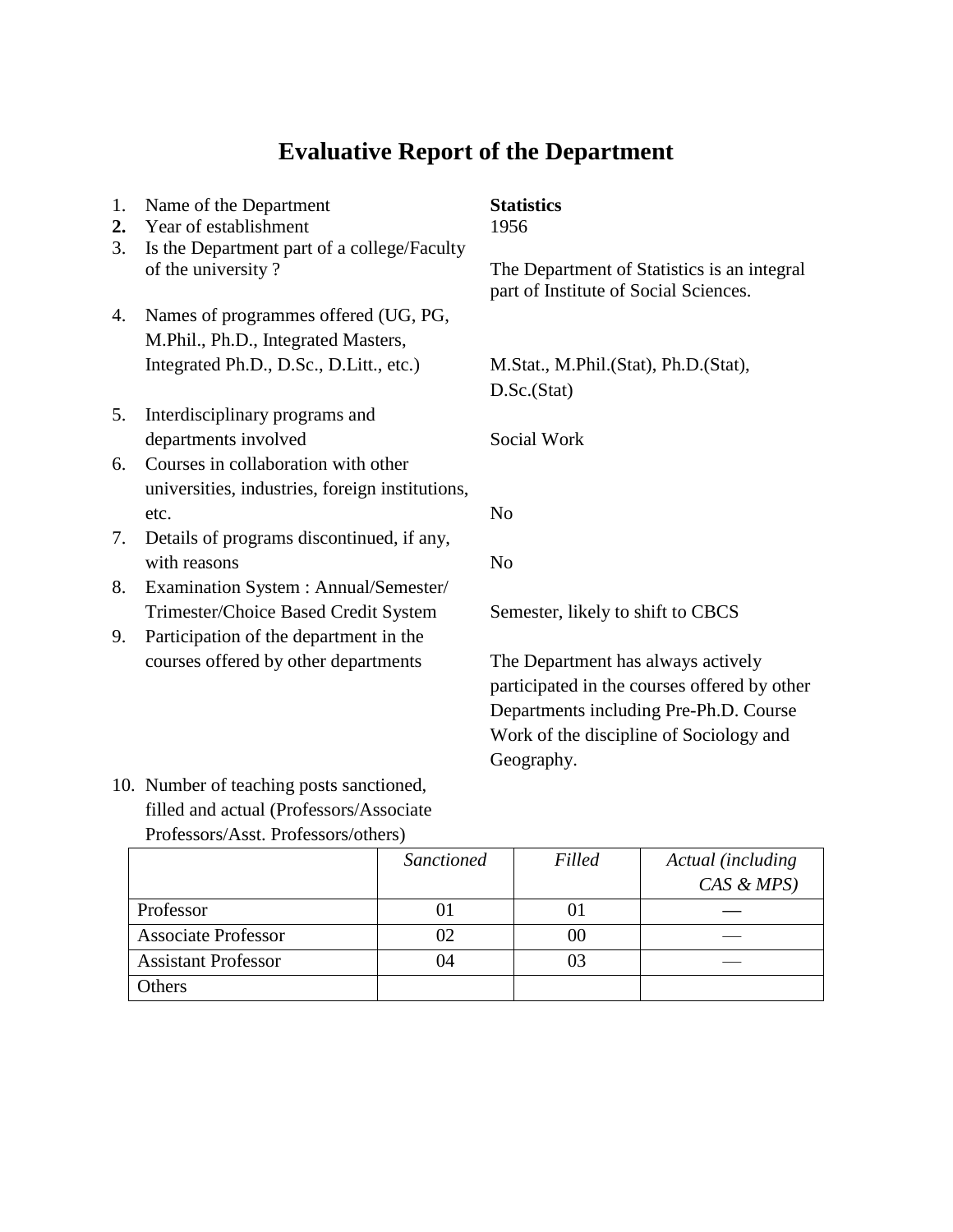### 11. Faculty profile with name, qualification,

designation, area of specialization, experience

and research under guidance

| Name                | Qualifi  | Designation | Specialization               | No. of   | No. of       |
|---------------------|----------|-------------|------------------------------|----------|--------------|
|                     | cation   |             |                              | Years of | Ph.D./M.Phil |
|                     |          |             |                              | Experie  | . Students   |
|                     |          |             |                              | nce      | Guided for   |
|                     |          |             |                              |          | Last 4 Years |
| Prof. Diwakar Khare | M.Stat., | Professor   | <b>Economic Statistics</b>   | 33 years | 12           |
|                     | Ph.D.    |             |                              |          |              |
| Prof. Meenakshi     | M.Stat., | Professor   | Sampling<br>and              | 26 years | 14           |
| Srivastava          | Ph. D.   |             | Demography                   |          |              |
| Prof. Vineeta Singh | M.Stat., | Professor   | of<br>Design                 | 26 years | 14           |
|                     | M.C.A.   |             | Experiment<br>and            |          |              |
|                     | , Ph.D.  |             | Computer                     |          |              |
|                     |          |             | Application                  |          |              |
| Prof. Manoj Kumar   | M.Stat., | Professor   | <b>Statistical Inference</b> | 26 years | 14           |
| Srivastava          | Ph.D.    |             |                              |          |              |

- 12. List of senior Visiting Fellows, adjunct faculty, emeritus professors
- 13. Percentage of classes taken by temporary faculty program-wise information

| M.Stat.  | 20% |
|----------|-----|
| M. Phil. | Nil |
| Ph.D.    | Nil |

14. Program-wise Student Teacher Ratio

| Program |                       |
|---------|-----------------------|
| M.Stat. | 4:1                   |
| M Phil  | 4:1                   |
| Ph.D.   | As per UGC directives |

- 15. Number of academic support staff (technical) and administrative staff: sanctioned, filled and actual 05 on sharing inter-Institute basis
	-
- 16. Research thrust areas as recognized by major funding agencies No
- 17. Number of faculty with ongoing projects from a) national b) international funding agencies and c) Total grants received. Give the names of the funding agencies, project title and grants received project-wise. No
- 18. Inter-institutional collaborative projects and associated grants received
	- a) National collaboration
	- b) International collaboration No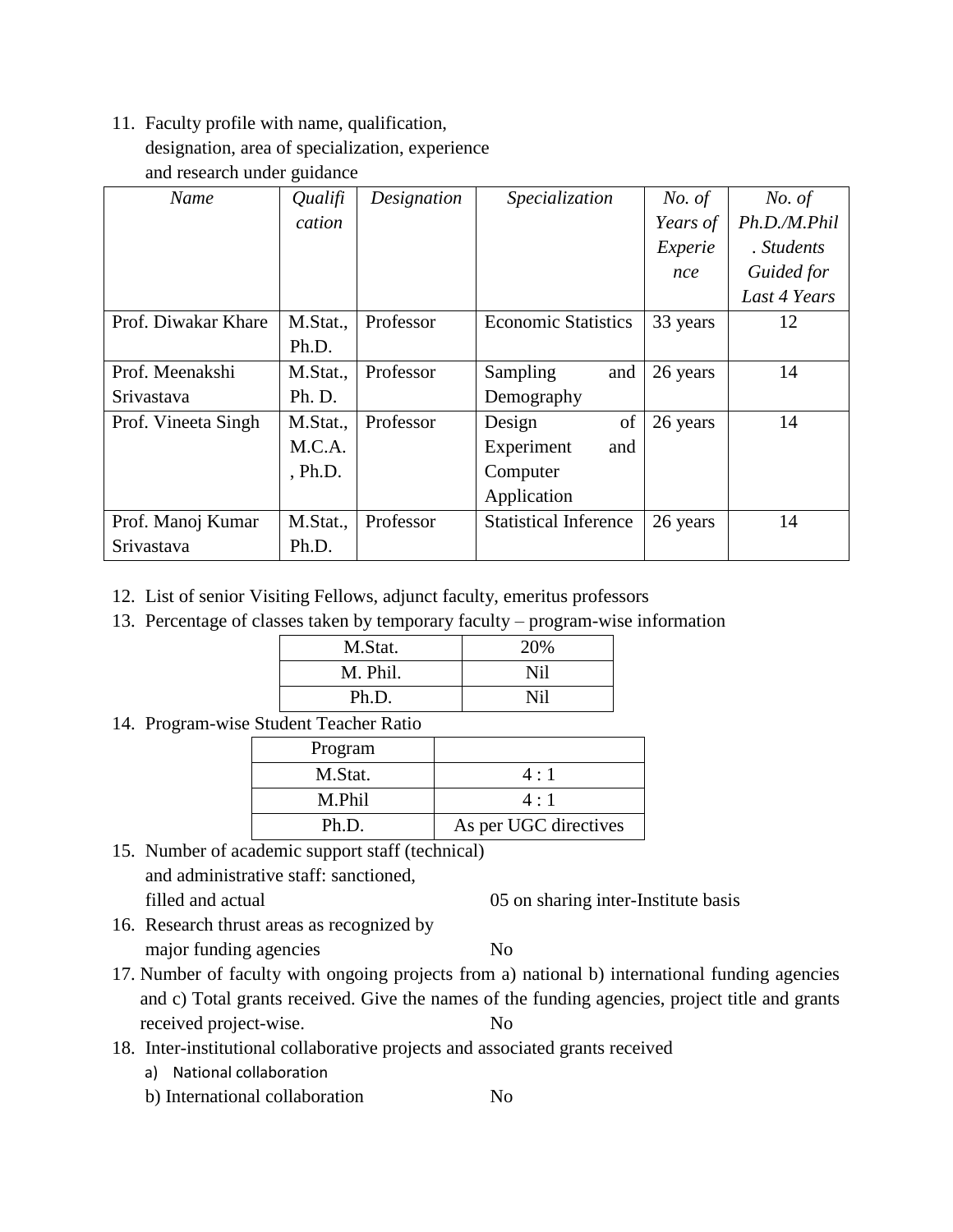|                                                            | 19. Departmental projects funded by ICMR; DST-FIST; UGC-SAP/CAS, DPE; DBT, ICSSR, AICTE, |
|------------------------------------------------------------|------------------------------------------------------------------------------------------|
| etc.; total grants received.                               | No                                                                                       |
| 20. Research facility / center with                        |                                                                                          |
| • state recognition                                        |                                                                                          |
| • national recognition                                     |                                                                                          |
| • international recognition                                | Department of Statistics is recognized by State<br>Govt. and UGC                         |
| 21. Special research laboratories sponsored                |                                                                                          |
| by / created by industry or corporate bodies               | N <sub>0</sub>                                                                           |
| 22. Publications:                                          |                                                                                          |
| Number of papers published in peer reviewed journals<br>∗  | 34                                                                                       |
| Monographs<br>∗                                            | <b>Nil</b>                                                                               |
| <b>Chapters in Books</b><br>∗                              | <b>Nil</b>                                                                               |
| <b>Books</b> edited<br>∗                                   | <b>Nil</b>                                                                               |
| Books with ISBN with details of publishers<br>∗            | 02                                                                                       |
|                                                            | Statistical Inference : Testing of<br>$\circ$                                            |
|                                                            | Hypothesis; Prentice Hall of India,                                                      |
|                                                            | New Delhi. ISBN No. 978-81-203-                                                          |
|                                                            | 3728-2.                                                                                  |
|                                                            | Statistical Inference : Theory of<br>$\circ$                                             |
|                                                            | Estimation; Prentice Hall of India,                                                      |
|                                                            | New Delhi. ISBN No. 978-81-203-                                                          |
|                                                            | 4930-8.                                                                                  |
| ∗                                                          | Number listed in International Database (For e.g. Web of Science, Scopus, Humanities     |
| EBSCO hosts, Medline, etc.)                                | International Complete, Dare Database - International Social Sciences Directory,         |
| Citation Index $-$ range / average<br>∗                    |                                                                                          |
| <b>SNIP</b><br>*                                           |                                                                                          |
| <b>SJR</b><br>*                                            |                                                                                          |
| Impact Factor – range / average<br>∗                       |                                                                                          |
| h-index<br>∗                                               |                                                                                          |
| 23. Details of patents and income generated                | N <sub>o</sub>                                                                           |
| 24. Areas of consultancy and income generated              | N <sub>o</sub>                                                                           |
| 25. Faculty selected nationally / internationally to visit |                                                                                          |
| other laboratories / institutions / industries in India    |                                                                                          |
| and abroad                                                 | 01 to visit Sri Lanka                                                                    |
| 26. Faculty serving in                                     |                                                                                          |
| a) National committees                                     |                                                                                          |
| b) International committees                                |                                                                                          |
| c) Editorial Boards                                        | 02                                                                                       |
|                                                            |                                                                                          |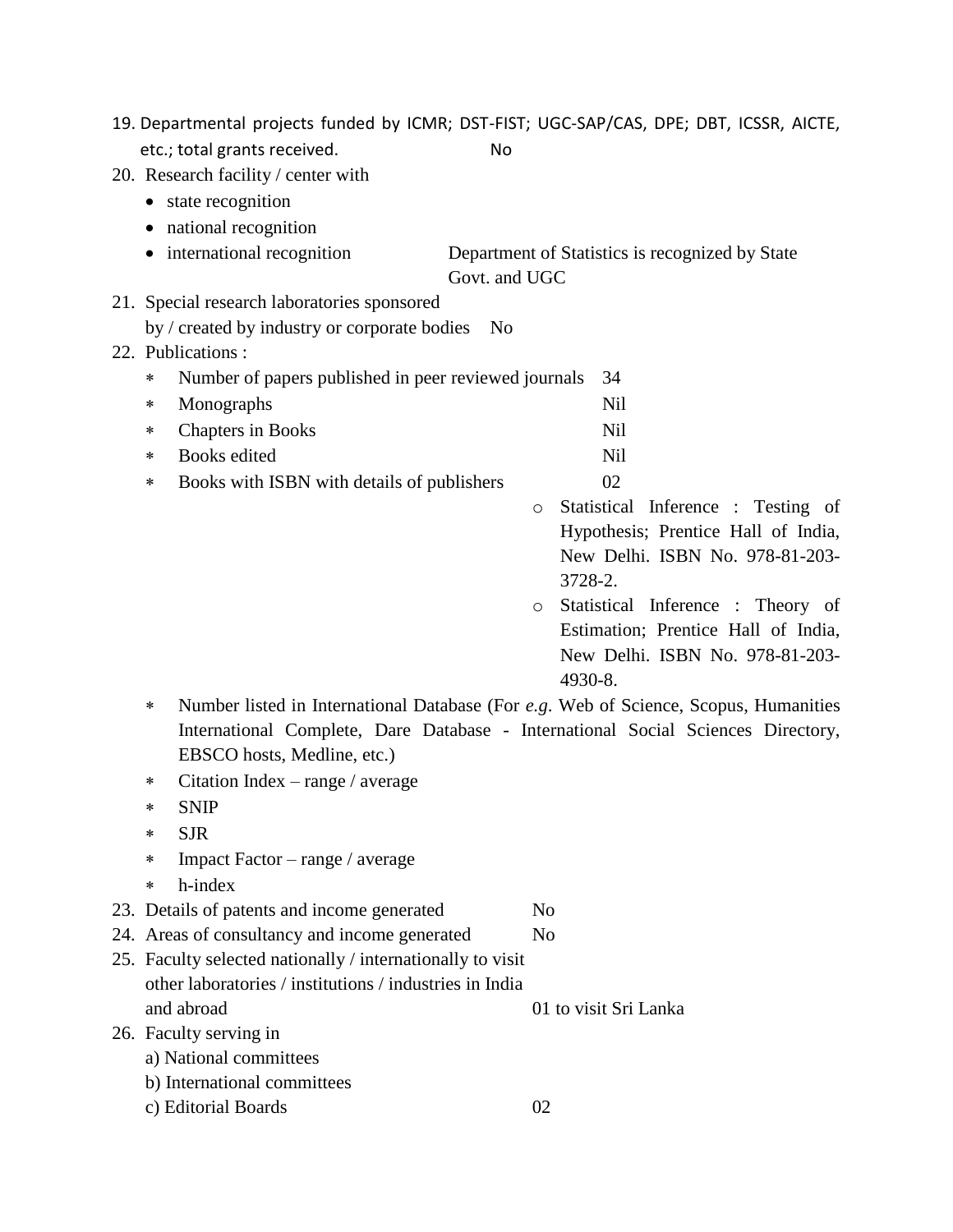d) any other (specify)

- 27. Faculty recharging strategies (Refresher / orientation programs, workshops, training programs and similar programs) No
- 28. Student projects
	- percentage of students who have taken-up in-house projects including inter-departmental projects : All the students do project work
	- percentage of students doing projects in collaboration with other universities / industry / institute No
- 29. Awards / recognitions received at the national and international level by
	- Faculty : 01
	- Doctoral / post-doctoral fellows
	- Students
- 30. Seminars/ Conferences/Workshops organized and the source of funding (national / international) with details of outstanding participants, if any No
- 31. Code of ethics for research followed by the departments All code of ethics are followed

by the department as per UGC/University guidelines.

#### 32. Student profile program-wise:

| Name of the Program       | Applications | Selected    | Pass percentage |
|---------------------------|--------------|-------------|-----------------|
| (refer to question no. 4) | received     | Male Female | Female<br>Male  |
| M.Stat.                   | 50           | 28<br>22    | 95%<br>100%     |
| M. Phil                   | 60           | 39          | 100%<br>100%    |
| Ph.D.                     |              |             |                 |

#### 33. Diversity of students

| Name of the        | $%$ of     | % of students    | % of students | $%$ of     |
|--------------------|------------|------------------|---------------|------------|
| Program            | students   | from other       | from          | students   |
| (refer to question | from the   | universities     | universities  | from other |
| no. 4)             | same       | within the State | outside the   | countries  |
|                    | university |                  | <b>State</b>  |            |
| M.Stat.            | 80%        | 10%              | 10%           |            |
| M. Phil            | 70%        | 20%              | 10%           |            |
| Ph.D.              |            |                  |               |            |

- 34. How many students have cleared Civil Services and Defense Services examinations, NET, SET, GATE, USMLE, PLAB, GPAT, NCLEX, CGFNS, IELTS and other competitive examinations? Give details category-wise: 03 students have cleared NET.
- 35. Student progression

| Student progression | <b>Percentage against enrolled</b> |
|---------------------|------------------------------------|
|---------------------|------------------------------------|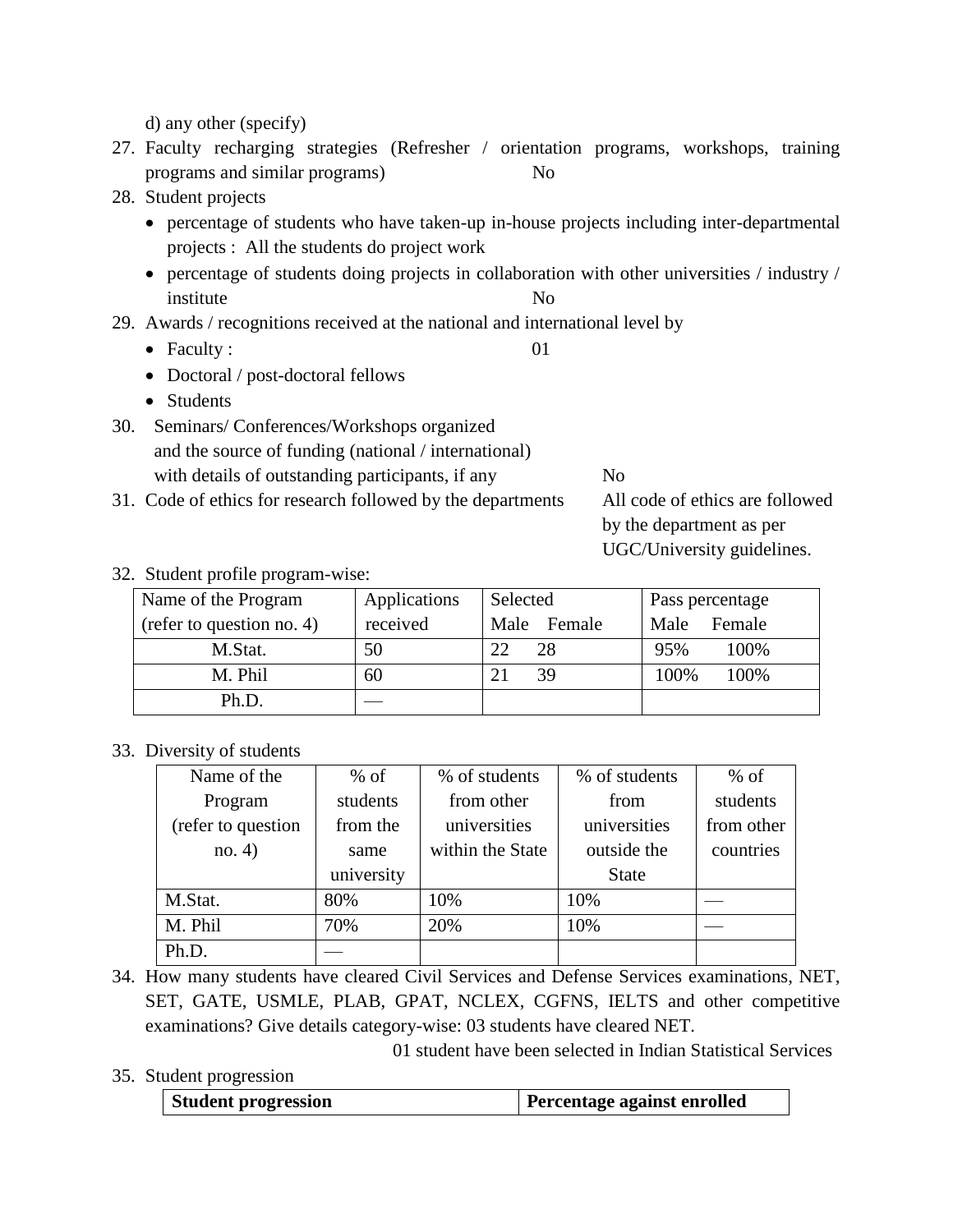| <b>Student progression</b>    | Percentage against enrolled |
|-------------------------------|-----------------------------|
| UG to PG                      | N.A.                        |
| PG to M.Phil                  | 20%                         |
| PG to Ph.D.                   |                             |
| Ph.D. to Post-Doctoral        |                             |
| Employed                      |                             |
| Campus selection              |                             |
| Other than campus recruitment | 70%                         |
| Entrepreneurs                 | 30%                         |

#### 36. Diversity of staff

| Percentage of faculty who are graduates  |     |  |
|------------------------------------------|-----|--|
| of the same university                   | 25% |  |
| from other universities within the State | 75% |  |
| from universities from other States      |     |  |
| from universities outside the country    |     |  |

| 37. Number of faculty who were awarded M.Phil., DM, M Ch, |                |
|-----------------------------------------------------------|----------------|
| Ph.D., D.Sc. and D.Litt. during the assessment period     | N <sub>0</sub> |

- 38. Present details of departmental infrastructural facilities with regard to
	- a) Library **Available**
	- b) Internet facilities for staff and students Available
	- c) Total number of class rooms 03

d) Class rooms with ICT facility and 'smart' class rooms:

- e) Students' laboratories
- f) Research laboratories
- 39. List of doctoral, post-doctoral students and Research Associates
	- a) From the host institution/university Nil
	- b) From other institutions/universities Nil
- 40. Number of post graduate students getting financial assistance from the university.

Post matric scholarship is provided to all eligible students as per guidelines of State Govt.

- 41. Was any need assessment exercise undertaken before the development of new program(s)?
- 42. Does the department obtain feedback from
	- d. Faculty on curriculum as well as teaching-learning-evaluation? If yes, how does the department utilize the feedback?
	- e. Students on staff, curriculum and teaching-learning-evaluation and how does the department utilize the feedback?
	- f. Alumni and employers on the programs offered and how does the department utilize the feedback?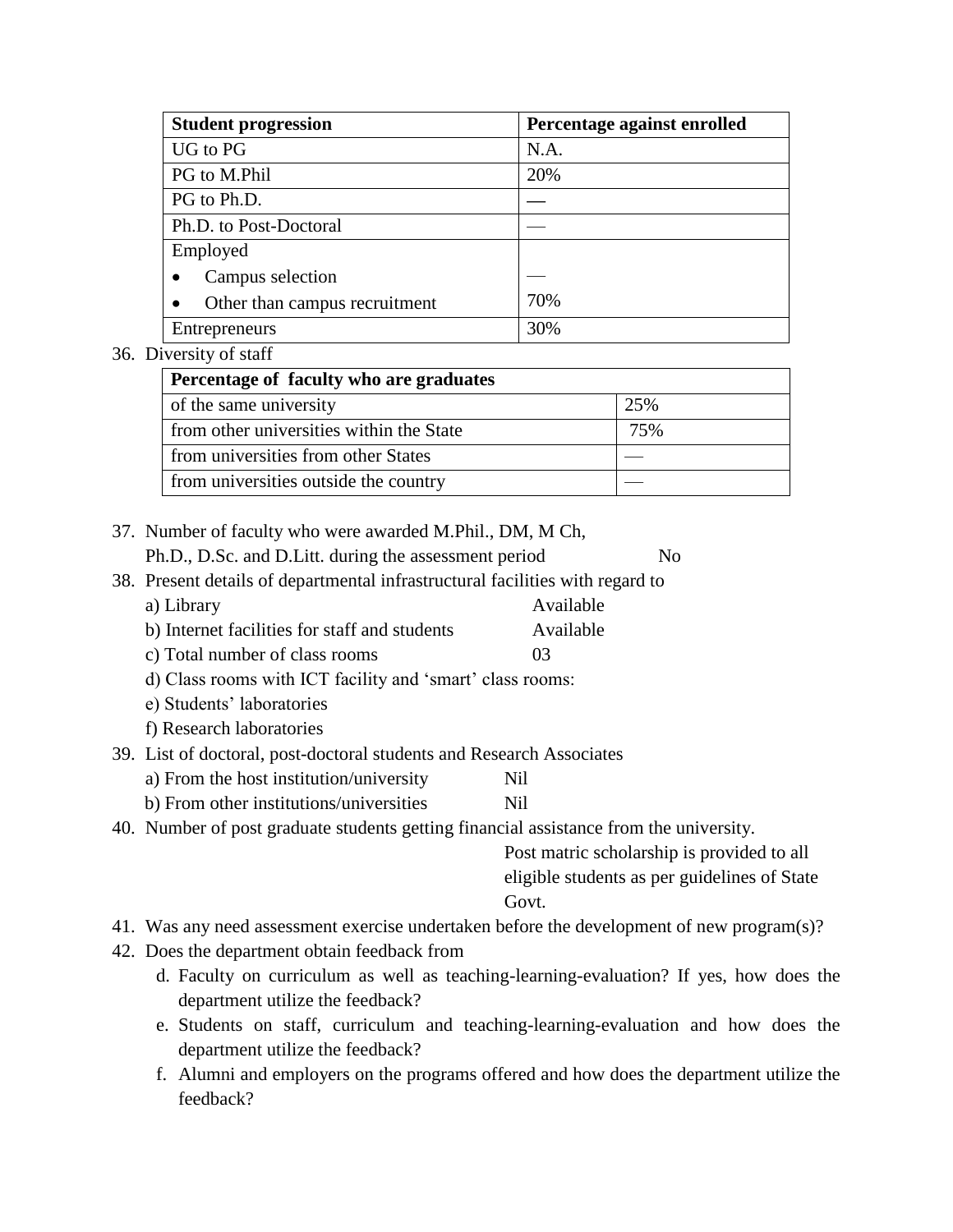| 43. List the distinguished alumni of the department (maximum 10):                                      |                                        |  |
|--------------------------------------------------------------------------------------------------------|----------------------------------------|--|
| Prof. P.K. Goyal                                                                                       |                                        |  |
| Prof. A.K. Shukla                                                                                      |                                        |  |
| Prof. Vinod Kr. Agarwal                                                                                |                                        |  |
| Prof. A.K. Khare                                                                                       |                                        |  |
| Prof. M.K. Sharma                                                                                      |                                        |  |
| Mr. Harish Chandra                                                                                     |                                        |  |
|                                                                                                        | Dr. Shivram Krishnaiya                 |  |
|                                                                                                        | Mr. Pradeep Kr. Saxena                 |  |
|                                                                                                        | Mr. Supriya Majumdar                   |  |
|                                                                                                        | Mrs. Anjana Sharma                     |  |
| 44. Give details of student enrichment programs (special lectures/workshops/seminar) involving         |                                        |  |
| external experts.                                                                                      |                                        |  |
| 45. List the teaching methods adopted by the faculty                                                   |                                        |  |
| for different programs including clinical teaching.                                                    | PowerPoint Presentation, Audio-Visual  |  |
|                                                                                                        | aids like LCD, Team teaching, Tutorial |  |
|                                                                                                        | & Presentations, Lectures by faculty   |  |
|                                                                                                        | members of different Depts.            |  |
| 46. How does the department ensure that program                                                        |                                        |  |
| objectives are constantly met and learning                                                             |                                        |  |
| outcomes are monitored?                                                                                | Performance in sessional tests, class- |  |
|                                                                                                        | room seminars, results, medals,        |  |
|                                                                                                        | placements.                            |  |
| 47. Highlight the participation of students and faculty                                                |                                        |  |
| in extension activities.                                                                               | The students collect data for project  |  |
|                                                                                                        | work in the field and also attends     |  |
|                                                                                                        | programmes conducted by the Govt.      |  |
| 48. Give details of "beyond syllabus scholarly activities"                                             |                                        |  |
| of the department.                                                                                     | Through various activities such as     |  |
|                                                                                                        | sports, youth festivals, women's day,  |  |
|                                                                                                        | Gandhi Jayanti, Ambedkar Jayanti, etc. |  |
| 49. State whether the program/department is accredited/                                                |                                        |  |
| graded by other agencies? If yes, give details.                                                        | N <sub>o</sub>                         |  |
| 50. Briefly highlight the contributions of the department                                              |                                        |  |
| in generating new knowledge, basic or applied.                                                         | By research, book-writing, study       |  |
|                                                                                                        | material writing, surveys, etc.        |  |
| 51. Detail five major Strengths, Weaknesses, Opportunities and Challenges (SWOC) of the<br>department. |                                        |  |
| The major strength of the department:                                                                  |                                        |  |
|                                                                                                        |                                        |  |

Admission process consists of written test, interview, presentation.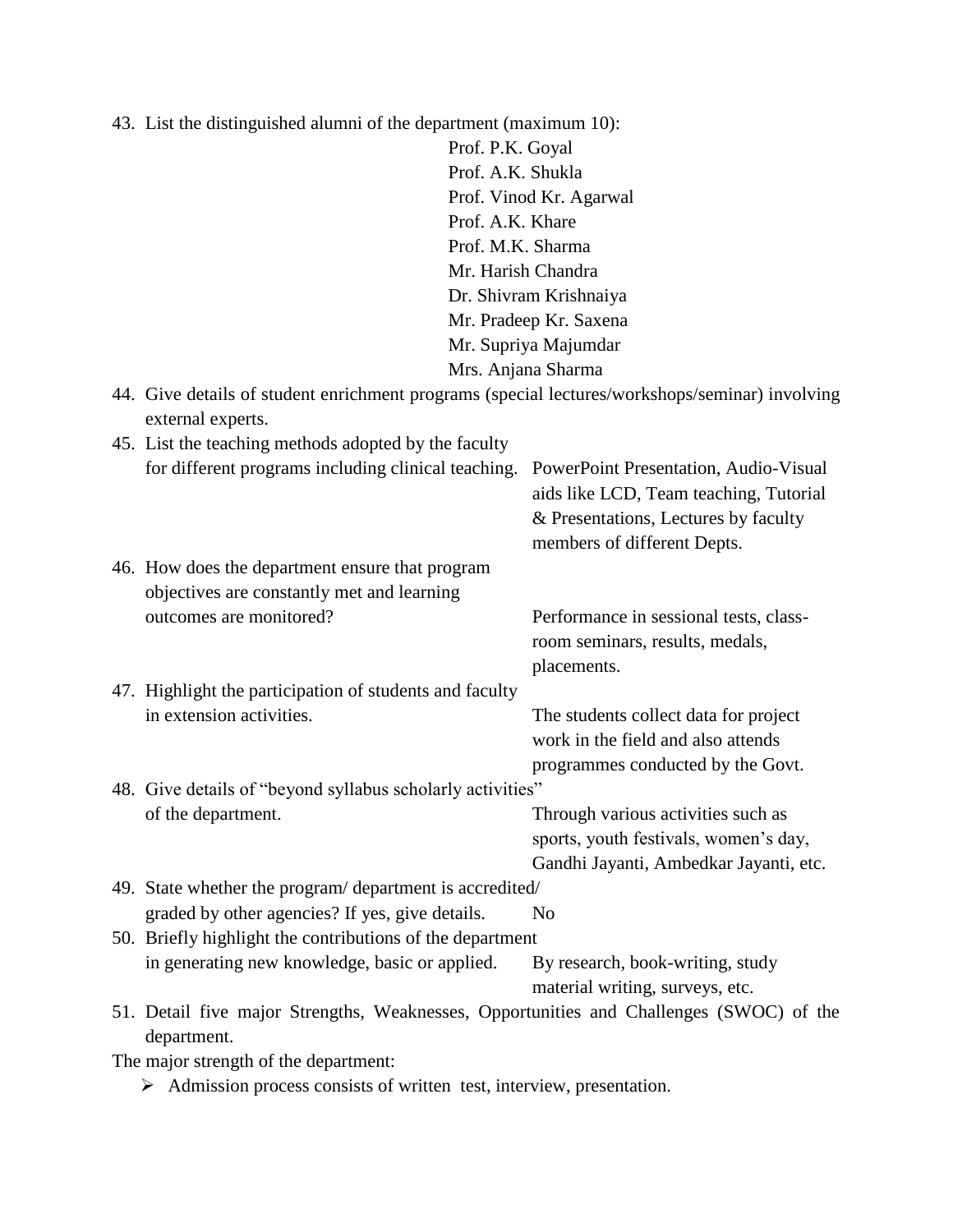- $\triangleright$  Well design curriculum.
- Research orientation.
- $\triangleright$  Interaction with Govt. Statistics Department.

 $\triangleright$  One of the oldest department in northern India.

Major weaknesses:

- $\triangleright$  Lack of infrastructure.
- $\triangleright$  Lack of supporting staff.
- Eack of space.

**Opportunities** 

- $\triangleright$  Competent teaching faculty.
- $\triangleright$  Strong syllabus.
- $\triangleright$  Understanding of application of the subject.

Challenges:

- $\triangleright$  Increasing competition.
- $\triangleright$  High level of placement.
- 52. Future plans of the department.
	- To open new course as M.Sc. (operations Research).
	- $\triangleright$  To impart consultancy to proper groups.
	- ▶ To conduct training programmes on Research Methodology.
	- To have interaction with Govt. department/entrepreneurs/industries/corporates/research institutions to give statistical support.

## **Declaration by the Head of the Institution**

I certify that that the data included in this Self-Study Report (SSR) are true to the best of my knowledge.

This SSR is prepared by the institution after internal discussions, and no part thereof has been outsourced.

I am aware that the Peer team will validate the information provided in this SSR during the peer team visit.

> Signature of the Head of the institution With seal:

Place: Date: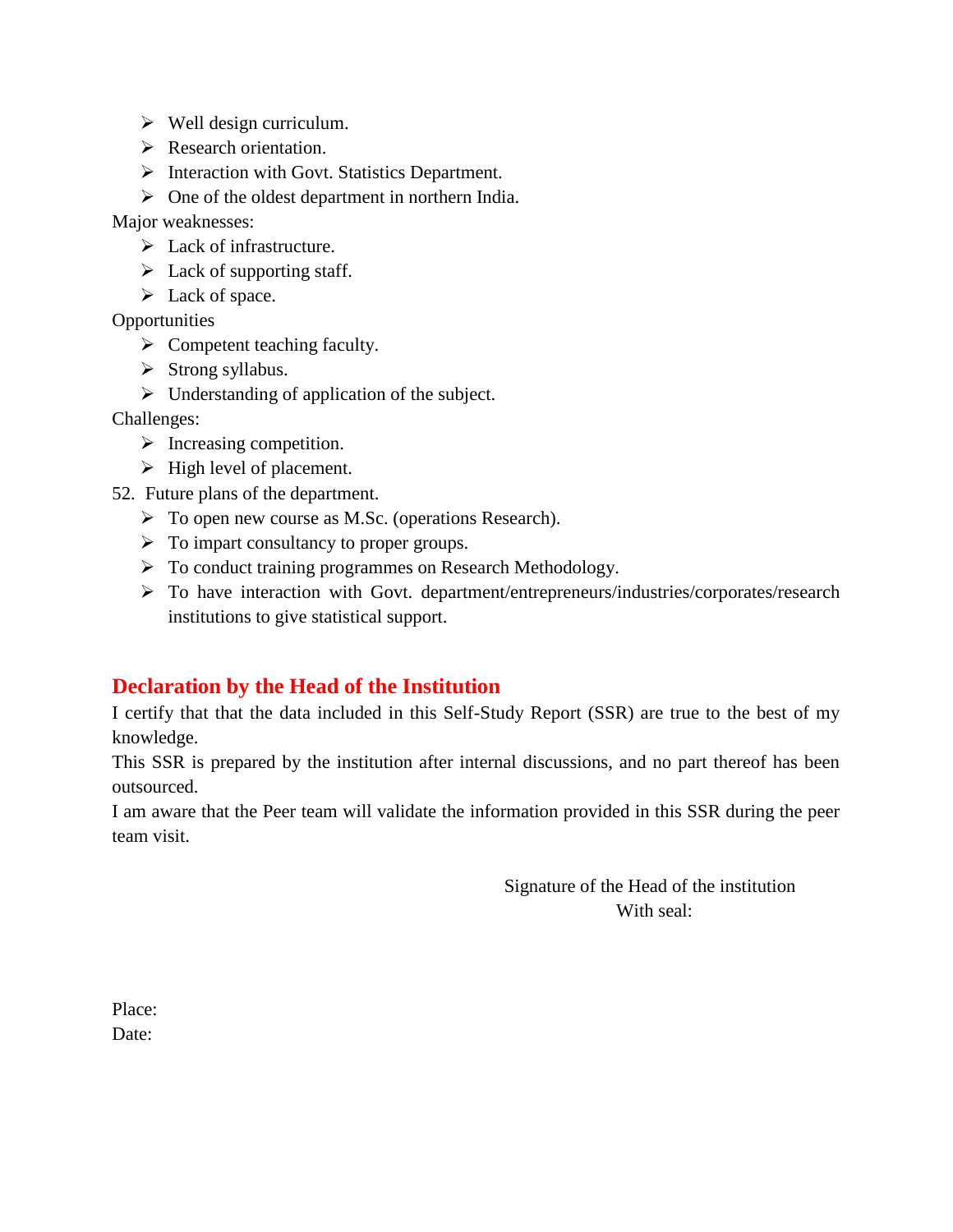## **Evaluative Report of the Department**

- 1. Name of the Department: **Sociology**
- 2. Year of establishment 1956
- 3. Is the Department part of a college/Faculty of the university? Faculty of the University
- 4. Names of programs offered (UG, PG, PharmD, Integrated Masters; M.Phil., Ph.D., Integrated Ph.D., Certificate, Diploma, PG Diploma, D.M./M.Ch., Super specialty fellowship, etc.) : M.A, M. Phil, Ph.D.
- 5. Interdisciplinary programs and departments involved: Statistics and Social Work
- 6. Courses in collaboration with other universities, industries, foreign institutions, etc.: N.A.
- 7. Details of programs discontinued, if any, with reasons: N.A.
- 8. Examination System: Annual/Semester/Trimester/Choice Based Credit System: Semester, likely to shift to CBCS
- 9. Participation of the department in the courses offered by other departments: The Department has always actively participated in the courses offered by other Departments including Pre-Ph.D. Course Work of the discipline of Geography
- 10. Number of teaching posts sanctioned, filled and actual (Professors/Associate Professors/Asst. Professors/others)

|                                   | Sanctioned | Filled | (including)<br>Actual |
|-----------------------------------|------------|--------|-----------------------|
|                                   |            |        | CAS & MPS)            |
| Professor                         | 01         | 0      | 01                    |
| <b>Associate Professor/Reader</b> | 02         | 0      | 01                    |
| <b>Assistant Professor</b>        | 04         | 02     | 00                    |
| Lecturer                          |            |        |                       |
| Tutor / Clinical Instructor       |            |        |                       |
| Senior Resident                   |            |        |                       |
|                                   |            |        |                       |

11. Faculty profile with name, qualification, designation, area of specialization, experience and research under guidance

| Name             | Qualification | Designation          | Specialization       | No. of Years |
|------------------|---------------|----------------------|----------------------|--------------|
|                  |               |                      |                      | of           |
|                  |               |                      |                      | Experience   |
| Deepmala<br>Prof | Ph.D.         | Professor            | Gender/medical/rural | 24 years     |
| Srivastava       |               |                      | <b>Studies</b>       |              |
| Md.<br>Dr.       | Ph. D.        | AssociateProfessor   | Sociology<br>of      | 18 years     |
| Arshad           |               |                      | Development/thought  |              |
| Dr. Hariom       | Ph.D.         | <b>Guest Faculty</b> | Globalization/Social | 09 years     |
|                  |               |                      | Development          |              |

12. List of senior Visiting Fellows, adjunct faculty, emeritus professors

13. Percentage of classes taken by temporary faculty – program-wise information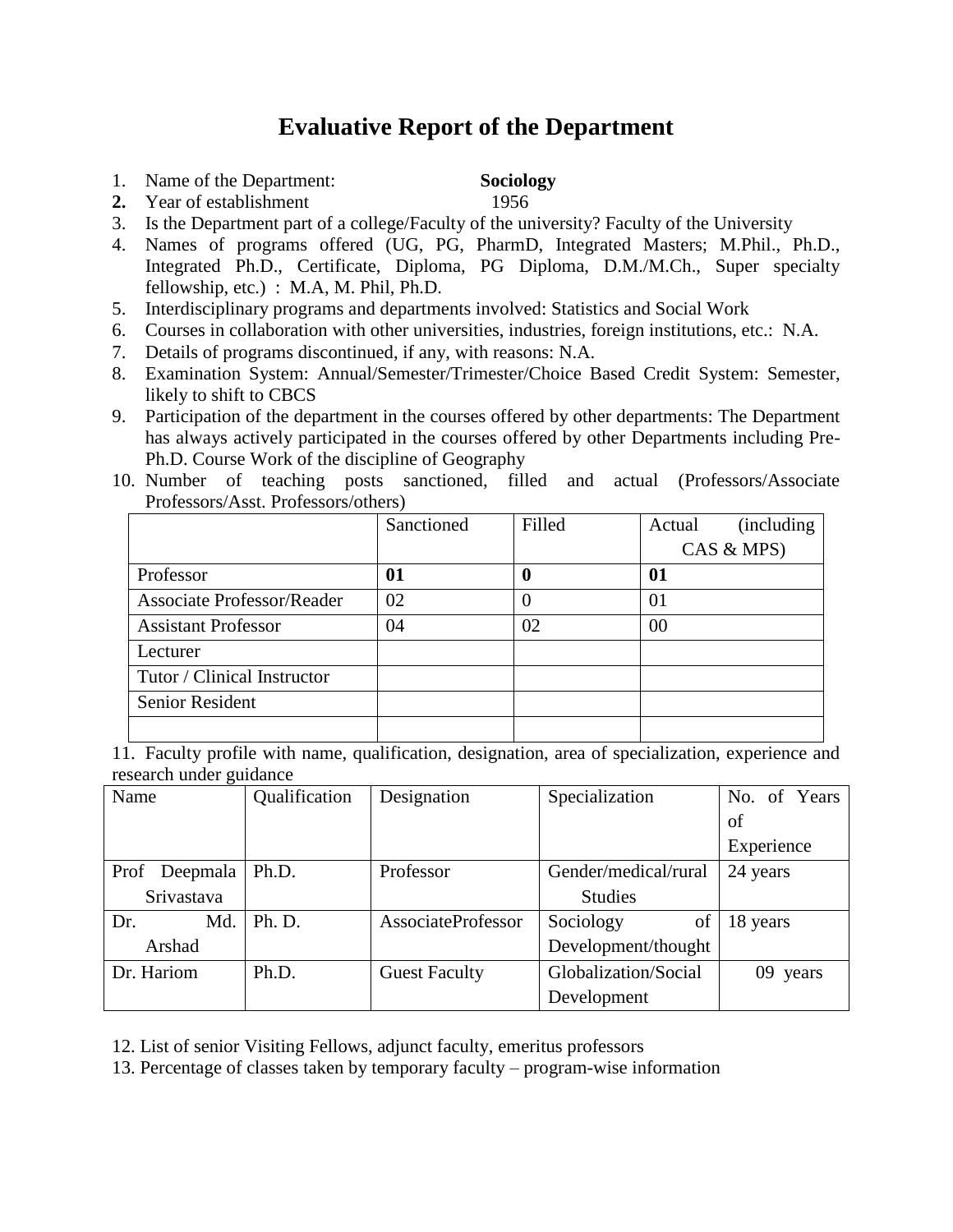| M.A     | 40 percent |  |
|---------|------------|--|
| M. Phil | 25 percent |  |
| Ph.D.   | $00\,$     |  |

#### 14. Program-wise Student Teacher Ratio

| Program |                       |
|---------|-----------------------|
| M.A.    | b:.                   |
| M.Phil  | 5:1                   |
| Ph.D    | As per UGC directives |

- 15. Number of academic support staff (technical) and administrative staff: sanctioned, filled and actual: 4
- 16. Research thrust areas as recognized by major funding agencies: Women Empowerment, Child Labour, Rural Development
- 17. Number of faculty with ongoing projects from a) national b) international funding agencies and c) Total grants received. Give the names of the funding agencies, project title and grants received project-wise.
	- i) Child Labour Survey Project from National Child labour Survey Project Scheme of the National Government. Total grant received is Rs 4 lakhs.
	- ii) Project on Survey of **"Child labour in Agra"** funded by Labour Department under U. P. State Government (February-March-2016).Total grant received is Rs 1 lakh. iii)
- 18. Inter-institutional collaborative projects and associated grants received
	- b) National collaboration b) International collaboration
- 19. Departmental projects funded by ICMR; DST-FIST; UGC-SAP/CAS, DPE; DBT, ICSSR, AICTE, etc.; total grants received.
- 20. Research facility / center with
	- state recognition
	- national recognition
	- international recognition
- 21. Special research laboratories sponsored by / created by industry or corporate bodies
- 22. Publications:
	- Number of papers published in peer reviewed journals: 21
	- Monographs
	- Chapters in Books: 04
	- Books edited
	- Books with ISBN with details of publishers: 01
	- Number listed in International Database (For *e.g*. Web of Science, Scopus, Humanities International Complete, Dare Database - International Social Sciences Directory, EBSCO hosts, Medline, etc.)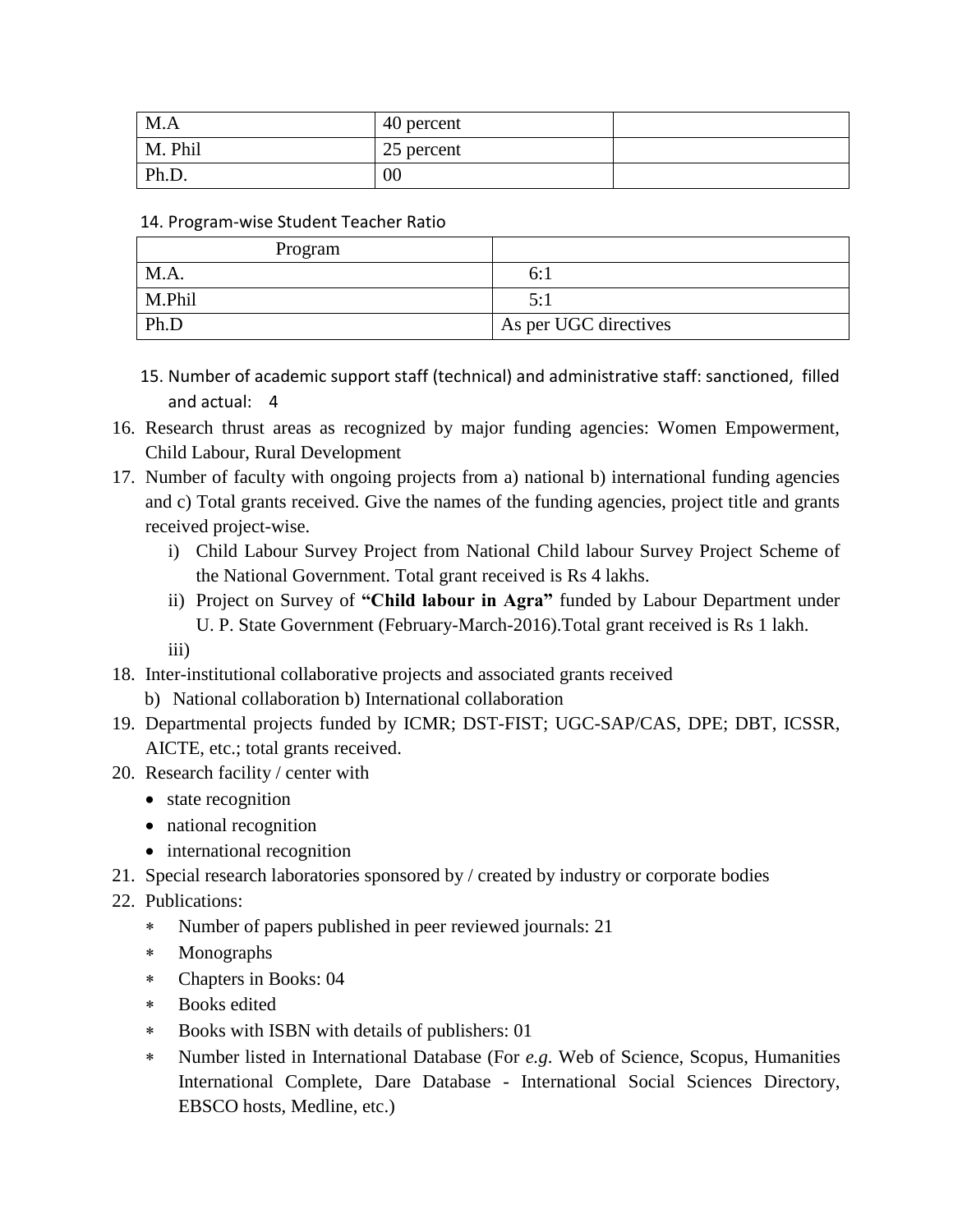- Citation Index range / average
- SNIP
- \* SJR
- Impact Factor range / average
- h-index
- 23. Details of patents and income generated
- 24. Areas of consultancy and income generated
- 25. Faculty selected nationally / internationally to visit other laboratories / institutions / industries in India and abroad:01 to visit Singapore National University
- 26. Faculty serving in
	- a) National committees b) International committees c) Editorial Boards d) any other (specify)
- 27. Faculty recharging strategies (Refresher / orientation programs, workshops, training programs and similar programs): 02 faculties attended UGC- Refersher Courses
- 28. Student projects
	- percentage of students who have taken up in-house projects including inter-departmental projects
	- percentage of students doing projects in collaboration with other universities / industry / institute
- 29. Awards / recognitions received at the national and international level by
	- Faculty
	- Doctoral / post-doctoral fellows -1
	- Students
- 30. Seminars/ Conferences/Workshops organized and the source of funding (national / international) with details of outstanding participants, if any: 06 workshops and Seminars organized
- 31. Code of ethics for research followed by the departments: International ethics followed
- 32. Student profile program-wise:

| <b>Name of the Program</b> | <b>Applications</b> | <b>Selected</b> | Pass percentage |
|----------------------------|---------------------|-----------------|-----------------|
| (refer to question no. 4)  | received            | Male Female     | Male<br>Female  |
| M.A.                       | 76                  | 19<br>30        | 100%<br>95%     |
| M. Phil                    | 106                 | 27<br>43        | 90%<br>90%      |
| Ph.D.                      | 74                  | 00              |                 |

#### 33. Diversity of students

| <b>Name</b><br>the  <br>of      | $\frac{6}{9}$ |                    | of $\%$ of students $\%$ of students $\%$ | of        |
|---------------------------------|---------------|--------------------|-------------------------------------------|-----------|
| Program                         | students      | other<br>from      | from                                      | students  |
| (refer to question $\vert$ from |               | the   universities | universities                              | from      |
| no. 4)                          | same          | within<br>the      | outside<br>the                            | other     |
|                                 | university    | <b>State</b>       | <b>State</b>                              | countries |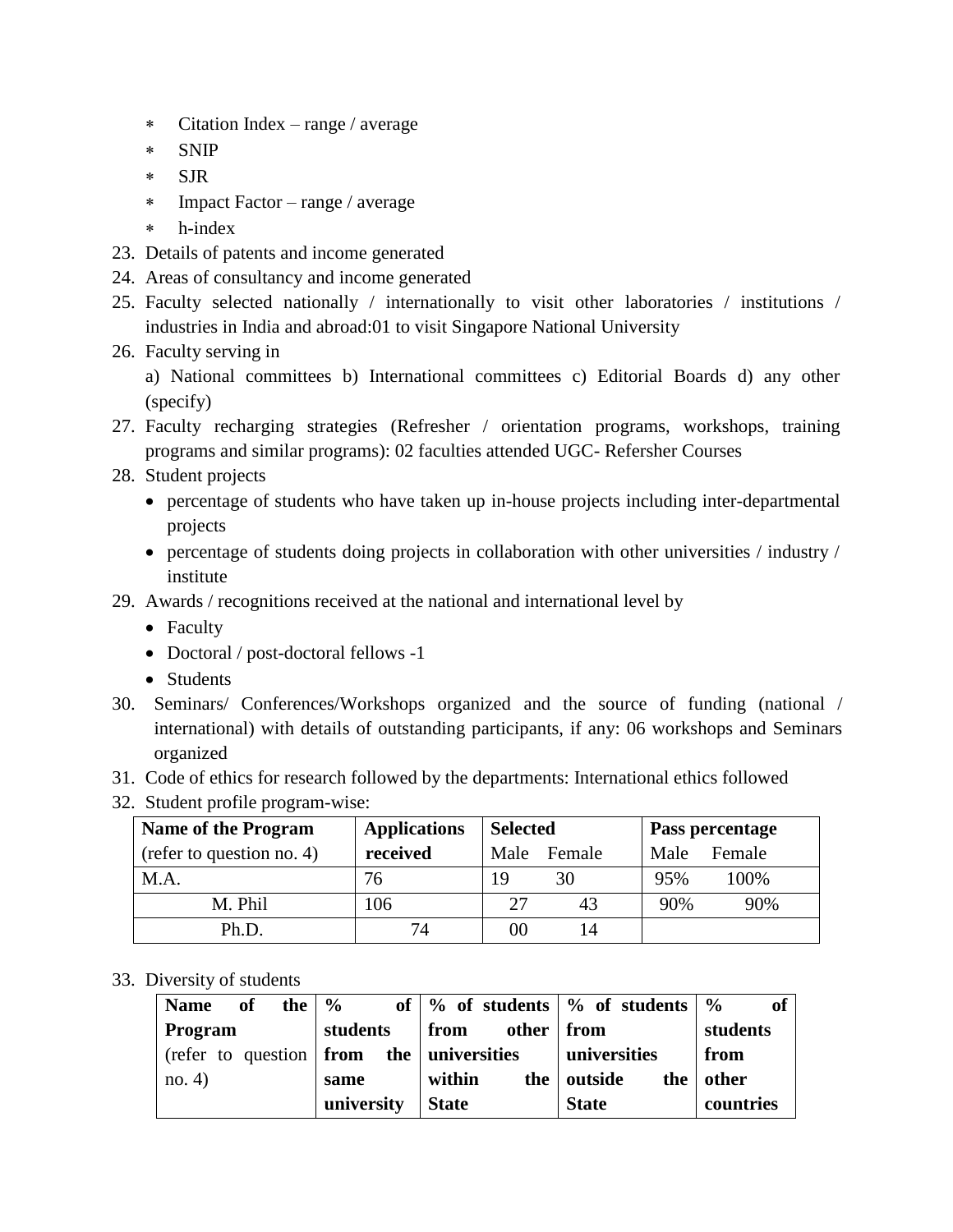| Name of                                                              | the $\frac{9}{6}$ |                 | of $\frac{9}{6}$ of students $\frac{9}{6}$ of students | $\frac{6}{9}$<br>of |
|----------------------------------------------------------------------|-------------------|-----------------|--------------------------------------------------------|---------------------|
| Program                                                              | students          | from other from |                                                        | students            |
| $(\text{refer to question}   \text{from the}   \text{universities})$ |                   |                 | universities                                           | from                |
| no. 4)                                                               | same              | within<br>the   | outside<br>the                                         | other               |
|                                                                      | university        | <b>State</b>    | <b>State</b>                                           | countries           |
| M.A.                                                                 | 70                | 08              | 22                                                     |                     |
| M. Phil                                                              | 80                | 10              | 10                                                     |                     |
| Ph.D.                                                                | 70                | 20              | 10                                                     |                     |

- 34. How many students have cleared Civil Services and Defense Services examinations, NET, SET, GATE, USMLE, PLAB, GPAT, NCLEX, CGFNS, IELTS and other competitive examinations? Give details category-wise: 11 NET
- 35. Student progression

| <b>Student progression</b>    | Percentage against enrolled |
|-------------------------------|-----------------------------|
| UG to PG                      |                             |
| PG to M.Phil                  | 25                          |
| PG to Ph.D.                   | 40                          |
| Ph.D. to Post-Doctoral        |                             |
| Employed                      |                             |
| Campus selection              |                             |
| Other than campus recruitment | 30                          |
| Entrepreneurs                 | 20                          |

#### 36. Diversity of staff

| Percentage of faculty who are graduates  |    |
|------------------------------------------|----|
| of the same university                   | 33 |
| from other universities within the State | 67 |
| from universities from other States      |    |
| from universities outside the country    |    |

- 37. Number of faculty who were awarded M.Phil., DM, M Ch, Ph.D., D.Sc. and D.Litt. during the assessment period
- 38. Present details of departmental infrastructural facilities with regard to
	- a) Library: available
	- b) Internet facilities for staff and students: Available
	- c) Total number of class rooms: 02
	- d) Class rooms with ICT facility and 'smart' class rooms:
	- e) Students' laboratories
	- f) Research laboratories
- 39. List of doctoral, post-doctoral students and Research Associates
	- a) From the host institution/university:6
	- b) From other institutions/universities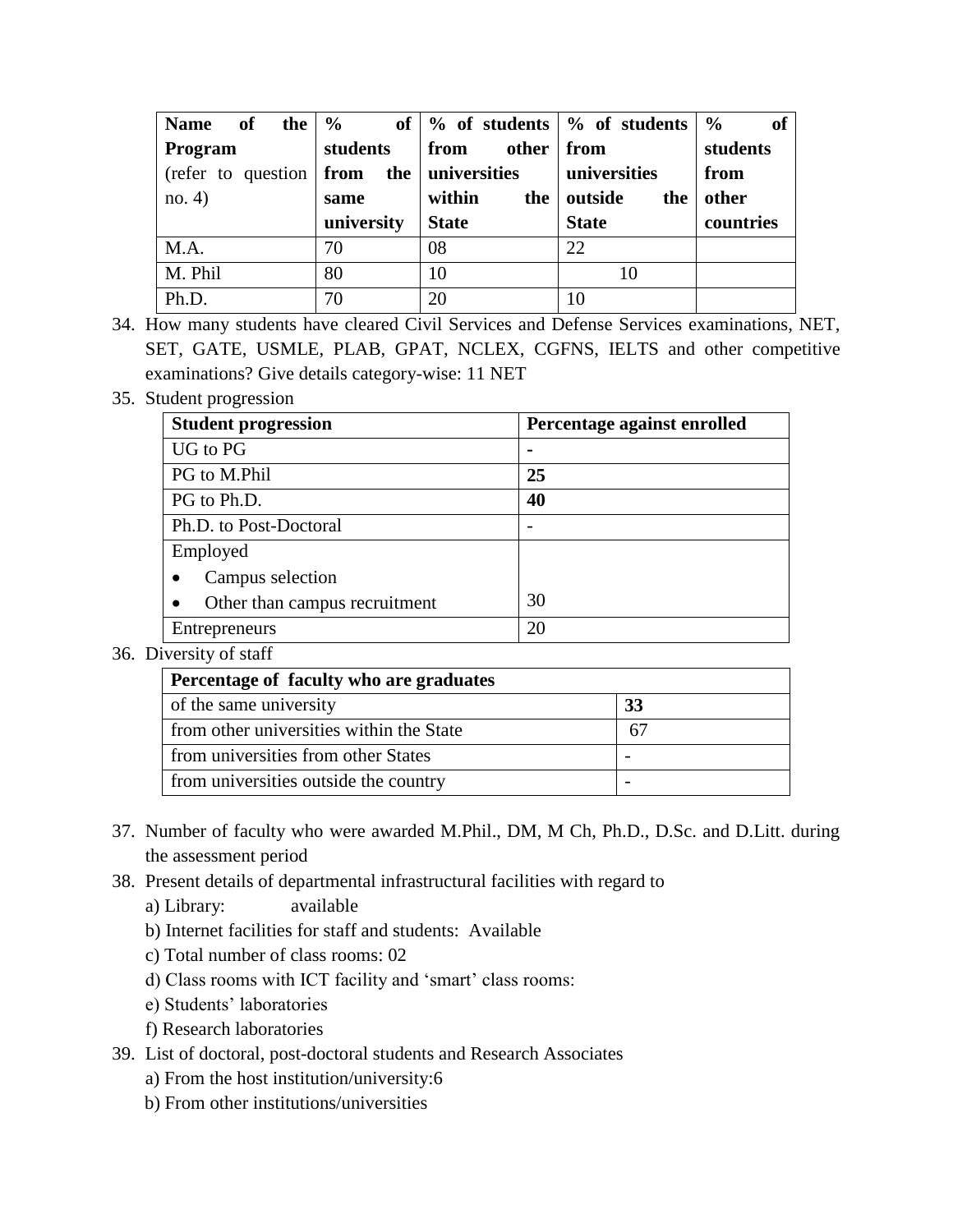- 40. Number of post graduate students getting financial assistance from the university.
- 41. Was any need assessment exercise undertaken before the development of new program(s)? If so, highlight the methodology.
- 42. Does the department obtain feedback from
	- g. Faculty on curriculum as well as teaching-learning-evaluation? If yes, how does the department utilize the feedback?
	- h. Students on staff, curriculum and teaching-learning-evaluation and how does the department utilize the feedback?
	- i. Alumni and employers on the programs offered and how does the department utilize the feedback?
- 43. List the distinguished alumni of the department (maximum 10): Selim Reza, Aparna Roy, Nivedita Dinkar, Pawan Kumar, Subhod Kumar, Kamlapati,Vandana, Neha Agarwal, Ramji lal, Rajani.
- 44. Give details of student enrichment programs (special lectures / workshops / seminar) involving external experts.08
- 45. List the teaching methods adopted by the faculty for different programs including clinical teaching. Power Point Presentation, Audio-Visual aids like LCD, Team teaching, Tutorial & Presentations, Lectures by faculty members of different Depts.
- 46. How does the department ensure that program objectives are constantly met and learning outcomes are monitored? Through student achievement /placement
- 47. Highlight the participation of students and faculty in extension activities.
- 48. Give details of "beyond syllabus scholarly activities" of the department. Through organizing various academic/ interactive programs such as on occasions of Women's Day, Ambedkar Jayanti, Population Day, Canudhary Charan Singh Jayanti, Gandhi Jayaynti etc.
- 49. State whether the program/ department is accredited/ graded by other agencies? If yes, give details.
- 50. Briefly highlight the contributions of the department in generating new knowledge, basic or applied. Contribution in knowledge creation through programs such as:
	- Research
	- Extra-mural Lectures
	- Surveys
	- Field work
- 51. Detail five major Strengths, Weaknesses, Opportunities and Challenges (SWOC) of the department.

The major strength of the department:

- It's a university department of a very large affiliating state University
- International exposure of faculties
- High achievement of Students
- Research orientation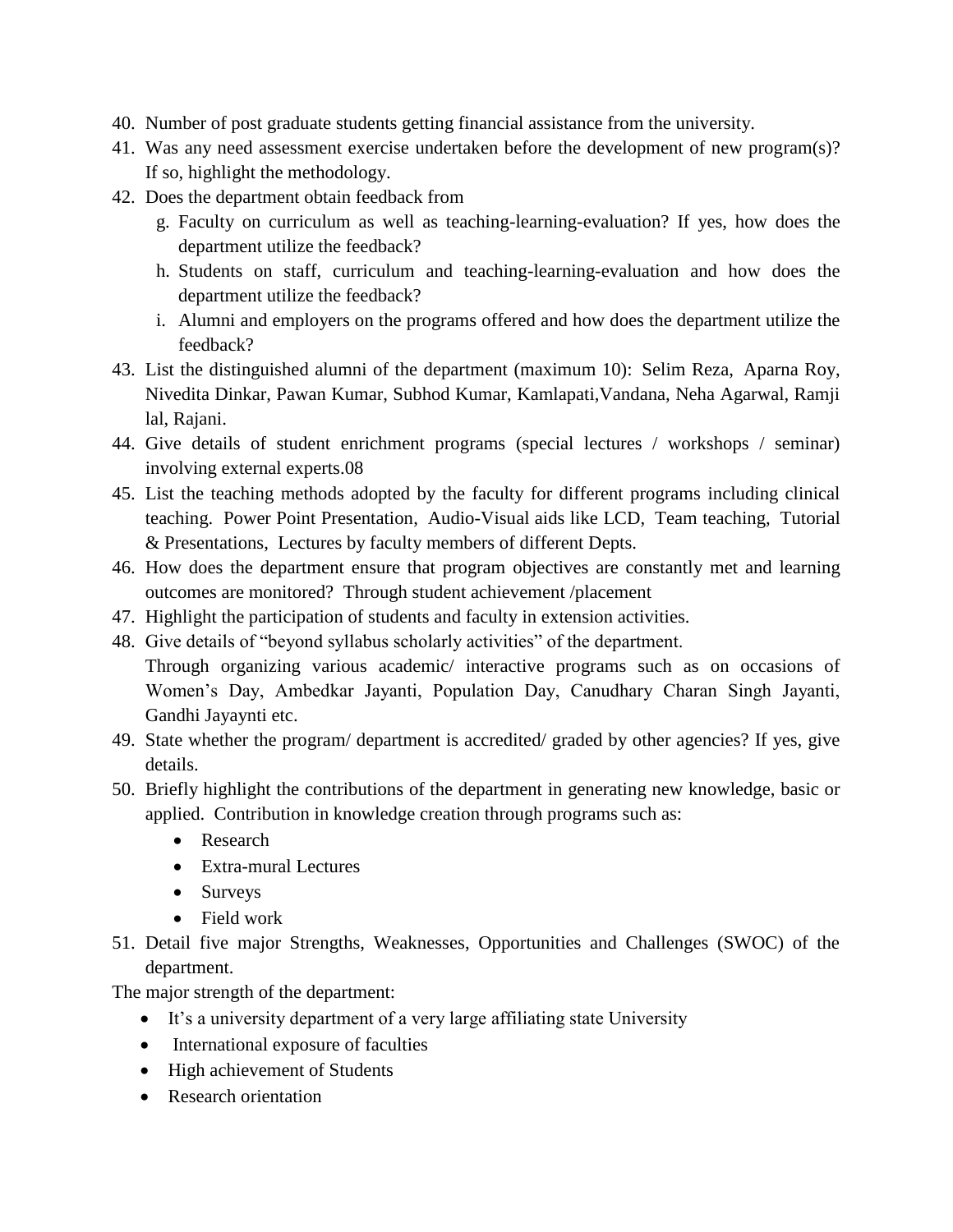• A leading department in the region

Major weaknesses:

- Lack of proper infrastructure including smart class rooms
- Lack of adequate/sanctioned number of faculties

**Opportunities** 

- Ample opportunities to emerge as a center of excellence in Sociology
- Potential to supply adequate number of qualified researchers to fulfill the emerging need of the nation
- Prospects for conducting central and state government sponsored surveys and research projects
- Capability to act as high level training centre for NGOs
- An excellent centre for organizing skill development programs of the central government

Challenges:

- Challenges to prove relevance of Social Sciences in the techno-led globalized era
- To keep pace with fast changing socio-economic realities of today
- To successfully compete with international academic Institutions
- To emerge as a leader amongst professional and allied academic programs.
- To device appropriate academic pedagogical strategies for the nation to face the emerging challenges

52. Future plans of the department.

- To start a professionally oriented P.G. level Diploma Course to prepare the candidates for Rural Development, Disaster Management, Gender Justice and Human Rights.
- Collaboration with International Academic and Research institutions
- Devising a mechanism to ensure Global exposure to students

**4. Declaration by the Head of the Institution**

I certify that that the data included in this Self-Study Report (SSR) are true to the best of my knowledge.

This SSR is prepared by the institution after internal discussions, and no part thereof has been outsourced.

I am aware that the Peer team will validate the information provided in this SSR during the peer team visit.

Signature of the Head of the institution

With seal:

Place: Date: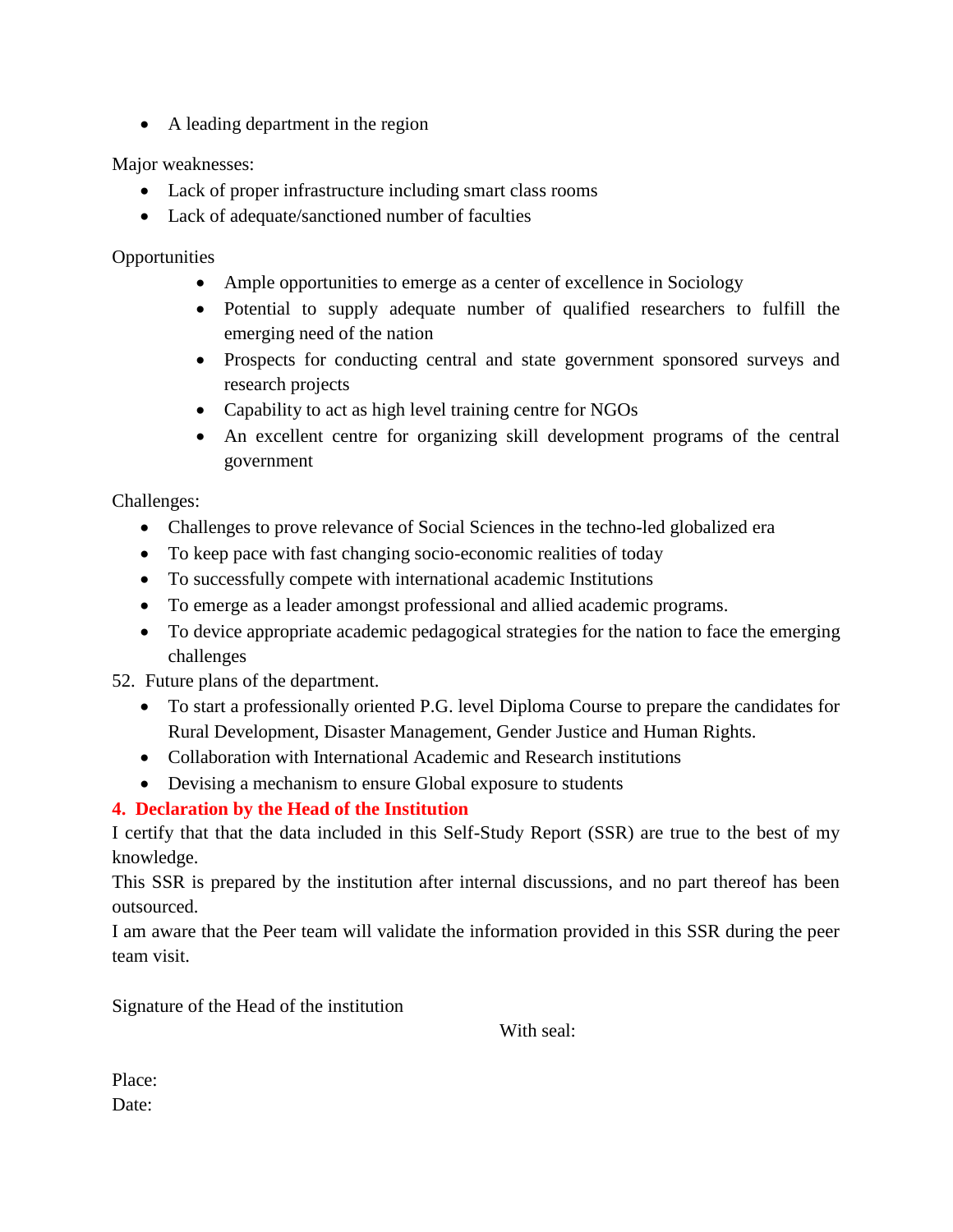## **Evaluative Report of the Department**

- 1. Name of the Department: *Dept. of Physiology*
- 2. Year of establishment: *See with institute profile*
- 3. Is the Department part of a college/Faculty of the university? *Yes*
- *4.* Names of programs offered (UG, PG, Pharm D, Integrated Masters; M.Phil., Ph.D., Integrated Ph.D., Certificate, Diploma, PG Diploma, D.M./M.Ch., Super specialty fellowship, etc.): *UG & PG and Ph.D.*
- *5.* Interdisciplinary programs and departments involved: *M.Sc. in Home Sc.*
- 6. Courses in collaboration with other universities, industries, foreign institutions: *No*
- 7. Details of programs discontinued, if any, with reasons: *No*
- 8. Examination System: Annual/*Semester*/Trimester/*Choice Based Credit System*
- 9. Participation of the department in the courses offered by other departments: *Take classes and practical.*
- *10.* Number of teaching posts sanctioned, filled and actual (Professors/Associate Professors/Asst. Professors/others)

|                             | Sanctioned | Filled | Actual (including |
|-----------------------------|------------|--------|-------------------|
|                             |            |        | CAS & MPS)        |
| Professor                   | 00         | 00     | 00                |
| Associate Professor/Reader  | 00         | $00\,$ | 00                |
| <b>Assistant Professor</b>  | 01         | 00     | 00                |
| Lecturer                    | 00         | 00     | 00                |
| Tutor / Clinical Instructor | 00         | 00     | 00                |
| Senior Resident             | 00         | 00     | 00                |

11. Faculty profile with name, qualification, designation, area of specialization, experience and research under guidance

| Name              | Qualification   Designation |         | Specialization | No. of     |
|-------------------|-----------------------------|---------|----------------|------------|
|                   |                             |         |                | Years of   |
|                   |                             |         |                | Experience |
| Dr. Rashmi Sharma | M.Phil.                     | Faculty | Physiology     | 10         |
|                   | Ph.D.                       |         |                |            |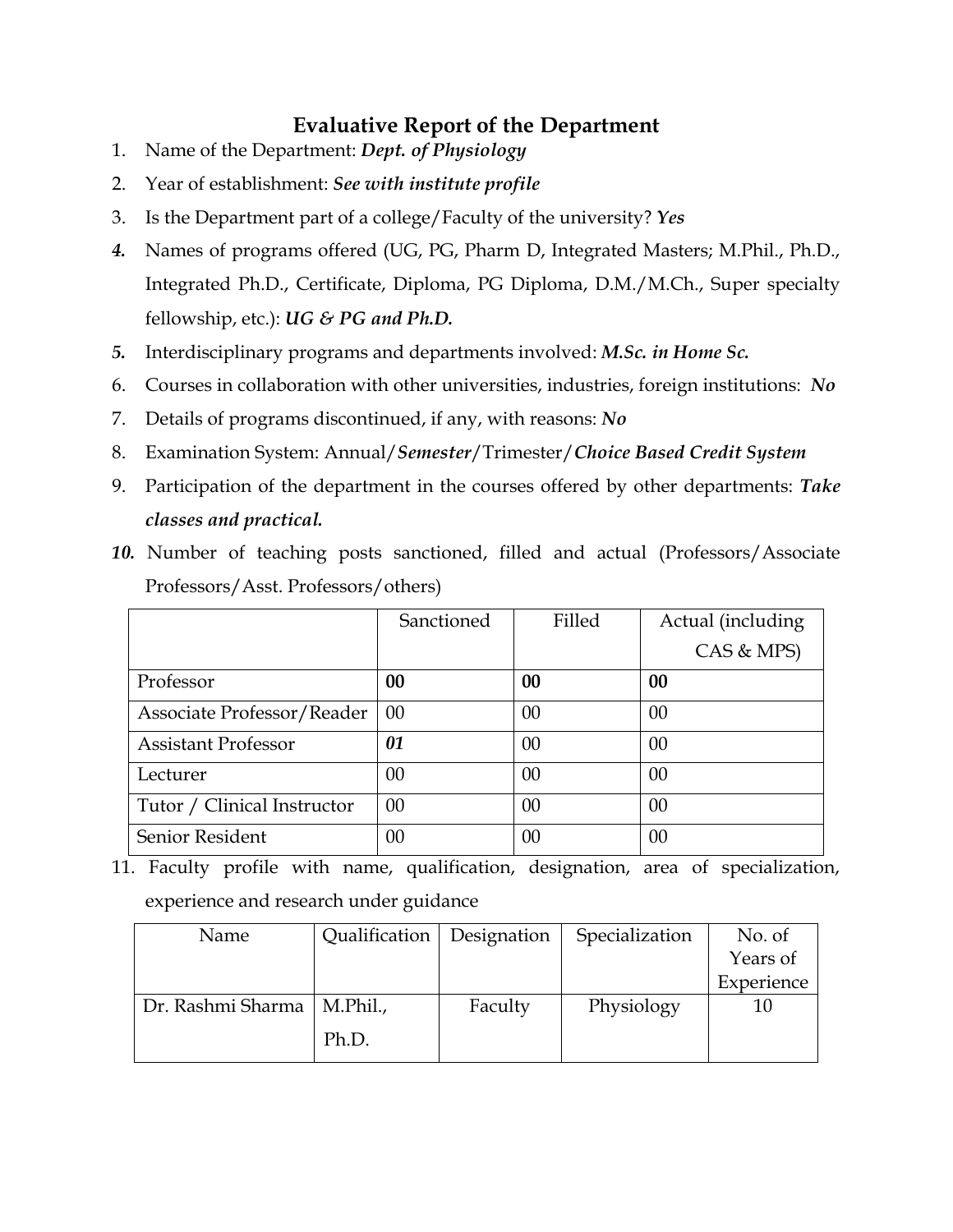- 12. List of senior Visiting Fellows, adjunct faculty, emeritus professors: *No*
- 13. Percentage of classes taken by temporary faculty program-wise information: *As per syllabus*
- 14. Program-wise Student Teacher Ratio: *NA*
- 15. Number of academic support staff (technical) and administrative staff: sanctioned, filled and actual: *see institute profile*
- *16.* Research thrust areas as recognized by major funding agencies: *Physiology and Microbiology*
- 17. Number of faculty with ongoing projects from a) national b) international funding agencies and c) Total grants received. Give the names of the funding agencies, project title and grants received project-wise. *No*
- 18. Inter-institutional collaborative projects and associated grants received: *No* a) National collaboration b) International collaboration
- 19. Departmental projects funded by ICMR; DST-FIST; UGC-SAP/CAS, DPE; DBT, ICSSR, AICTE, etc.; total grants received. *No*
- *20.* Research facility /center with: *No*
	- state recognition
	- national recognition
	- international recognition
- 21. Special research laboratories sponsored by / created by industry or corporate bodies: *No*
- 22. Publications:
	- Number of papers published in peer reviewed journals (national / international) *02*
	- Monographs: 00
	- Chapters in Books: *01*
	- Books edited**: 00**
	- Books with ISBN with details of publishers: 00
	- Number listed in International Database (For *e.g*. Web of Science, Scopus,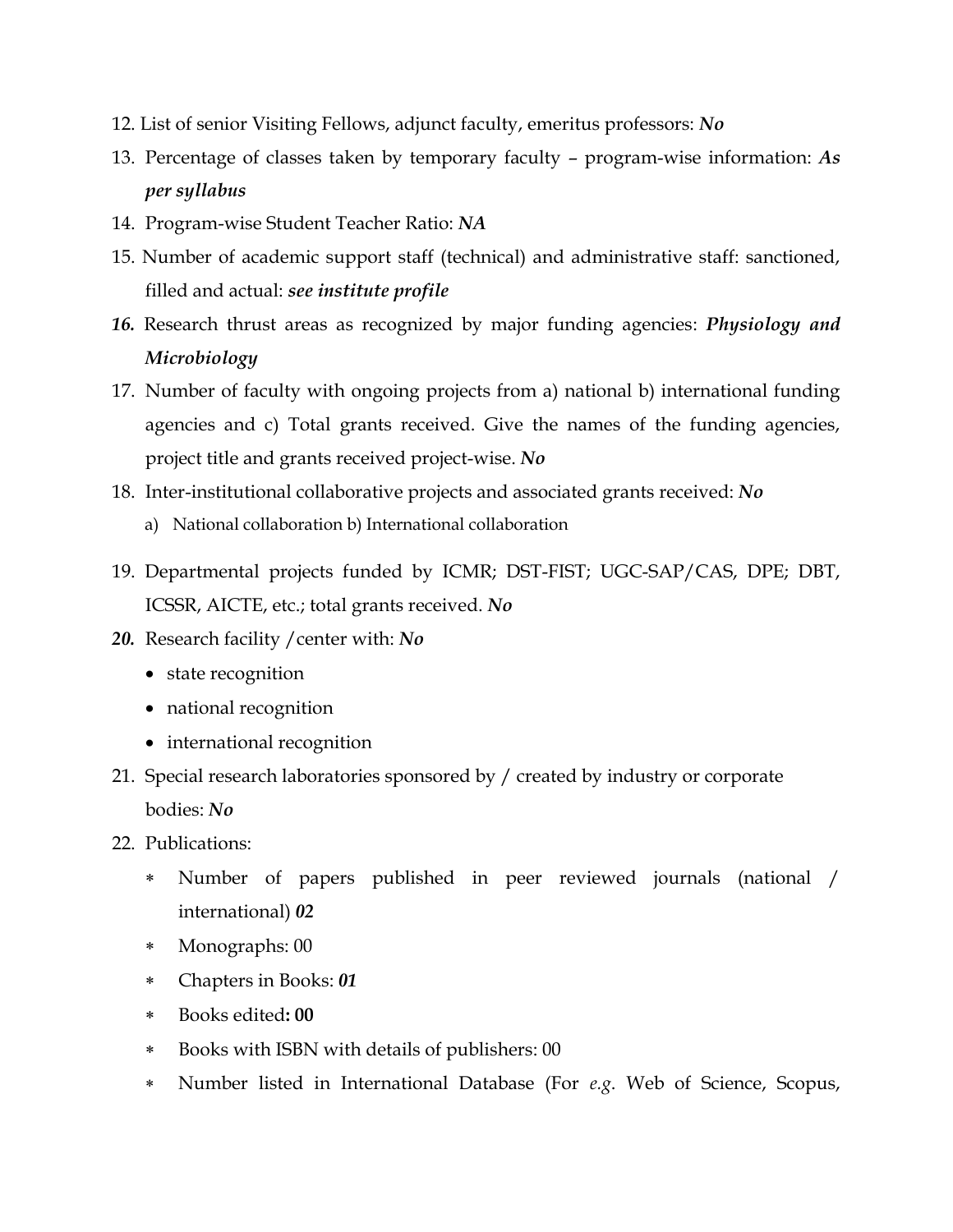Humanities International Complete, Dare Database - International Social Sciences Directory, EBSCO host, Medline, etc.): *No*

- Citation Index range / average
- SNIP
- \* SJR
- Impact Factor range / average
- h-index
- 23. Details of patents and income generated: *No*
- 24. Areas of consultancy and income generated: *No*
- 25. Faculty selected nationally / internationally to visit other laboratories / institutions / industries in India and abroad: *No*
- 26. Faculty serving in

a) National committees b) International committees c) Editorial Boards d) any other (specify): *No*

- 27. Faculty recharging strategies (Refresher / orientation programs, workshops, training programs and similar programs): *No*
- 28. Student projects
	- percentage of students who have taken up in-house projects including interdepartmental projects: *100%*
	- percentage of students doing projects in collaboration with other universities / industry / institute: *No*

29. Awards / recognitions received at the national and international level by

- Faculty: *No*
- Doctoral / post doctoral fellows: *NA*
- Students: *No*
- 30. Seminars/ Conferences/Workshops organized and the source of funding (national / international) with details of outstanding participants, if any.: *No*
- 31. Code of ethics for research followed by the departments:

*All codes of ethics are being scrupulously followed as per Ethical Guidelines of ICMR, New Delhi*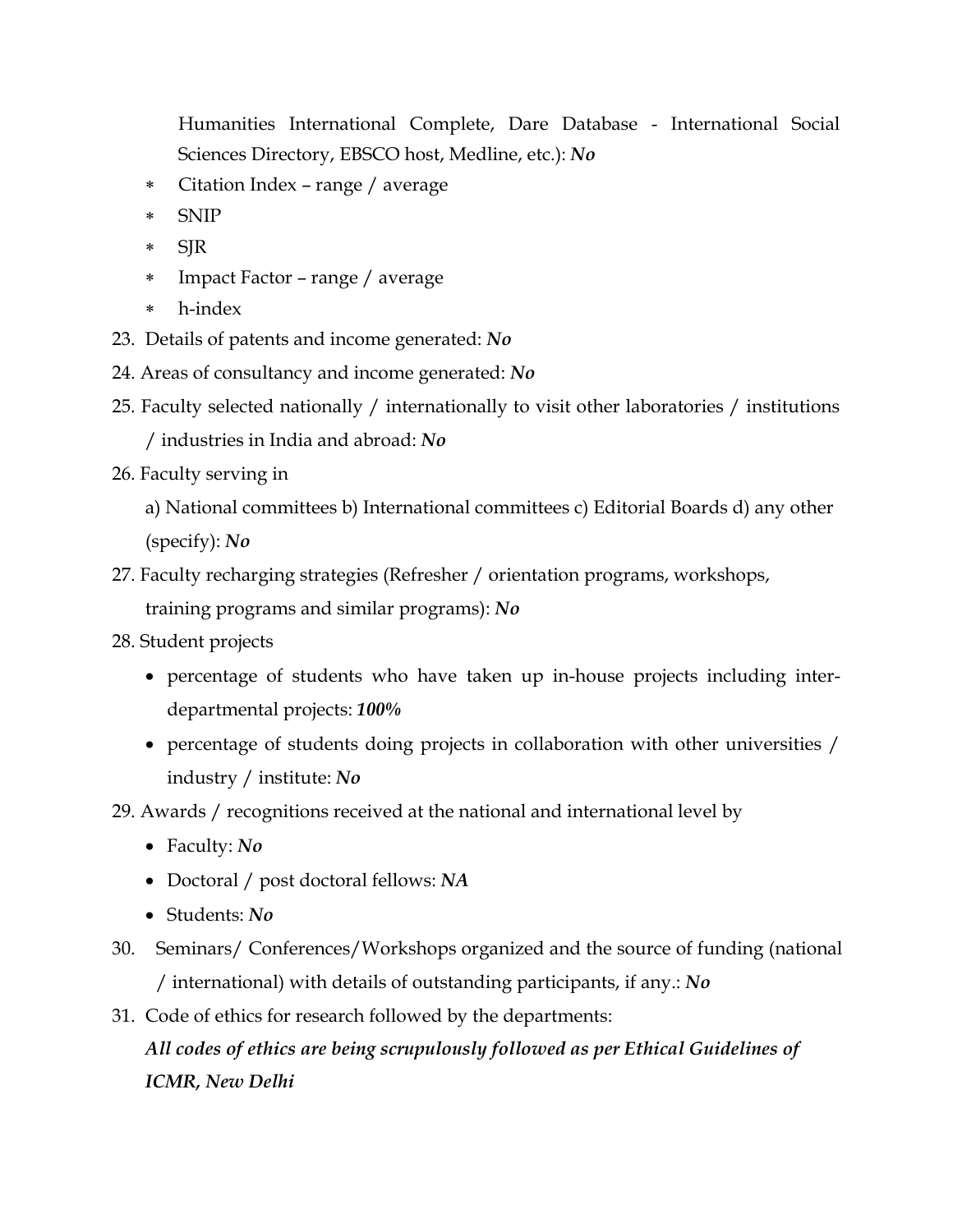32. Student profile program-wise: *see with institute profile*

| Name of the Program<br>(refer to question no. 4) | Applications<br>received | <b>Selected</b><br>Male Female | Pass percentage<br>Female<br>Male |
|--------------------------------------------------|--------------------------|--------------------------------|-----------------------------------|
|                                                  |                          |                                |                                   |
|                                                  |                          |                                |                                   |

33. Diversity of students: *see with institute profile*

| Name of the        | $\%$ of    | $\%$ of students | $\%$ of students | $\%$ of   |
|--------------------|------------|------------------|------------------|-----------|
| Program            | students   | from other       | from             | students  |
| (refer to question | from the   | universities     | universities     | from      |
| no. 4)             | same       | within the       | outside the      | other     |
|                    | university | <b>State</b>     | <b>State</b>     | countries |
|                    |            |                  |                  |           |
|                    |            |                  |                  |           |
|                    |            |                  |                  |           |
|                    |            |                  |                  |           |

34. How many students have cleared Civil Services and Defense Services examinations, NET, SET, GATE, USMLE, PLAB, GPAT, NCLEX, CGFNS, IELTS and other competitive examinations? Give details category-wise. *see with institute profile*

35. Student progression: *see with institute profile*

| <b>Student progression</b>    | Percentage against enrolled |
|-------------------------------|-----------------------------|
| UG to PG                      |                             |
| PG to M.Phil, DM / M Ch / DNB |                             |
| PG to Ph.D.                   |                             |
| Ph.D. to Post-Doctoral        |                             |
| Employed                      |                             |
| Campus selection              |                             |
| Other than campus recruitment |                             |
| Entrepreneurs                 |                             |

36. Diversity of staff: *see with institute profile*

| Percentage of faculty who are graduates  |  |
|------------------------------------------|--|
| of the same university                   |  |
| from other universities within the State |  |
| from universities from other States      |  |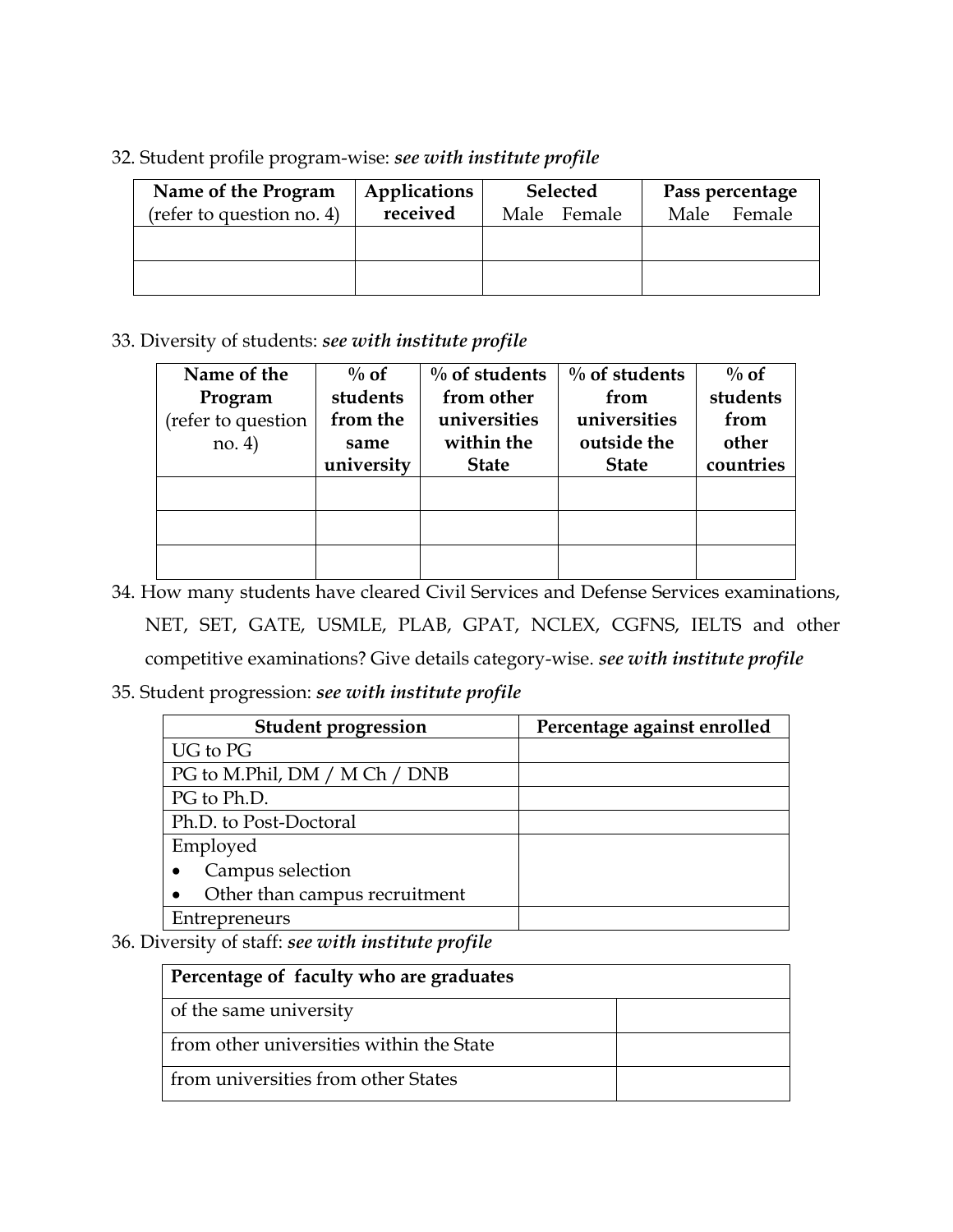| from universities outside the country |  |
|---------------------------------------|--|
|                                       |  |

- 37. Number of faculty who were awarded M.Phil., DM, M Ch, Ph.D., D.Sc. and D.Litt. during the assessment period: *No*
- 38. Present details of departmental infrastructural facilities with regard to: *see with institute profile*
	- a) Library: Institute Library
	- b) Internet facilities for staff and students: *yes*
	- c) Total number of class rooms: 01
	- d) Class rooms with ICT facility and 'smart' class rooms: 01
	- e) Students' laboratories: 01
	- f) Research laboratories: 00
- 39. List of doctoral, post-doctoral students and Research Associates: see with institute profile: *NA*
	- a) from the host institution/university
	- b) from other institutions/universities
- 40. Number of post graduate students getting financial assistance from the university. *NA*
- 41. Was any need assessment exercise undertaken before the development of new program(s)? If so, highlight the methodology. *NA*
- 42. Does the department obtain feedback from: *Yes*
	- j. faculty on curriculum as well as teaching-learning-evaluation? If yes, how does the department utilize the feedback?
	- k. students on staff, curriculum and teaching-learning-evaluation and how does the department utilize the feedback?
	- l. alumni and employers on the programs offered and how does the department utilize the feedback?
- 43. List the distinguished alumni of the department (maximum 10): *see with institute profile*
- 44. Give details of student enrichment programs (special lectures / workshops /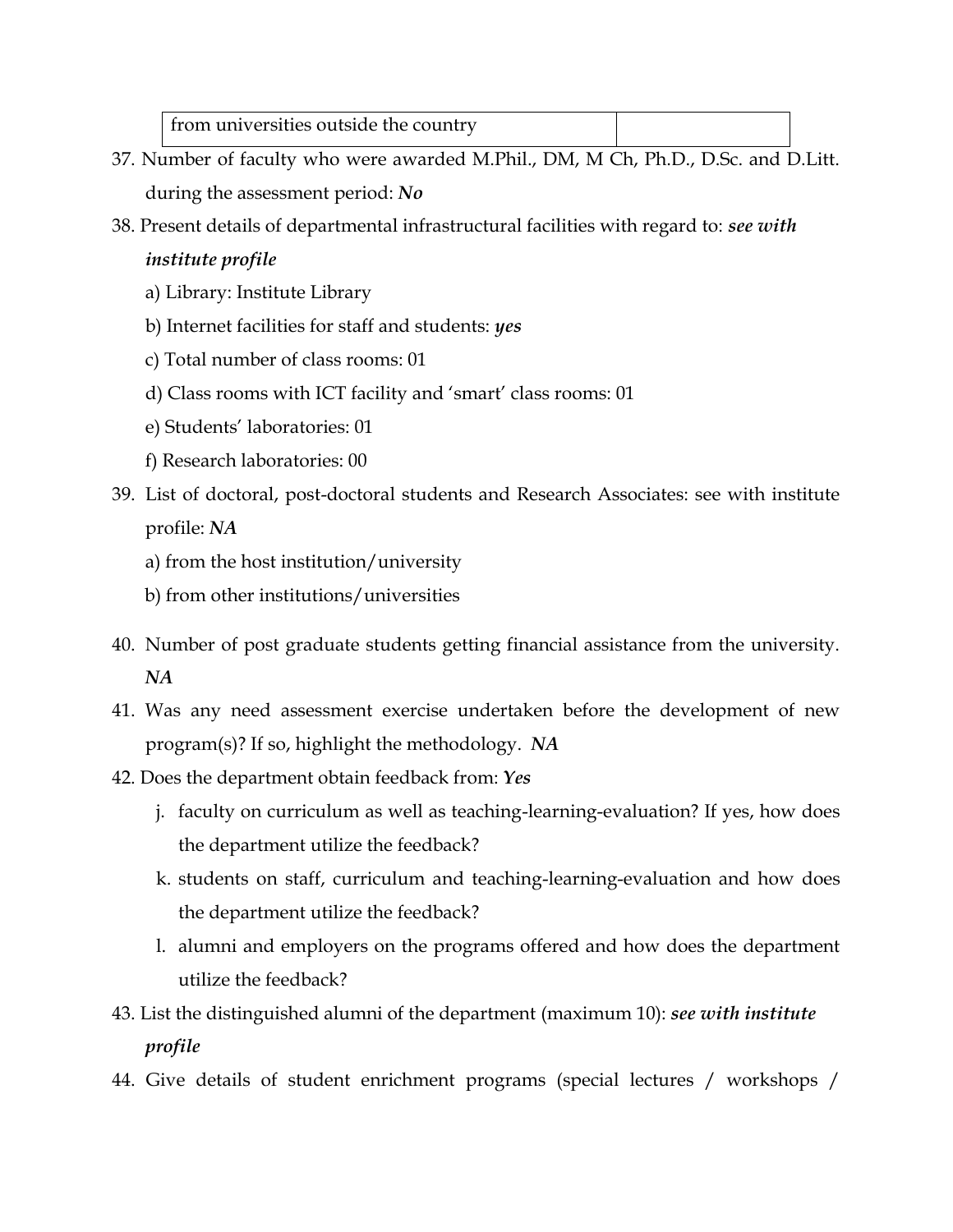seminar) involving external experts. *see with institute profile*

45. List the teaching methods adopted by the faculty for different programs including clinical teaching.

*All the routines methods of teaching are being used including PPT, Seminars, routine tests, practical etc*

- 46. How does the department ensure that program objectives are constantly met and learning outcomes are monitored? *Program objectives are being monitored by routine tests/ viva, day to day assignments, working on projects files etc.*
- 47. Highlight the participation of students and faculty in extension activities.

*Activities related to health, hygiene, environment sanitation etc. in slums, villages and other residential areas by way of lecturers, door-to-door survey/ guidance*

- 48. Give details of "beyond syllabus scholarly activities" of the department. *As above*
- 49. State whether the program/ department is accredited/ graded by other agencies? If yes, give details: *No*
- 50. Briefly highlight the contributions of the department in generating new knowledge, basic or applied. *Small events organized within the Institute like poster etc.*
- 51. Detail five major Strengths, Weaknesses, Opportunities and Challenges (SWOC) of the department.
	- *a. Strengths: Job oriented course, skill development courses, feedback from the students, discussion with students, Departmental projects etc.*
	- *b. Weakness: Lack of Proper infrastructure, instruments in labs for research activity*
	- *c. Opportunities– ICT facilities.*
	- *d. Challenges- To open a M.Sc. (Home Science with specialization in Physiology and Microbiology).*
- 52. Future plans of the department.

*Setting up a well-equipped physiology lab. Training program/ certificate program to Hospital Staff.*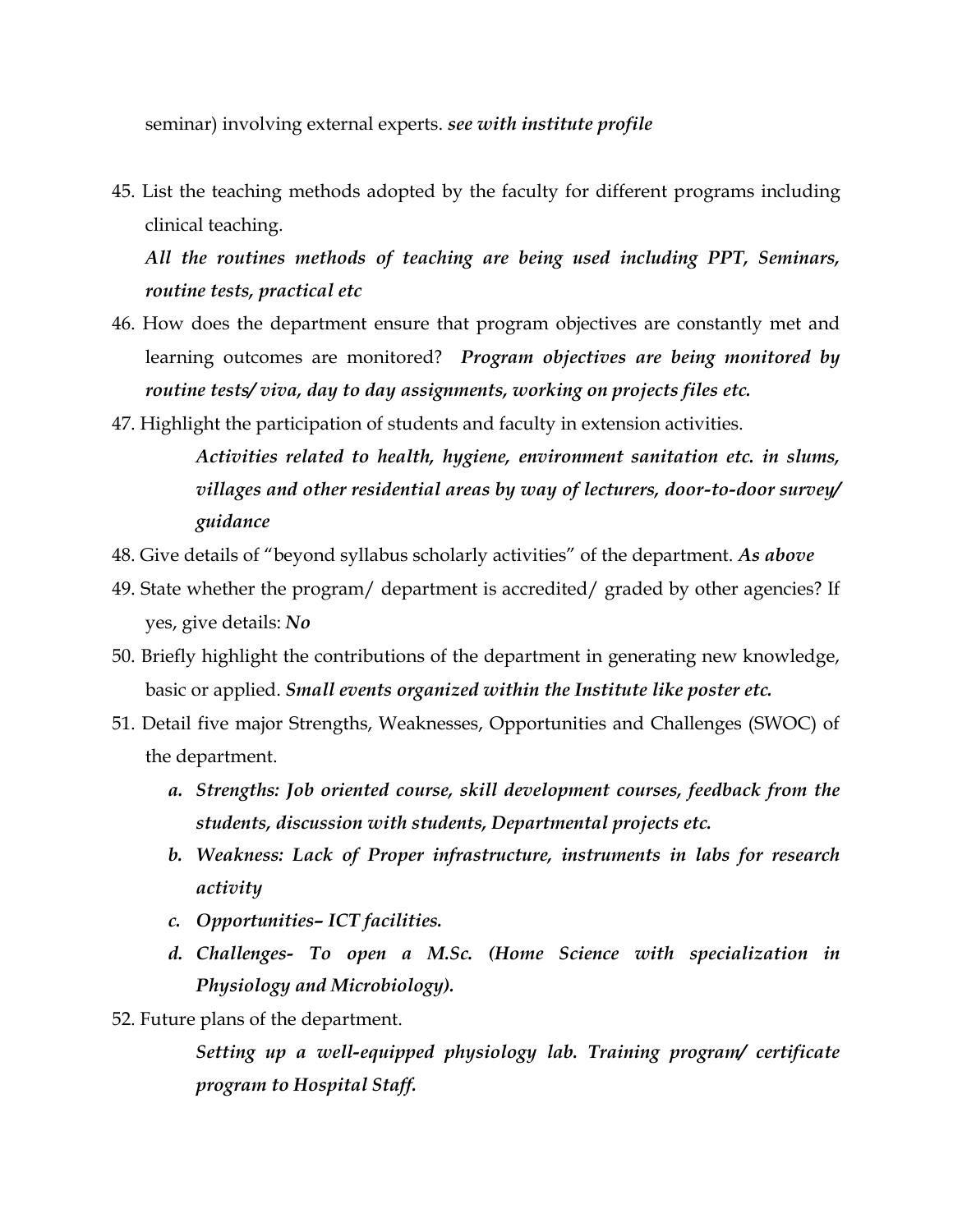## **SR Report of the Department**

- 1. Name of the Department- **Family Resource Management**
- 2. Year of establishment- **– to be filled by the Institute**
- 3. Is the Department part of a college/Faculty of the university? Yes, **Faculty of the university**
- 4. Names of programs offered (UG, PG, PharmD, Integrated Masters; M.Phil., Ph.D., Integrated Ph.D., Certificate, Diploma, PG Diploma, D.M./M.Ch., Super specialty fellowship, etc.) - **UG, PG ,Ph.D**
- 5. Interdisciplinary programs and departments involved- **Nil**
- 6. Courses in collaboration with other universities, industries, foreign institutions, etc.- **Nil**
- 7. Details of programs discontinued, if any, with reasons **Nil**
- 8. Examination System: Annual/Semester/Trimester/Choice Based Credit System **Semester System**
- 9. Participation of the department in the courses offered by other departments-**Yes**
- 10. Number of teaching posts sanctioned, filled and actual (Professors/Associate Professors/Asst. Professors/others)

|                             | Sanctioned | Filled | Actual (including CAS & |
|-----------------------------|------------|--------|-------------------------|
|                             |            |        | MPS)                    |
| Professor                   |            |        |                         |
| Associate Professor/Reader  |            |        |                         |
| <b>Assistant Professor</b>  |            |        |                         |
| Lecturer                    |            |        |                         |
| Tutor / Clinical Instructor |            |        |                         |
| Senior Resident             |            |        |                         |

<sup>11.</sup> Faculty profile with name, qualification, designation, area of specialization, experience and research under guidance

| Name          | Qualification | Designation  | Specialization | No. of     | No. of Ph.D/     |
|---------------|---------------|--------------|----------------|------------|------------------|
|               |               |              |                | years of   | M.Phil. Students |
|               |               |              |                | experience | guided for the   |
|               |               |              |                |            | last 4 years     |
| Dr. Anupam    | M.Sc.(H.Sc.), | <b>Guest</b> | M.Sc.(H.Sc.),  | 6 years    | Nil, however, 05 |
| <b>Saxena</b> | Ph.D.         | Lecturer     | <b>General</b> |            | $M.Sc.$ (H.Sc.)  |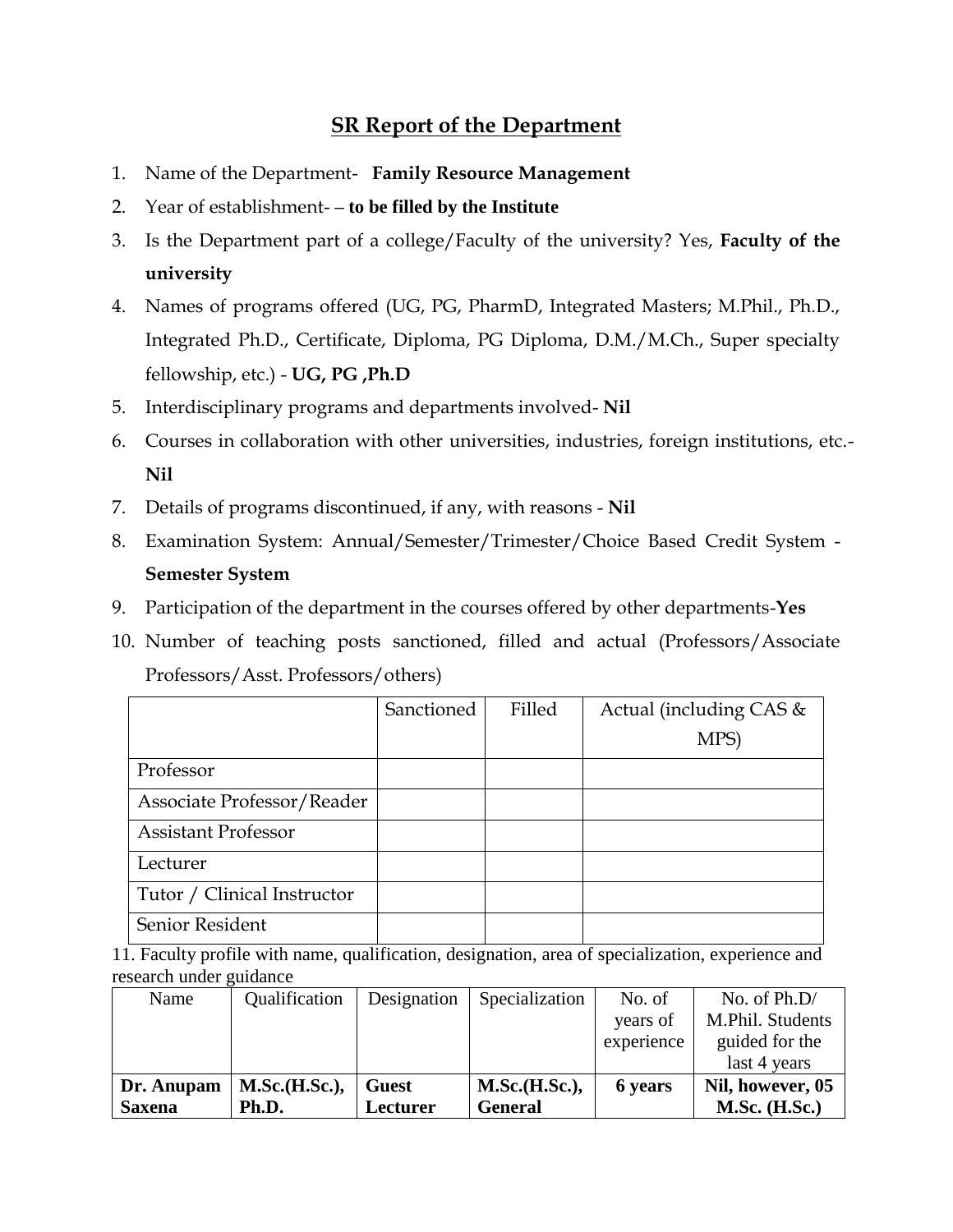|               |               |              |                |         | students were<br>guided for<br>Projects. |
|---------------|---------------|--------------|----------------|---------|------------------------------------------|
| Mrs. Indu     | M.Sc.(H.Sc.), | <b>Guest</b> | M.Sc.(H.Sc.),  | 2 years | 04 Projects                              |
| <b>Singh</b>  | <b>NET</b>    | Lecturer     | <b>General</b> |         |                                          |
| Dr. Gauri     | M.Sc.(H.Sc.), | <b>Guest</b> | M.Sc.(H.Sc.),  | 1 years |                                          |
| <b>Pandey</b> | Ph.D.         | Lecturer     | <b>General</b> |         |                                          |

12. List of senior Visiting Fellows, Adjunct Faculty, and Emeritus Professors

13. Percentage of classes taken by temporary faculty – programme-wise information

| Year    | No. of Faculty | Periods/week      | Percentage |
|---------|----------------|-------------------|------------|
|         |                | (UG & PG Classes) |            |
| 2011-12 |                | 26                | 50%        |
| 2012-13 |                | 26                | 50%        |
| 2013-14 | 2              | 26                | 50%        |
| 2014-15 | $\overline{2}$ | 26                | 50%        |

14. Programme-wise Student Teacher Ratio

15. Number of academic support staff (technical) and administrative staff: **Nil**

16. Research thrust areas as recognized by major funding agencies - **Nil**

17. Number of faculty with ongoing projects from a) national b) international funding agencies and c) Total grants received. Give the names of the funding agencies, project title and grants received project-wise: **Nil**

18. Inter-institutional collaborative projects and associated grants received: **Nil**

a) National collaboration b) International collaboration: **Nil**

19. Departmental projects funded by DST-FIST; UGC-SAP/CAS, DPE; DBT, ICSSR, AICTE, etc.; total grants received: **Nil**

20. Research facility / Centre with -

21. Special research laboratories sponsored by / created by industry or corporate bodies: **Nil** 22. Publications:

Number of papers published in peer reviewed journals (National /International) – **06 (Six)**

23. Details of patents and income generated - **Nil**

24. Areas of consultancy and income generated - **Nil**

25. Faculty selected nationally / internationally to visit other laboratories / institutions / industries in India and abroad - **Nil**

26. Faculty serving in

a) National committees b) International committees c) Editorial Boards d) any other (please specify)-

27. Faculty recharging strategies (UGC, ASC, Refresher / orientation programs, workshops, training programs and similar programs).

28. Student projects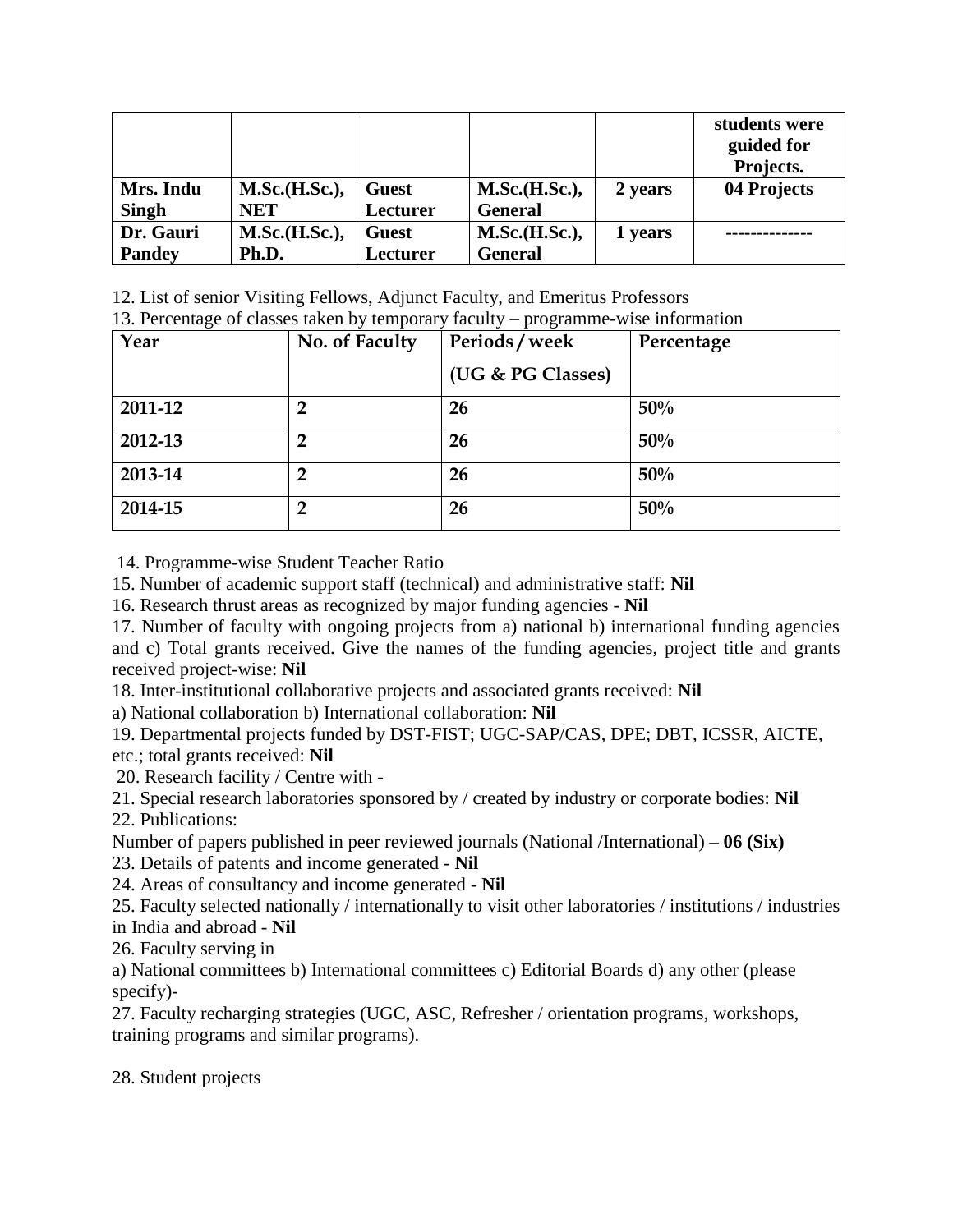| Year      | No. of Student Guided (Projects) |
|-----------|----------------------------------|
| 2011-2012 |                                  |
| 2012-2013 | כי                               |
| 2013-2014 |                                  |
| 2014-2015 |                                  |

29. Awards / Recognitions received at the national and international level by faculty 30. Seminars/ Conferences/Workshops organized and the source of funding a) National b) International with details of outstanding participants if any. **Nil**

31. Code of ethics for research followed by the departments:

### 32. Student profile programme -wise: **to be filled by the Institute**

| $v = 0.000000$ and $v = 0.00000$ and $v = 0.00000$ for $v = 0.0000$<br>$\cdots$ |              |                |  |                 |        |  |
|---------------------------------------------------------------------------------|--------------|----------------|--|-----------------|--------|--|
| Name of the                                                                     | Applications | Selected       |  | Pass percentage |        |  |
| Programme (refer                                                                | received     |                |  |                 |        |  |
| question no. 4)                                                                 |              |                |  |                 |        |  |
|                                                                                 |              | Male<br>Female |  | Male            | female |  |
|                                                                                 |              |                |  |                 |        |  |
|                                                                                 |              |                |  |                 |        |  |

### 33. Diversity of Students **– to be filled by the Institute**

| Name of the      | % of students | % of students    | % of students | % of students from |
|------------------|---------------|------------------|---------------|--------------------|
| programme (refer | from the Same | from other       | from other    | other countries    |
| question no. 4)  | university    | universities     | universities  |                    |
|                  |               | within the state | outside the   |                    |
|                  |               |                  | state         |                    |
|                  |               |                  |               |                    |
|                  |               |                  |               |                    |

34. How many students have cleared Civil services, Defense services examinations NET, SLET, GATE, and other competitive examinations? Give detail category –wise: Information not available.

35. Student progressions– **To be filled by the Institute**

| <b>Student progression</b>      | <b>Percentage Against enrolled</b> |
|---------------------------------|------------------------------------|
| UG to PG                        |                                    |
| PG to M. Phil.                  |                                    |
| PG to Ph.D.                     |                                    |
| Ph.D. to Post-Doctoral          |                                    |
| Employed                        |                                    |
| • Campus selection              |                                    |
| • Other than campus recruitment |                                    |
| Entrepreneurs                   |                                    |

36. Diversity of Staffs – **To be filled by the Institute**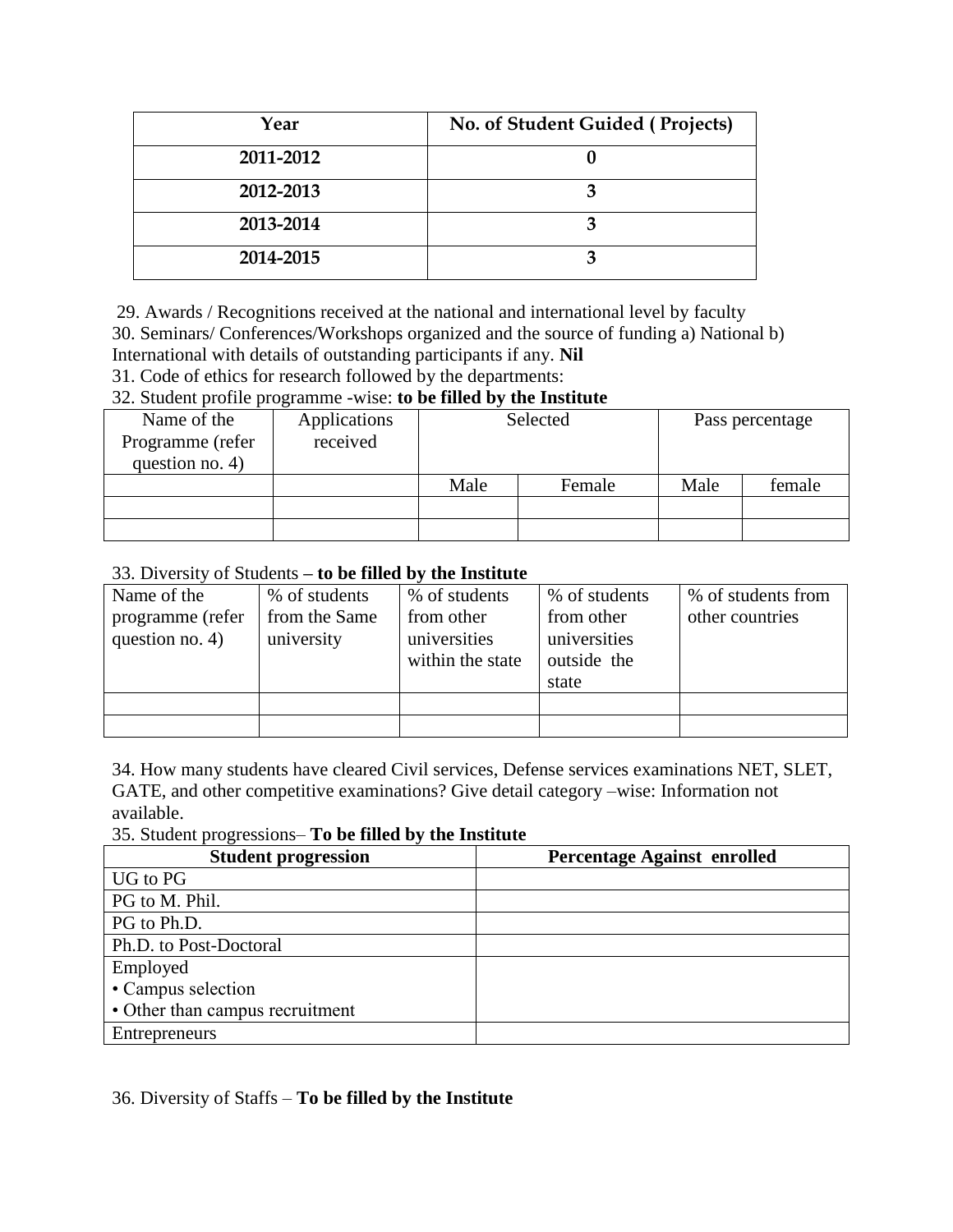| <b>Percentage Of Faculty Who Are Graduates</b> |  |  |
|------------------------------------------------|--|--|
| of the Same university                         |  |  |
| from other universities within the state       |  |  |
| from universities From Other states            |  |  |
| from universities Outside the country          |  |  |

37. Number of faculty who were awarded M. Phil., Ph.D., D.Sc. and D.Litt. during the assessment period: already M.Sc., Ph.D. at the time of Joining the Institute/ University

38. Present details of Infrastructural facilities with regard to

- a) Library**:**
- b) Internet facilities for Staff & Students: **Yes**
- c) Total number of class rooms**:**
- d) Class rooms with ICT facility: **No**
- e) Students Laboratories: **One lab for Family Resource Management**
- f) Research Laboratories: **Same as above**

39. List of doctoral, post doctoral students and Research Associates

- a) From the host institutions /university: **Nil**
- b) From other institutions /university: **Nil**

40. Number of post graduate students getting financial assistance from the university

41. Was any need assessment exercise undertaken before the development of new programmes

- (s) if so, highlight the methodology.
- 42. Does the department obtain feedback from?

**There is informal feedback through the advisory committee in board of studies and academic committees. Regular discussions are also held with student advisory members.**

43. List the distinguished alumini of the department (maximum10)

- **Dr. Anupam Saxena (Guest Lecturer)**
- **Mrs. Indu Singh (Guest Lecturer)**
- **Dr. Gauri Pandey (Guest Lecturer)**

44. Give details of student enrichment programmes (special lecturer/workshop/seminar) involving external experts:

- **Lecture on Cyber Crime and awareness towards cyber security especially for girls, delivered by Shri Rakshit Tandon, Cyber Crime Expert during 2012-13.**
- **Lecture on legal issues related to women, medical/ health related problems of girls given by Dr. Vaishali Tandon, Ms Tanvi Khanna in 8th March2014.**
- **State Level Workshop on INDIA AGAINST RAPE, National Movement for Rape Eradication on 21.03.2015 especially for girls, delivered by Dr. Amit Jain.**

45. List the teaching methods adopted by the faculty for different programmes: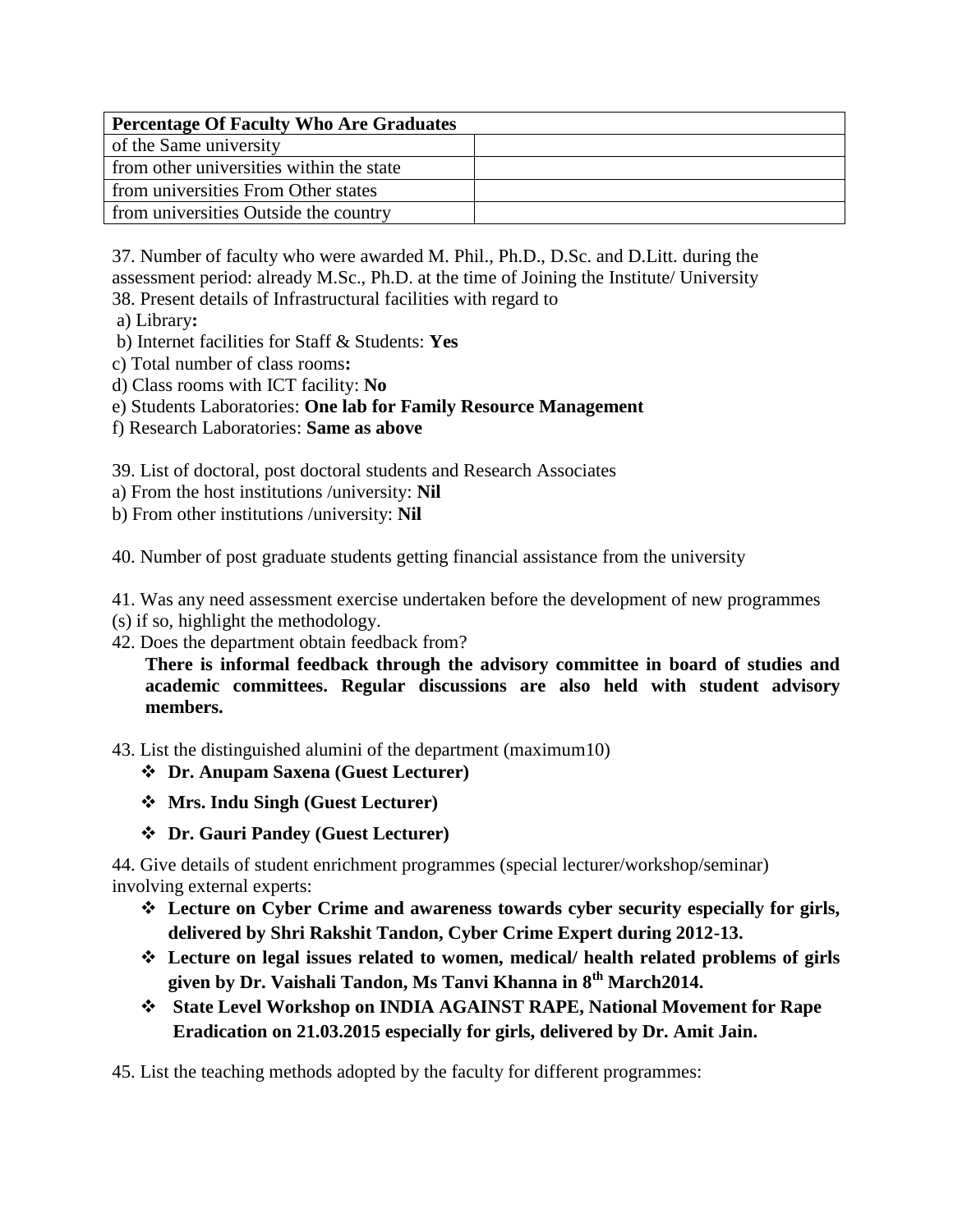**All the routines methods of teaching are being used including PPT, Seminars, routine tests, practical etc.**

46. How does the department ensure that programmes objectives are constantly met and learning outcomes are monitored?

**Programme objectives are being monitored by routine tests/ viva, day to day assignments, working on projects files etc.** 

47. Highlight the participation of students and faculty in extension activities:

48. Give details of "beyond syllabus scholarly activities" of the department.

 **An art and craft workshop by Narendra Solanki, fine artist of Agra city, was organised by Dr. Anupam Saxena on 10th Nov. to 14th Nov. and 21st Sep. to 23rd Sep. 2015 for the students of B.Sc. and M.Sc., Main Attraction of Work Shop were Blade Painting, Quick method of Freehand, Quick Stencil Painting with OHP sheet, Shilpkar work, Articles with waste CD.**

49. State whether the programme/ department id accredited/ graded by other agencies? If yes, give details.

50. Briefly highlight the contributions of the department in generating new knowledge, basic or applied. :

- **Weekly competitions organised for the students of M.Sc. & B.Sc. Home Science on 31st March to 5th April 2016.**
- **Two days Exhibition was organized by B.Sc. & M.Sc. Home Science (General) students at every semester end.**

51. Details five major Strengths, Weaknesses, Opportunities and Challenges (SWOC) of the Department.

Strengths:

- **Well qualified staff.**
- **Good teacher – student relation.**
- **Students have keen interest always regarding academic and other activities.**
- **Skill development courses Departmental projects etc.**

Weaknesses:

- **Shortage of Permanent staff.**
- **No supportive technical staff for maintenance of the laboratory.**
- **Lack of Proper infrastructure**

Opportunities–

- **By providing opportunities for self confidence through work shop in personality development, communication skills and co-curricular and extra- curricular activities.**
- **By giving training to develop various skills and cultivate entrepreneurial qualities.**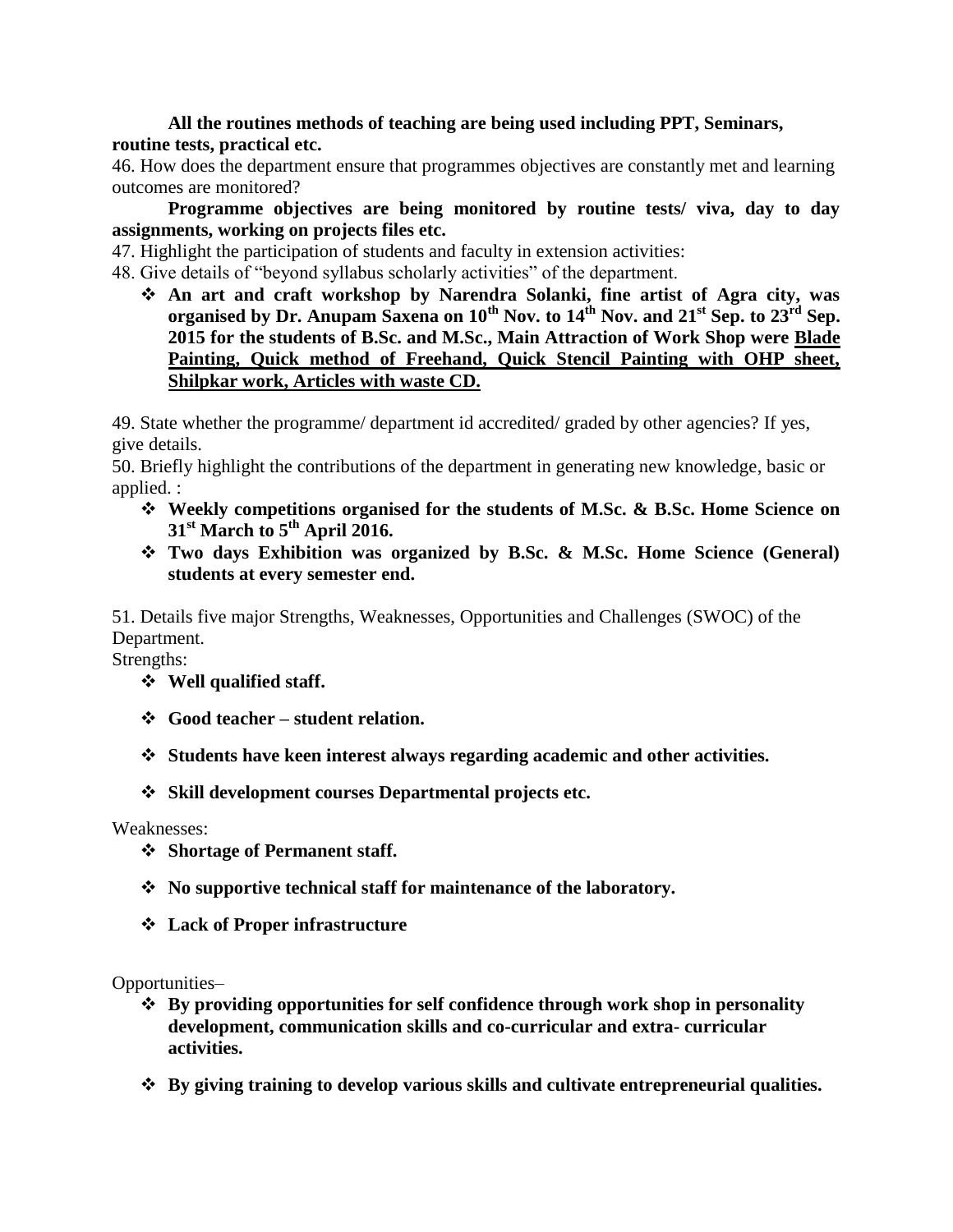**Entrepreneurship in the field of interior decoration items and handmade items.**

Challenges-

- **To meet the challenges of the changing needs of the society by providing education in consumer studies, use of latest technology and conservation of environment.**
- **By educating students to inculcate necessary human values for sustaining a congenial family life and also meet social responsibilities by reaching out to the society through community programmes, protection of environment, management of scant resources and promoting consumer awareness.**
- 52. Future plans of the department-
	- **By providing the direction for economic independence through provision of vocational job oriented courses, like- Interior space Design, Flower making and their arrangement, Art &Craft through Waste material.**
	- **To start specialization courses.**
	- **To develop plan and design for a family resource centre by building new or renovating existing structure**
	- **Opening a laboratory for managerial process, house planning, creativity and Ergonomics considerations.**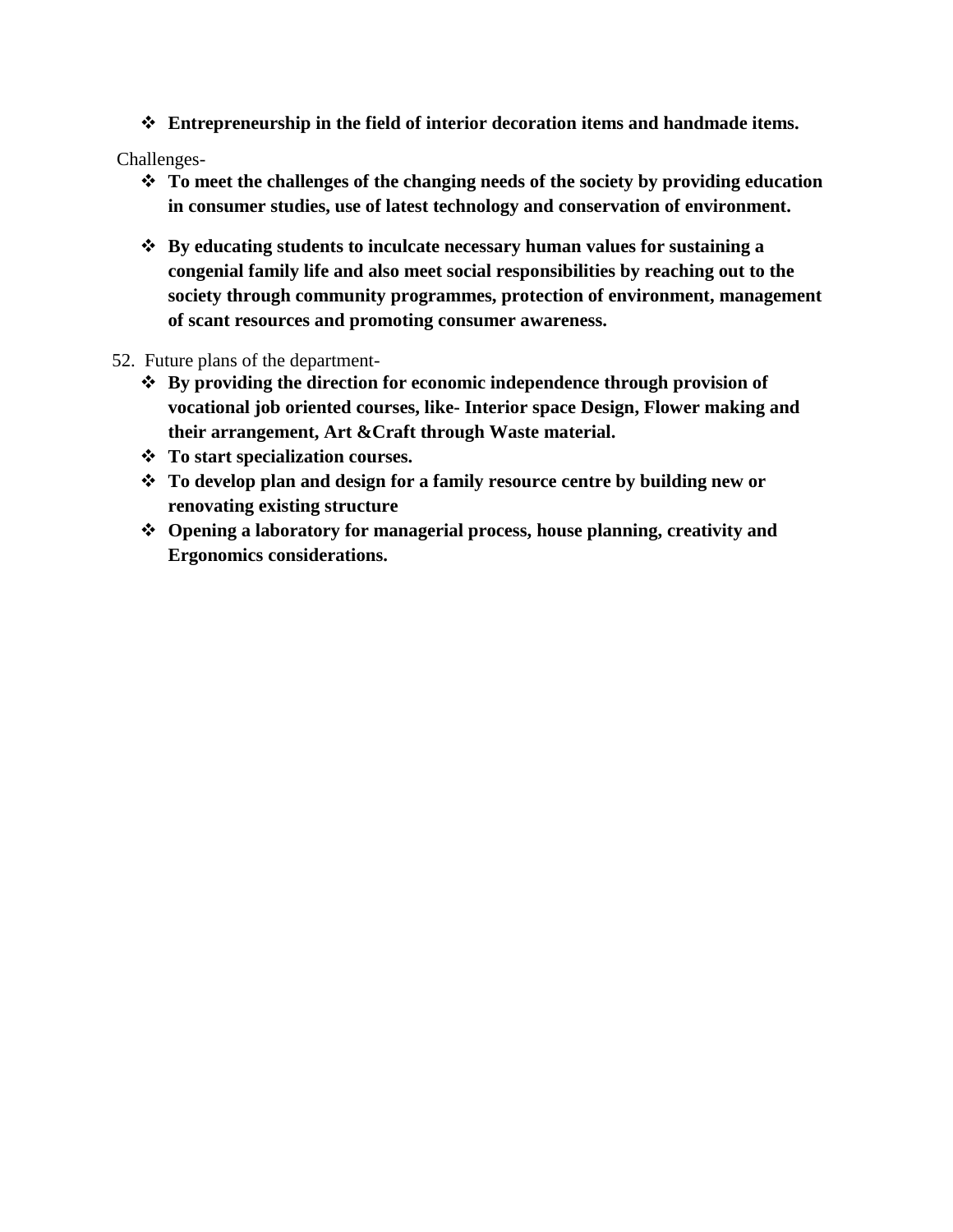### **SSR- Evaluative Report of the Department**

- **1.** Name of the Department **Department of Food & Nutrition**
- 2) Year of establishment- **1968**
- 3) Is the Department part of a college/Faculty of the university?- **Part of Faculty of Home Science**
- 4) Names of programs offered (UG, PG, PharmD, Integrated Masters; M.Phil., Ph.D., Integrated Ph.D., Certificate, Diploma, PG Diploma, D.M./M.Ch., Super specialty fellowship, etc.) – **UG , PG- MSc Home Science (General & specialization Food & Nutrition ) & PhD**
- **5)** Interdisciplinary programs and departments involved**-**: **PG Courses ( Maternal & Child Nutrition , Institutional Management, Advance Food Science ), Departments involved – Human Development & Family Studies , Extension & Communication Management**
- 6) Courses in collaboration with other universities, industries, foreign institutions, etc. **None**
- 7) Details of programs discontinued, if any, with reasons **None**
- 8) Examination System: Annual/Semester/Trimester/Choice Based Credit System **- Semester**
- **9)** Participation of the department in the courses offered by other departments **Maternal & Child Nutrition ( MSc. Human Development & Family Studies ) , Advance Food Science ( MSc. Home Science General ), Institutional Management ( MSc. Home Science General )**
- **10)** Number of teaching posts sanctioned, filled and actual (Professors/Associate Professors/Asst. Professors/others)-

|                             | Sanctioned | Filled | Actual (including |
|-----------------------------|------------|--------|-------------------|
|                             |            |        | CAS & MPS)        |
| Professor                   |            |        |                   |
| Associate Professor/Reader  |            |        |                   |
| <b>Assistant Professor</b>  |            |        |                   |
| Lecturer                    |            |        |                   |
| Tutor / Clinical Instructor |            |        |                   |
| Senior Resident             |            |        |                   |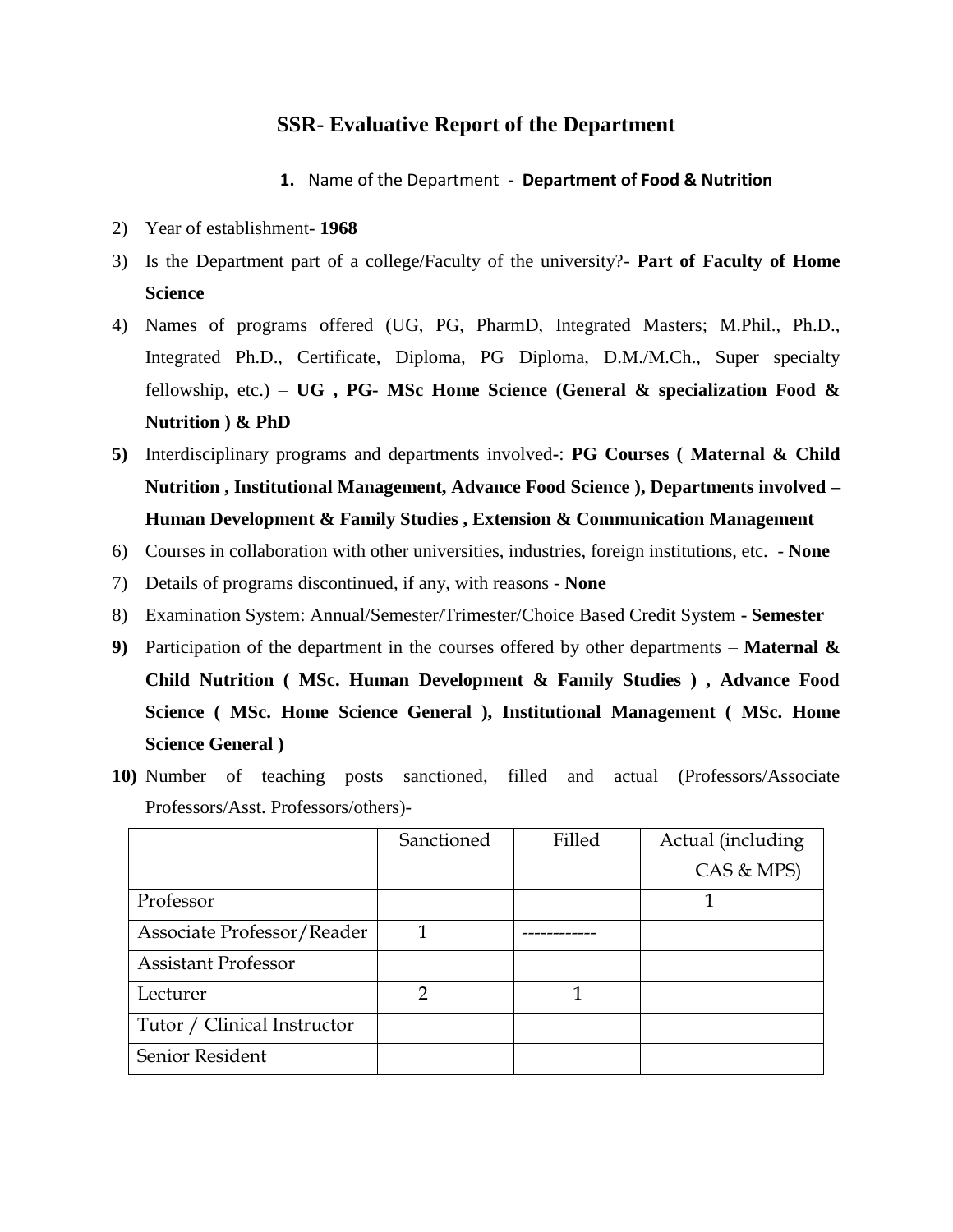11. Faculty profile with name, qualification, designation, area of specialization, experience and research under guidance

| <b>Name</b>        | <b>Qualification</b>                                              | <b>Designation</b>     | <b>Specialization</b>         | No. Of<br><b>Years</b><br>of<br>experie<br>nce | No.of PhD./<br><b>M.Phil</b><br>students<br>guided for the<br>last 4 years | No. Of MSc.<br><b>Dissertation</b><br>guided for<br>the last 4<br>vears | No. Of MSc.<br>projects<br>guided in the<br>past 4 years |
|--------------------|-------------------------------------------------------------------|------------------------|-------------------------------|------------------------------------------------|----------------------------------------------------------------------------|-------------------------------------------------------------------------|----------------------------------------------------------|
| Dr.Neeta<br>Chopra | PhD in Nutrition                                                  | Professor &<br>Dean    | Food $\&$<br><b>Nutrition</b> | $37$ yrs                                       | 2 (submitted)<br>due to be<br>awarded)<br>$1$ (JRF<br>ongoing PhD)         | 10                                                                      |                                                          |
| Dr.Ankita<br>Gupta | MSc Food science<br>& Nutrition, PhD<br>& Registered<br>Dietician | Assistant<br>Professor | Food $&$<br>Nutrition         | 4 yrs                                          |                                                                            | 06                                                                      | 04                                                       |
| Dr.Deepa<br>Singh  | PhD in Food $\&$<br><b>Nutrition</b>                              | <b>Guest Faculty</b>   | Food $&$<br>Nutrition         | 6 yrs                                          |                                                                            |                                                                         | 08                                                       |

12. List of senior visiting fellows, adjunct faculty, and emeritus professors. **N.A**

13. Percentage of classes taken by temporary faculty- programme wise information-

**UG & PG Courses in the Department 30-33%**

| <b>Requirement of Guest Faculty for the session 2016-17</b>                                                                                                                                               |                                           |  |  |  |  |
|-----------------------------------------------------------------------------------------------------------------------------------------------------------------------------------------------------------|-------------------------------------------|--|--|--|--|
| Odd Semester $(1st, 3rd$ and $5th$ )                                                                                                                                                                      |                                           |  |  |  |  |
| 1. BSc. Vth sem Diet Therapy (Paper XXVI)<br>(1 practical class for planning and 1 pract. class)<br>for cooking)                                                                                          | Theory $=4$<br>Practical- $3x$ 2= 6       |  |  |  |  |
| 2. MSc. IIIrd Sem Gen & spl FN grp 'B'-Institutional<br>Management(Paper XIII)                                                                                                                            | Theory = $6$<br>Seminar $= 2$             |  |  |  |  |
| Even Semester $(2nd,4th$ and $6th$ Semester)                                                                                                                                                              | $Total = 18$                              |  |  |  |  |
| 1. BSc. IVth sem Human Nutrition & Dietetics (Paper XXIII)<br>[2 batches( twice a week) - 2 days practical class<br>for planning for each batch and 2 days<br>practical class for cooking for each batch] | Theory = $4$<br>Practical $-4x3$<br>$=12$ |  |  |  |  |
| 2. BSc. VIth sem Applied and Community Nutrition (Paper<br><b>XXXIII</b> )<br>(1 batch only- one practical class for audio<br>visual aids and one practical class for<br>planning and cooking)            | Sessional- $2x3 = 6$<br>Total $=22$       |  |  |  |  |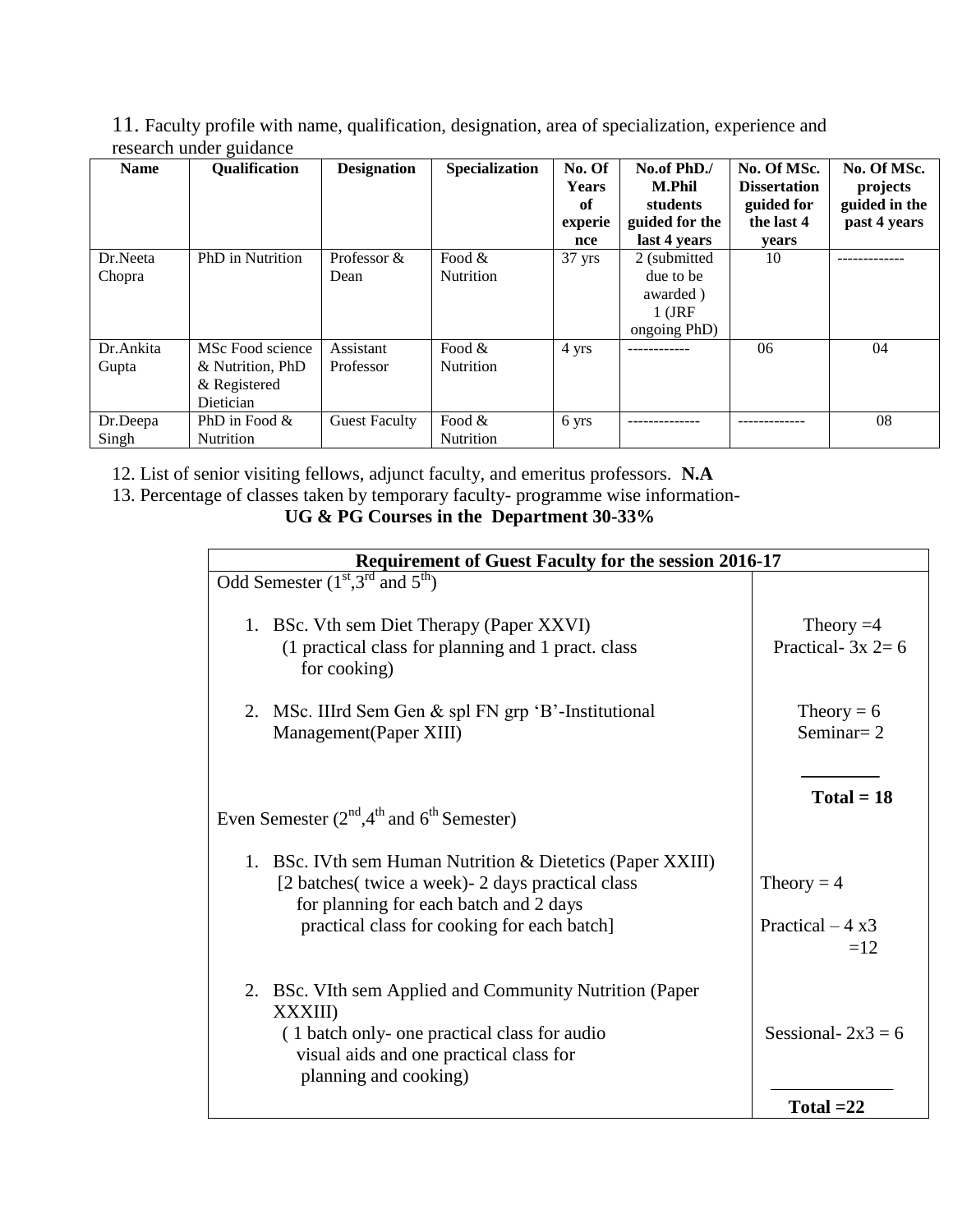14. Programme wise Student- Teacher Ratio- **30:1**

15. Number of academic support staff (technical) and administrative staff: sanctioned- **01**, filled – **on contract.**

16. Research thrust areas as recognised by major funding agencies- **None**

17. Number of faculty with ongoing projects from a) National b) International funding agencies and c) Total grants received. Give the names of the funding agencies, project title and grants received project-wise.--- **None**

18. Inter-institutional collaborative projects and associated grants received

a) National collaboration b) International collaboration

19. Departmental projects funded by DST-FIST;UGC-SAP/CAS,DPE;DBT,ICSSR,AICTE etc;total grants received- **None**

20. Research facility / centre with- **N.A**

- State recognition
- National recognition
- International recognition

21. Publications:

\* Number of papers published in peer reviewed journals (national/ international)

Prof Neeta Chopra- 07

Dr. Ankita Gupta- 11

 $*$  Impact factor – range  $(1.4-3.7)$ 

Chapters in Books – Prof Neeta Chopra (1)

23. Details of patents and income generated- **N.A**

24. Areas of consultancy and income generated **– N.A**

25. Faculty selected nationally/ internationally to visit other laboratories/ institutions/ industries

in India and abroad- **None**

26. Faculty serving in

a) National committees

b) International committees

c) Editorial boards- Prof Neeta Chopra, Food science research journal

d) Other – Prof Neeta Chopra, Refree- ARCC Journals

27.Faculty recharging strategies (UGC, ASC, Refresher/ orientation programmes, workshops, training programmes and similar programs)

Dr.Ankita Gupta-

- Completed UGC sponsored Refresher Course in Lucknow University ASC from 2 March 2016 to 27 March 2016.
- Completed UGC Sponsored Orientation Course in Lucknow University ASC from 1<sup>st</sup> Nov 2014-29<sup>th</sup> Nov 2014.
- National Workshop on Food Processing & Preservation Techniques: Traditional & Contemporary Approach", Babasaheb Bhimrao Ambedkar University, Lucknow- 15<sup>th</sup> - $16^{th}$  Oct. 2014.
- Workshop on 'Indicators for IYCF in ICDS for Nutrition Surveillance', NIPCCD, Lucknow-  $12^{th}$  to  $14^{th}$  March, 2013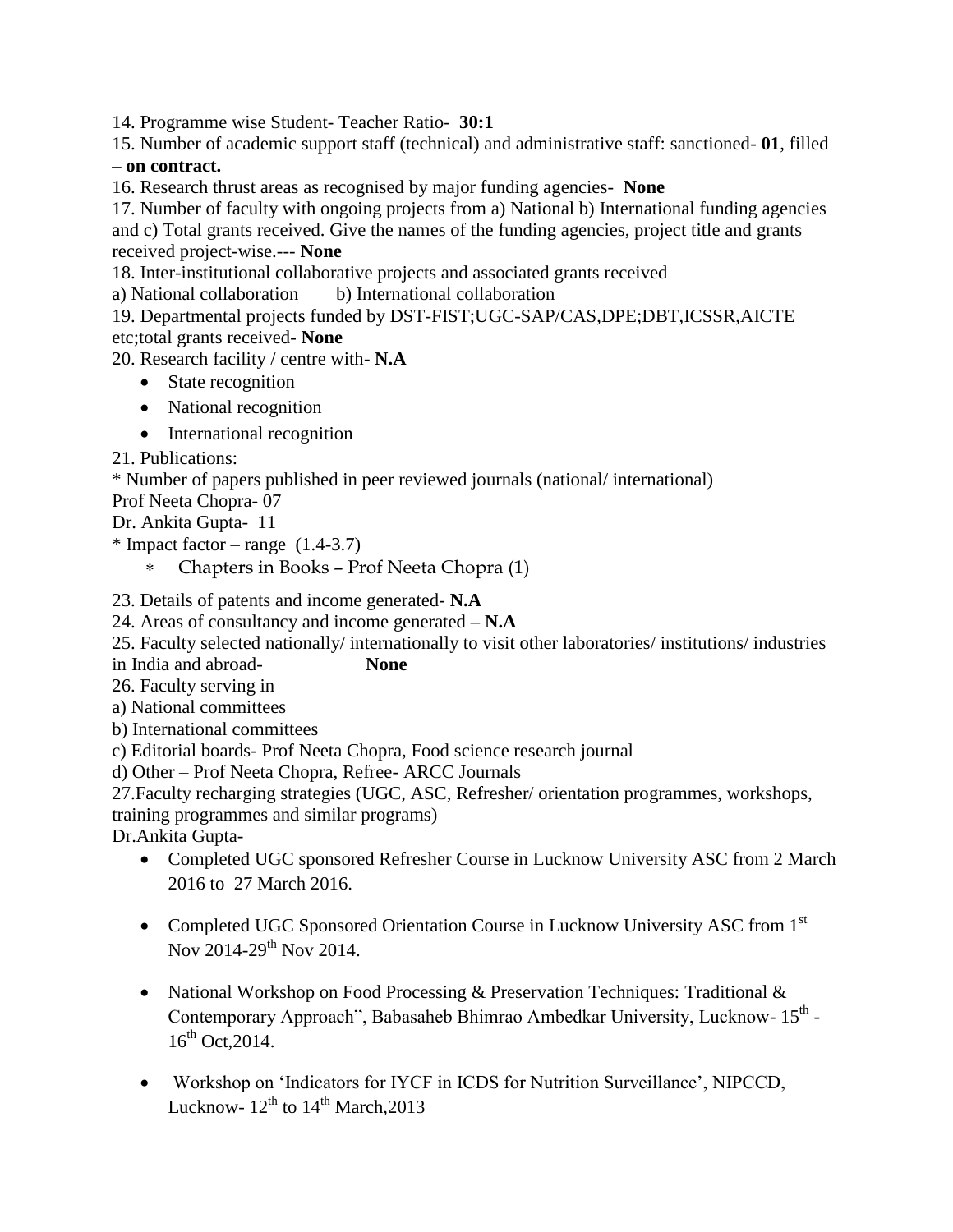- Workshop on '24 hour Recall and Food Frequency- Methods of Nutritional Assessment', AIIMS, New Delhi- $5<sup>th</sup>$  May, 2013
- Training course in Cookery/ Bakery and Food Preservation at Regional Food Preservation Centre, Agra in Nov. 2013.
- Workshop on 'Nutritional Epidemiology and Diet Survey' at IDA, Golden Jubilee Conference, Hyderabad-  $29<sup>th</sup>$  Nov, 2013.
- Workshop on ' Approaches to social sciences research' at Jamia Milia Islamia, New Delhi-19<sup>th</sup>  $\& 20^{th}$  Nov, 2012
- Training course on 'Public Health Nutrition' at NIHFW, New Delhi-8<sup>th</sup> to  $12<sup>th</sup>$  Oct, 2012.

#### 28. Student Projects

- Percentage of students who have done in-house projects including inter-departmental projects-**100 %**

Percentage of students doing projects in collaboration with other universities/industry/ institute- -------

29. Awards/ recognitions received at the national and international level by

Faculty-

Prof Neeta Chopra- Evaluated Research Papers at the  $28<sup>th</sup>$ ,  $31<sup>st</sup>$  &  $32<sup>nd</sup>$  M.P. Young Scientist Congress held at M.P Council of Science & Technology, Vigyan Bhawan, Bhopal.

Dr. Ankita Gupta- Founders Award in Food Science for Best Oral Presentation at 47<sup>th</sup> Annual Conference of

Indian Dietetic Association, Dec 2014.

- A.K. Vaish Award for Best Oral Presentation at IRDACON,Lucknow,Nov. 2012

30. Seminars/ conferences/workshops organised and the source of funding (national/ international) with details of outstanding participants, if any: **None**

31. Code of ethics for research followed by the departments

32. Student profile programme wise**: To be filled by the Director**

33. Diversity of students: **To be filled by the Director**

34. How many students have cleared civil services and defence services examination, NET, SET,GATE and other competitive examinations ? Give details category wise.

### **NET- O3 (01 –General, 02- OBC)- in the past 4 years**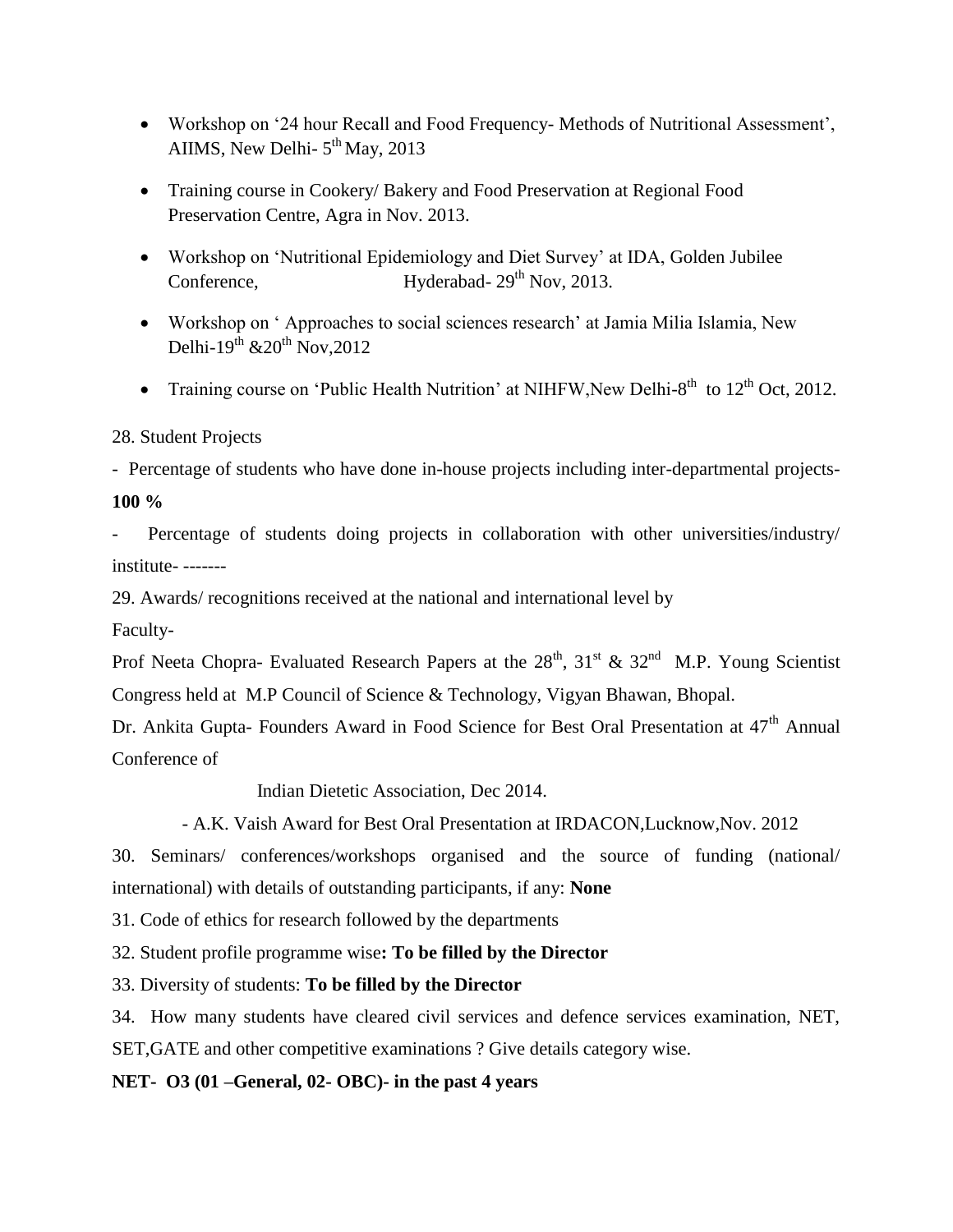#### 35. Student progression

| <b>Student Progression</b>    | Percentage against enrolled                       |
|-------------------------------|---------------------------------------------------|
| UG TO PG                      |                                                   |
| PG TO M.Phil                  |                                                   |
| PG TO PhD                     |                                                   |
| <b>PhD TO Post Doctoral</b>   |                                                   |
| Employed                      |                                                   |
| Campus selection              | MSc. Food & Nutrition specialization – 100%       |
| Other than campus recruitment | placement in reputed good jobs as para-medicos in |
|                               | Hospitals like Escorts, Apollo and Jaypee after   |
|                               | internship at All India Institute of Medical      |
|                               | <b>Sciences, New Delhi</b>                        |

36. Diversity of faculty – **To be filled by the director**

37. Number of faculty who were awarded M.Phil, Ph.D,D.Sc and D.lit during the assessment

### period-**Dr.Ankita Gupta was awarded PhD Degree in January 2017..**

38. Present details of departmental infrastructural facilities with regard to

a) Library-

b) Internet facility for staff and students- 02 computers with internet facility is available in the laboratories

- c) Total number of class rooms- 01
- d) Class rooms with ICT Facility- Nil
- e) Student laboratories- 02
- f) Research laboratories- Nil
- 39. List of doctoral, post doctoral students and research associates
- a) from the host institution / university- Doctoral (02)
- b) from other instiutions/ university- Doctoral (01)
- 40. Number of post graduate students getting financial assistance from the university- None
- 41.Was any need assessment exercise undertaken before the development of new programme
- (s)? If so, highlight the methodology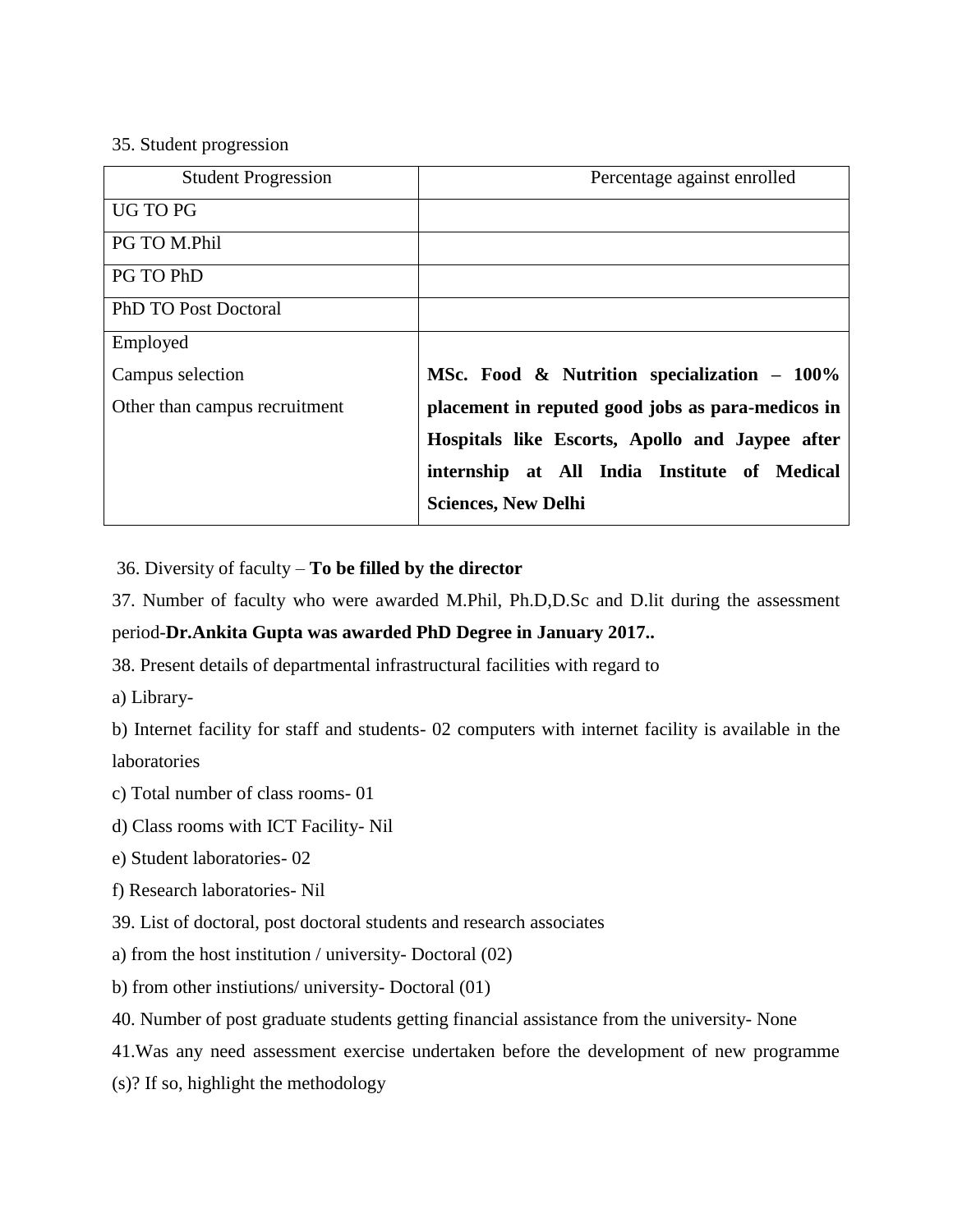42. Does the department obtain feedback from**- to be filled by the Director**

43. List the distinguished alumni of the Department ( maximum 10)

- Prof Gul Mathur
- Dr. Amita Bhargava
- Mrs. Namrata Singh
- Dr.Aditika Agarwal
- Dr. Bharti Pandey
- Ms. Ranjana Shekhar
- Ms. Neha Saxena

44. Give details of student enrichment programmes (special lectures/ workshops/ seminars ) involving external experts- **Food preservation workshop conducted by Regional Preservation Centre, Agra in the Institute**

#### - **Internship at All India Institute of Medical Science, New Delhi**

45. List of teaching methods adopted by the faculty for different programmes- **Lectures, Seminars, Power point presentations, Audio visual aids, puppets, excursions**

46. How does the department ensure that programme objectives are constantly met and learning outcomes are monitored?

- **Assignments given to students from time to time**

#### **- Powerpoint presentations and seminars with the students**

**- Periodic tests for the students**

47. Highlight the participation of students and faculty in extension activities.

- **Students perform Nukkad Nataks in Villages, slums and Anganwadi's to impart Nutrition Education**

**- Students and Teachers are also part of NSS where they teach Nutritious and low cost recipes to the rural and slum folks.**

48.Give details of beyond syllabus "scholarly activities" of the Department- **Youth Leadership Training Programme (YLTP), Exhibition of Food processing & preservation, Recipe competitions, Diet counselling camps, Voter Awareness Campaign , World Environment Day Celebration**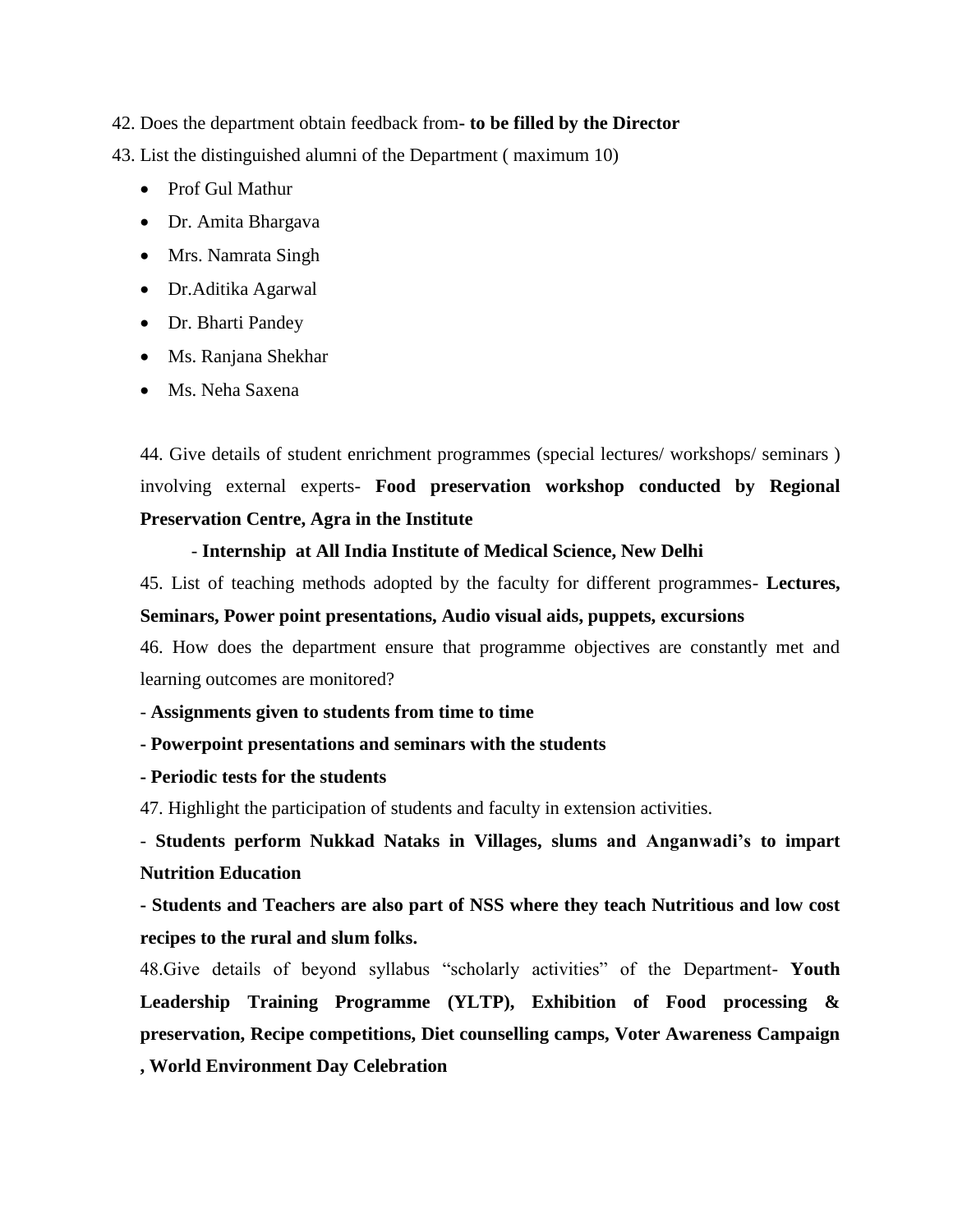49. State whether the programme/ department is accredited/ graded by other agencies? If yes, give details – **No**

50. Briefly highlight the contribution of the Department in generating new knowledge, basic Or applied- **The Department is organising food processing & preservation workshops and diet counselling camps from time to time to impart new skills to the students. Diet counselling camps are helping the students to apply the knowledge gained in the classroom. The Students are taken for conference's and seminars.**

51. Detail five strengths, weaknesses, opportunities and challenges (SWOC) of the Department **Strengths**- Job Oriented courses, 100% placement

**Weaknesses**- Lack of infrastructure facilities, proper biochemistry lab for research, post of reader vacant in the Department

**Opportunities**- ICT facility for students and teachers to make teaching and learning more effective

- Extension opportunities
- Diet Counselling

**Challenges**- Best results with 100 % placement of the students .

- Inspite of lack of facilities the Department has been giving good result and all the students have been placed over the years and are becoming self reliant.

52. Future plans of the Department-

- Proposed BVoc. For Nutrition & Health care Sciences.

-Setting up of a Diet counselling centre and Food preservation laboratory.

- Award of Centre of Excellence to the Department to recognise the contribution being made by the Department for the growth and development of our students inspite of the challenges.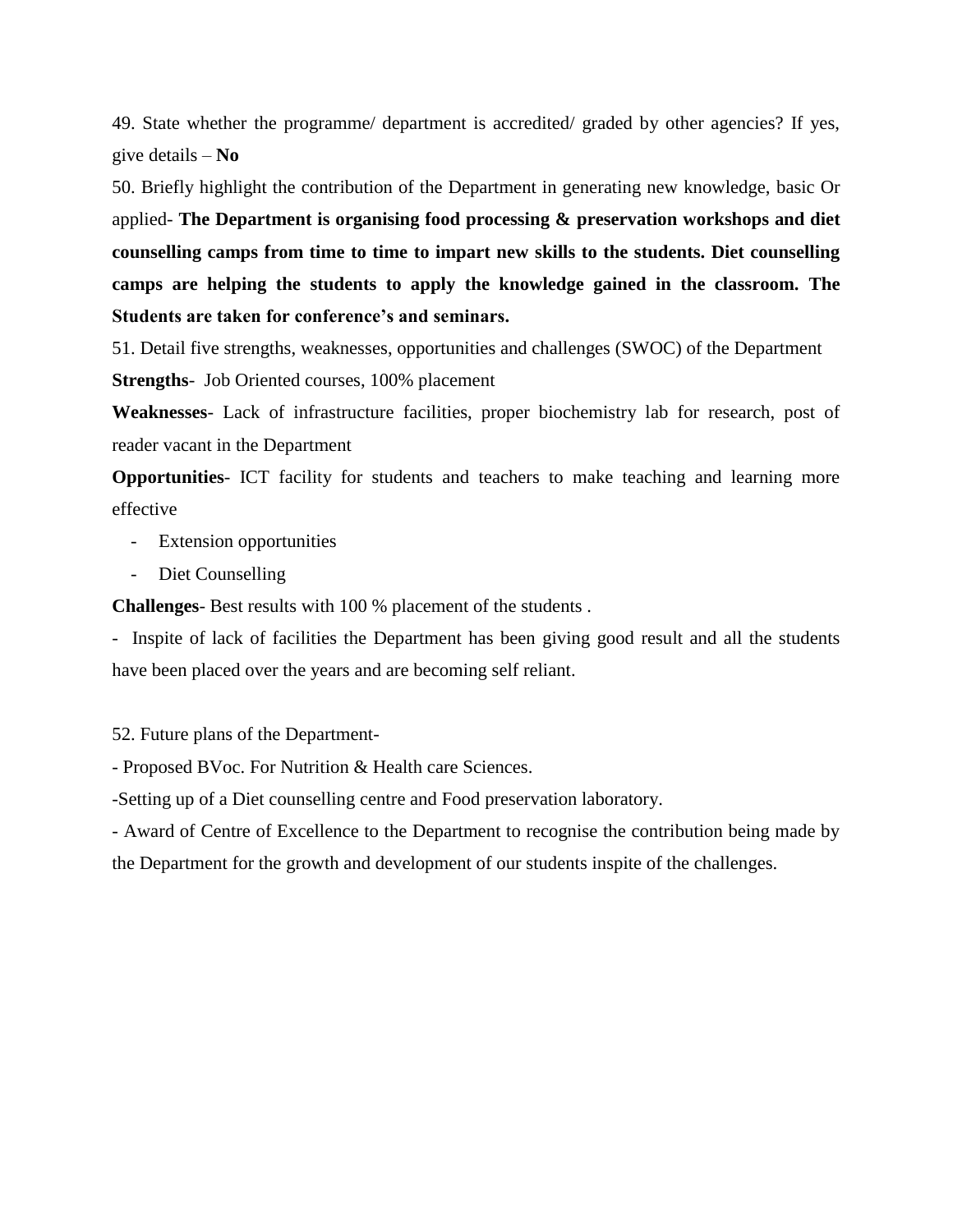#### **SSR Report of the Department**

- 1. Name of the Department- **Human Development and Family Studies**
- 2. Year of establishment- **– to be filled by the Institute**
- 3. Is the Department part of a college/Faculty of the university? Yes, **Faculty of the university**
- 4. Names of programs offered (UG, PG, PharmD, Integrated Masters; M.Phil., Ph.D., Integrated Ph.D., Certificate, Diploma, PG Diploma, D.M./M.Ch., Super specialty fellowship, etc.) - **UG, PG, Ph.D**
- 5. Interdisciplinary programs and departments involved- **Nil**
- 6. Courses in collaboration with other universities, industries, foreign institutions, etc.-**Nil**
- 7. Details of programs discontinued, if any, with reasons **Nil**
- 8. Examination System: Annual/Semester/Trimester/Choice Based Credit System -**Semester System**
- 9. Participation of the department in the courses offered by other departments-**Yes**
- 10. Number of teaching posts sanctioned, filled and actual (Professors/Associate Professors/Asst. Professors/others)

|                                    | <b>Sanctioned</b> | <b>Filled</b>   | Actual (including CAS $\&$ |
|------------------------------------|-------------------|-----------------|----------------------------|
|                                    |                   |                 | MPS)                       |
| <b>Professor</b>                   | 1                 | <b>Unfilled</b> |                            |
| <b>Associate Professor/Reader</b>  | 1                 | <b>Unfilled</b> |                            |
| <b>Assistant Professor</b>         |                   | <b>Filled</b>   |                            |
| Lecturer                           |                   |                 |                            |
| <b>Tutor / Clinical Instructor</b> |                   |                 |                            |
| <b>Senior Resident</b>             |                   |                 |                            |

11. Faculty profile with name, qualification, designation, area of specialization, experience and research under guidance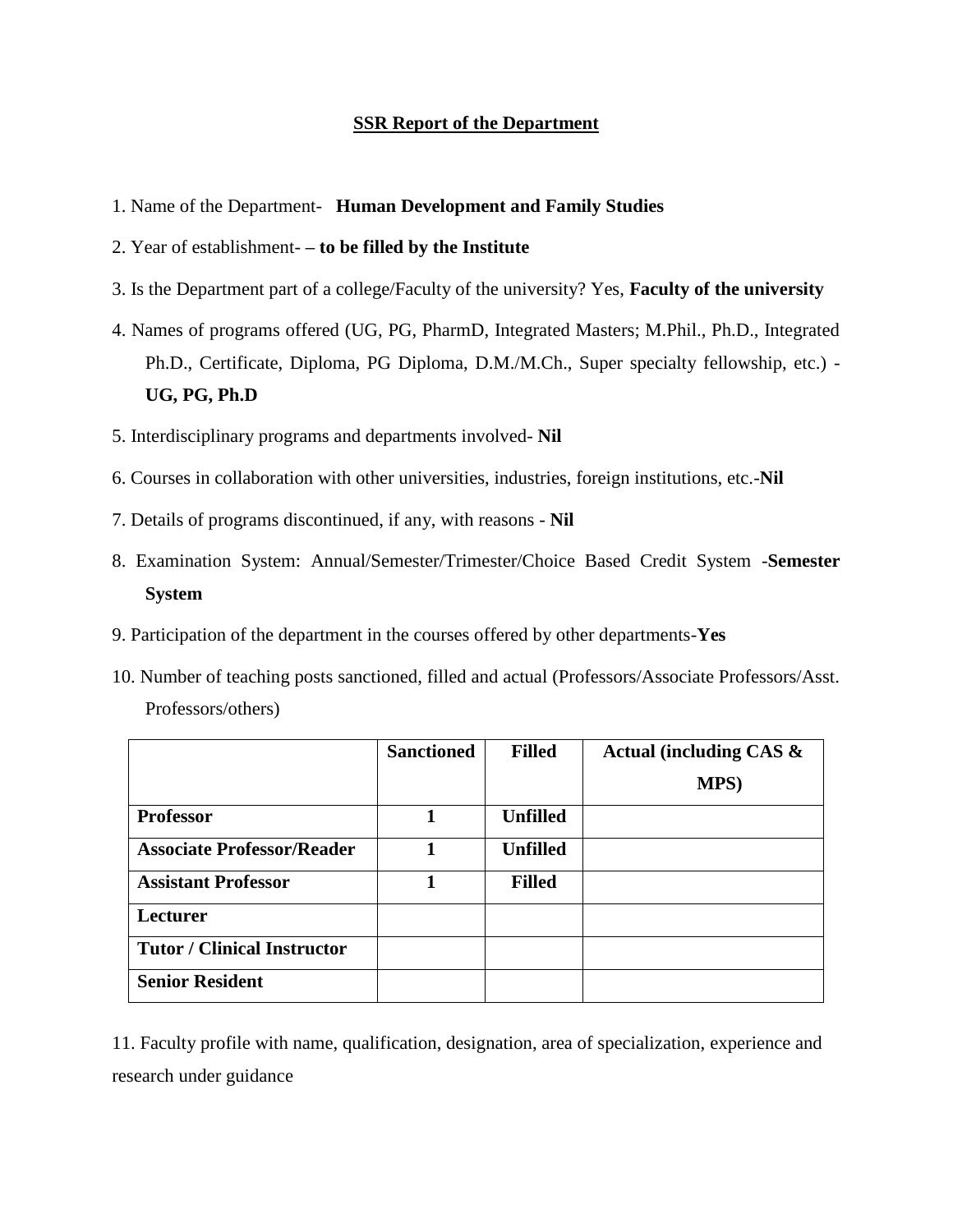| <b>Name</b>    | <b>Qualification</b> | <b>Designation</b> | <b>Specialization</b> | No. of years<br>of experience | No. of<br>Ph.D/M.phil<br>guided in last<br>four years |
|----------------|----------------------|--------------------|-----------------------|-------------------------------|-------------------------------------------------------|
| Dr. Chitra     | $M.$ Sc $(C.D)$      | <b>Associate</b>   | <b>Human</b>          | 37 years                      | <b>Registered</b>                                     |
| <b>Chandra</b> | Ph.D (H.D)           | <b>Professor</b>   | <b>Development</b>    |                               | six                                                   |
|                |                      |                    |                       |                               | candidates                                            |
| Dr. Jaishree   | $M.Sc$ (H.D),        | <b>Guest</b>       | <b>Human</b>          | 4.5 years                     |                                                       |
| <b>Sharma</b>  | NET, M.Ed,           | Lecturer           | <b>Development</b>    |                               |                                                       |
|                | Ph.D                 |                    |                       |                               |                                                       |
| Dr. Neha       | $M.Sc$ (H.D),        | <b>Guest</b>       | <b>Human</b>          | $2.5$ year                    |                                                       |
| <b>Saxena</b>  | NET-JRF,             | Lecturer           | <b>Development</b>    |                               |                                                       |
|                | M.Phil,              |                    |                       |                               |                                                       |
|                | Ph.D                 |                    |                       |                               |                                                       |

12. List of senior Visiting Fellows, Adjunct Faculty, and Emeritus Professors

13. Percentage of classes taken by temporary faculty – programme-wise information

| Year    | No. of         | Periods/week (UG & PG | Percentage |
|---------|----------------|-----------------------|------------|
|         | <b>Faculty</b> | <b>Classes</b> )      |            |
| 2011-12 |                | 36                    | 50%        |
| 2012-13 | 2              | 24                    | 66%        |
| 2013-14 | 2              | 24                    | 66%        |
| 2014-15 | 2.             | 24                    | 66%        |
| 2015-16 | 2              | 24                    | 66%        |

14. Programme-wise Student Teacher Ratio

- 15. Number of academic support staff (technical) and administrative staff: **Nil**
- 16. Research thrust areas as recognized by major funding agencies **Nil**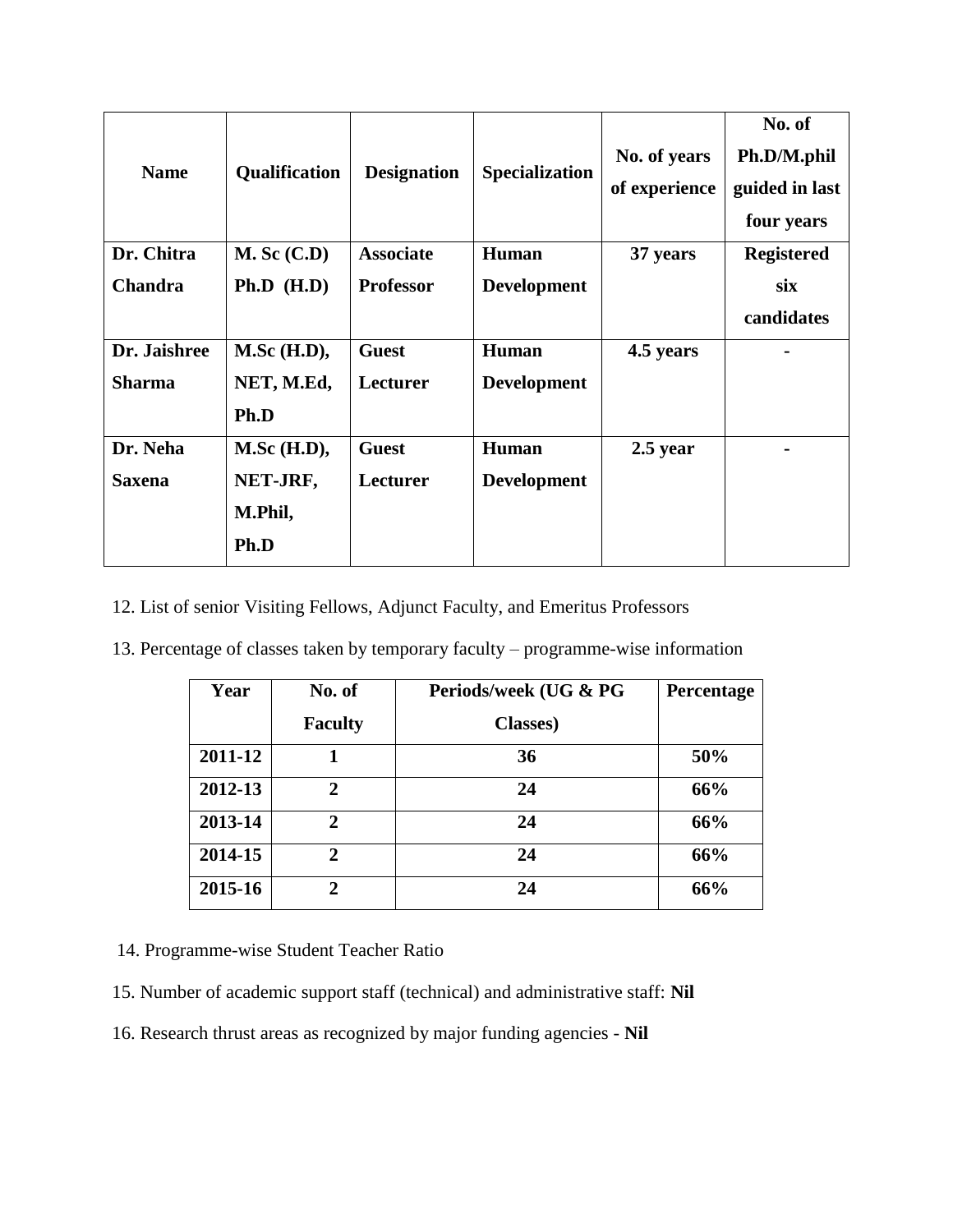17. Number of faculty with ongoing projects from a) national b) international funding agencies and c) Total grants received. Give the names of the funding agencies, project title and grants received project-wise: **Nil**

18. Inter-institutional collaborative projects and associated grants received: **Nil**

a) National collaboration b) International collaboration: **Nil**

19. Departmental projects funded by DST-FIST; UGC-SAP/CAS, DPE; DBT, ICSSR, AICTE, etc.; total grants received: **Nil**

20. Research facility / Centre with -

21. Special research laboratories sponsored by / created by industry or corporate bodies: **Nil**

#### 22. Publications:

| <b>Faculty</b>                      | <b>No of Publications</b> |
|-------------------------------------|---------------------------|
| Dr. Chitra Chandra (Head)           |                           |
| Dr. Jaishree Sharma (Guest Faculty) |                           |
| Dr. Neha Saxena (Guest Faculty)     |                           |

23. Details of patents and income generated - **Nil**

24. Areas of consultancy and income generated - **Nil**

25. Faculty selected nationally / internationally to visit other laboratories / institutions / industries in India and abroad - **Nil**

26. Faculty serving in

a) National committees b) International committees c) Editorial Boards d) any other (please specify)-

27. Faculty recharging strategies (UGC, ASC, Refresher / orientation programs, workshops, training programs and similar programs).

28. Student projects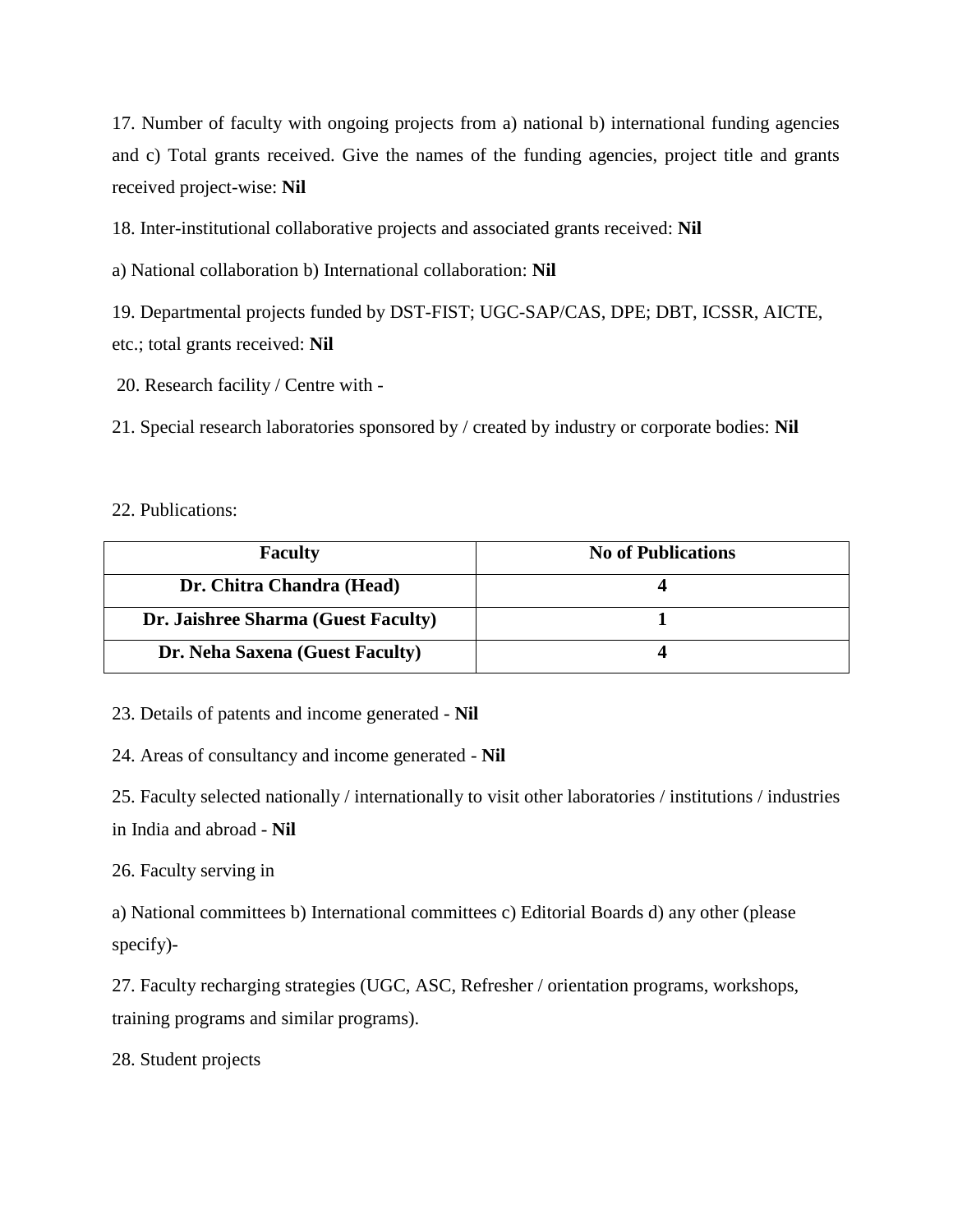| Year      | <b>No. of Students Guided</b> |                 |
|-----------|-------------------------------|-----------------|
|           | <b>Dissertations</b>          | <b>Projects</b> |
| 2010-2011 |                               |                 |
| 2011-2012 | 3                             | -               |
| 2012-2013 | 3                             |                 |
| 2013-2014 | 2                             | 4               |
| 2014-2015 | Δ                             |                 |
| 2015-2016 |                               |                 |

29. Awards / Recognitions received at the national and international level by faculty

- **Development of a child care center is in progress in the department of Human Development and Family Studies.**
- **Proposal accepted by RUSA to start a women study center.**

30. Seminars/ Conferences/Workshops organized and the source of funding a) National b)

International with details of outstanding participants if any. **Nil**

31. Code of ethics for research followed by the departments:

### 32. Student profile programme -wise: **to be filled by the Institute**

| Name of the                         | Applications | Selected |        |      | Pass percentage |
|-------------------------------------|--------------|----------|--------|------|-----------------|
| Programme (refer<br>question no. 4) | received     |          |        |      |                 |
|                                     |              | Male     | Female | Male | female          |
|                                     |              |          |        |      |                 |
|                                     |              |          |        |      |                 |

### 33. Diversity of Students **– to be filled by the Institute**

| Name of the<br>programme (refer<br>question no. $4$ ) | % of students<br>from the Same<br>university | % of students<br>from other<br>universities<br>within the state | % of students<br>from other<br>universities<br>outside the<br>state | % of students from<br>other countries |
|-------------------------------------------------------|----------------------------------------------|-----------------------------------------------------------------|---------------------------------------------------------------------|---------------------------------------|
|                                                       |                                              |                                                                 |                                                                     |                                       |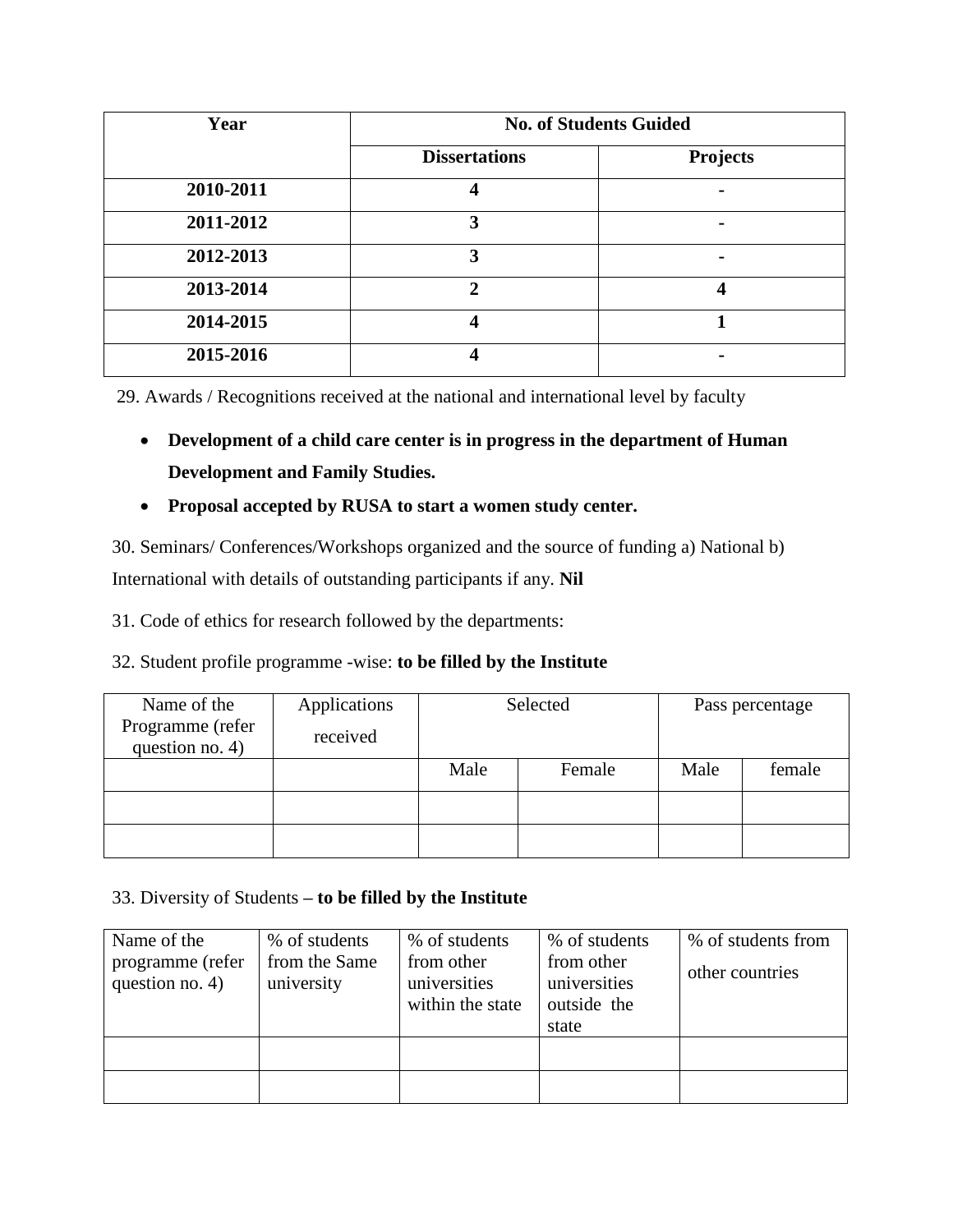34. How many students have cleared Civil services, Defense services examinations NET, SLET, GATE, and other competitive examinations? Give detail category –wise:

| S.No. | <b>Name of the Student</b> | <b>Year of Qualifying NET</b> |
|-------|----------------------------|-------------------------------|
|       | Sarita Gupta               | December, 2014                |
|       | Monika Upadhyay            | <b>June, 2015</b>             |

### 35. Student progressions– **To be filled by the Institute**

| <b>Student progression</b>      | <b>Percentage Against enrolled</b> |
|---------------------------------|------------------------------------|
| UG to PG                        |                                    |
| PG to M. Phil.                  |                                    |
| PG to Ph.D.                     |                                    |
| Ph.D. to Post-Doctoral          |                                    |
| Employed                        |                                    |
| • Campus selection              |                                    |
| • Other than campus recruitment |                                    |
| Entrepreneurs                   |                                    |

### 36. Diversity of Staffs – **To be filled by the Institute**

| <b>Percentage Of Faculty Who Are Graduates</b> |  |
|------------------------------------------------|--|
| of the Same university                         |  |
| from other universities within the state       |  |
| from universities From Other states            |  |
| from universities Outside the country          |  |

37. Number of faculty who were awarded M. Phil., Ph.D., D.Sc. and D.Litt. during the assessment period:

| S.No. | <b>Name of the Faculty</b> | Award         | Year |
|-------|----------------------------|---------------|------|
|       | Dr. Chitra Chandra         | Ph.D          | 2009 |
|       | Dr. Jaishree Sharma        | Ph.D          | 2010 |
|       | Dr. Neha Saxena            | <b>M.Phil</b> | 2010 |
|       |                            | Ph.D          | 2015 |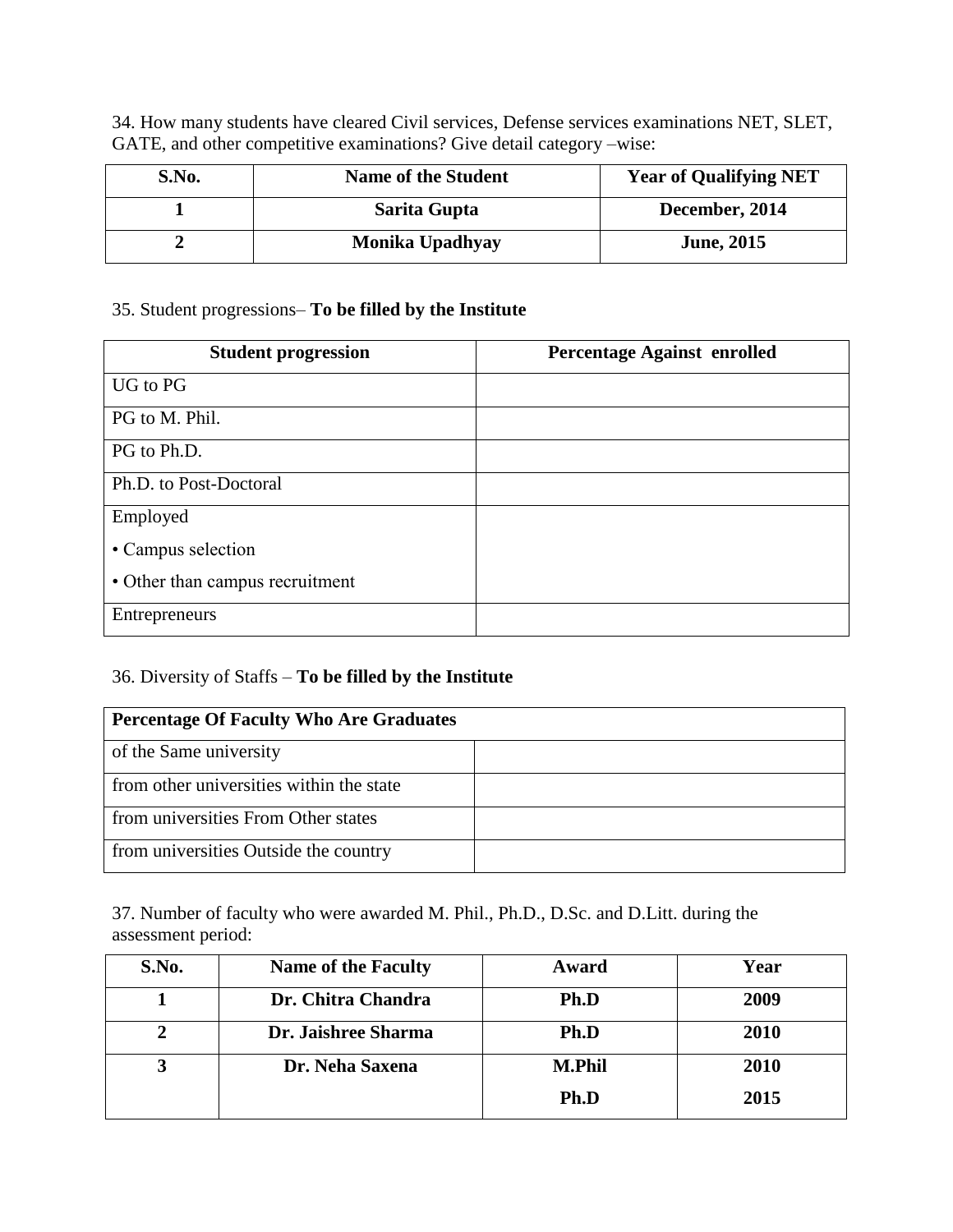- 38. Present details of Infrastructural facilities with regard to
- a) Library**:**
- b) Internet facilities for Staff & Students: **Yes**
- c) Total number of class rooms**:**
- d) Class rooms with ICT facility: **No**
- e) Students Laboratories: **One lab for Human Development and Family Studies**
- f) Research Laboratories: **Same as above**
- 39. List of doctoral, post doctoral students and Research Associates
- a) From the host institutions /university: **Nil**
- b) From other institutions /university: **Nil**
- 40. Number of post graduate students getting financial assistance from the university
- 41. Was any need assessment exercise undertaken before the development of new programmes
- (s) if so, highlight the methodology.
- 42. Does the department obtain feedback from?

## **There is informal feedback through the advisory committee in board of studies and academic committees. Regular discussions are also held with student advisory members.**

43. List the distinguished alumini of the department (maximum10)

- **1. Prof. Suman Agarwal (Retd, Principal scientist, Central Institute of Women and Agriculture, ICAR, Bhuvneshwar, Orisa).**
- **2. Prof. Ravi Sidhu (Head, Deptt of Home Science, DEI, Agra).**
- **3. Mrs. Shalini Gulati (Preschool Center in California).**
- **4. More than 20 of our ex-students are working as Professors and Associate Professors in various colleges in India.**

44. Give details of student enrichment programmes (special lecturer/workshop/seminar) involving external experts: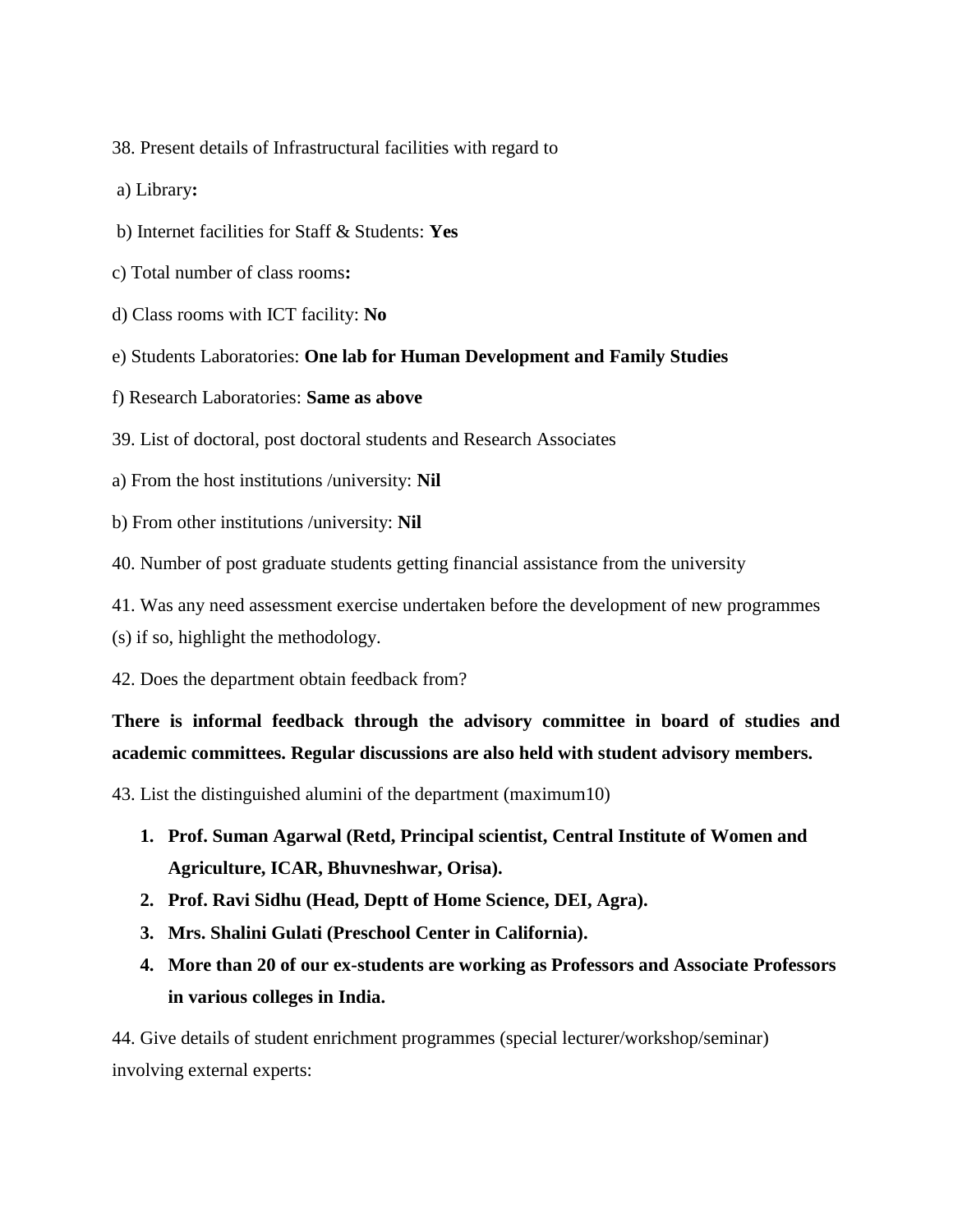45. List the teaching methods adopted by the faculty for different programmes:

## **All the routines methods of teaching are being used including PPT, Seminars, routine tests, practical etc.**

46. How does the department ensure that programmes objectives are constantly met and learning outcomes are monitored?

## **Programme objectives are being monitored by routine tests/ viva, day to day assignments, working on projects etc.**

47. Highlight the participation of students and faculty in extension activities:

48. Give details of "beyond syllabus scholarly activities" of the department.

**Interactions with students are done when they visit, hospitals, centres for the differently abled with professionals in a informal way. Discussions about recent happenings reported in newspaper are often discussed. Personal problems of students are also handled time to time.**

49. State whether the programme/ department id accredited/ graded by other agencies? If yes, give details.

50. Briefly highlight the contributions of the department in generating new knowledge, basic or applied. :

**Ecological changes due to various technological advances are on the rise, hence the department has purposively selected such themes for projects/dissertation of masters students.**

51. Details five major Strengths, Weaknesses, Opportunities and Challenges (SWOC) of the Department.

#### **Strengths**

- **Well qualified staff**
- **Good teacher-student relation**
- **Good interpersonal cooperation and communication**
- **Certain good psychological testing equipment**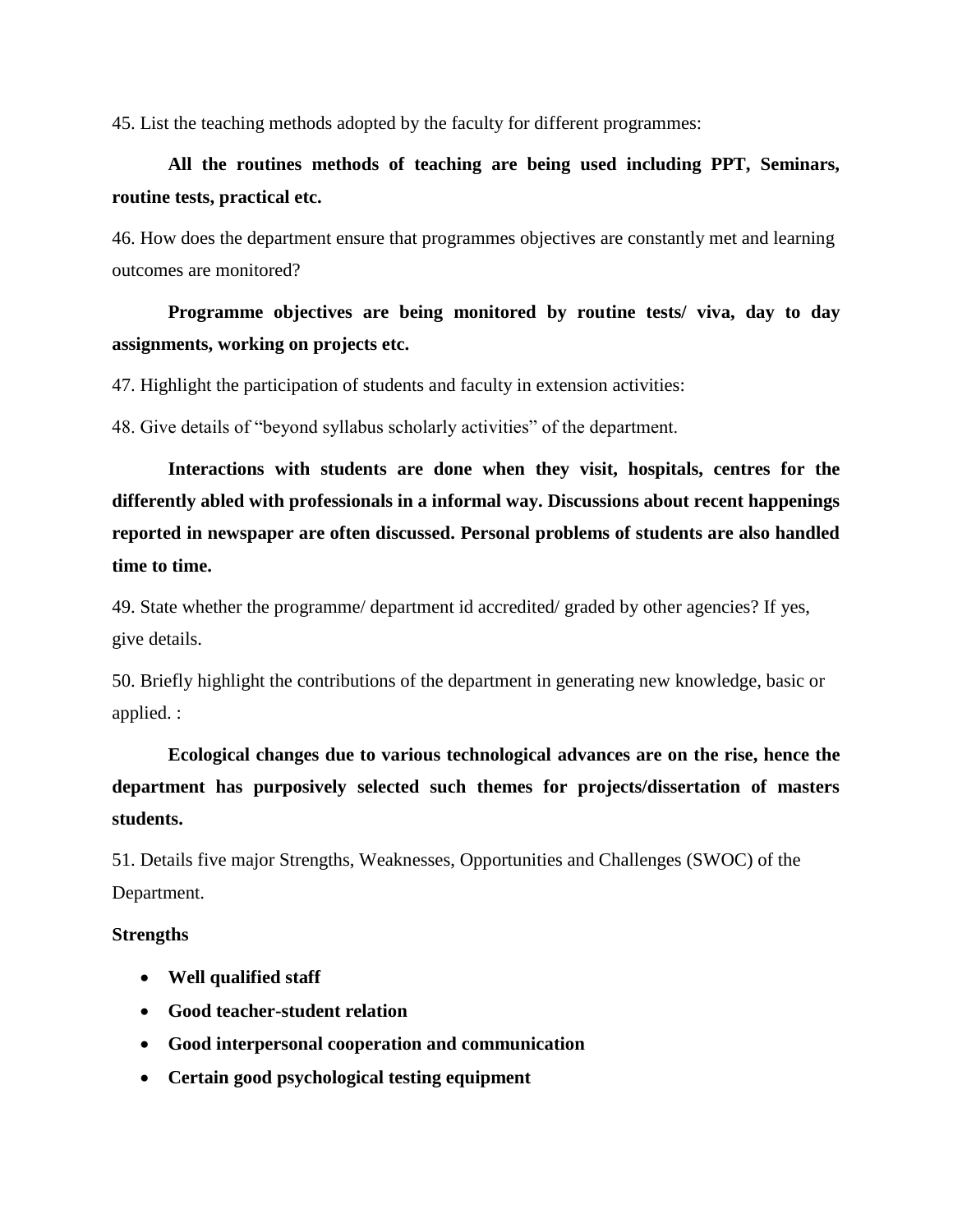#### **Weaknesses**

- **Absence of laboratory nursery school**
- **Lack of journals of Human Development**
- **No vehicle is there for taking the students for visit to hospitals/ NGO's and schools**
- **Recent published books in Human Development**
- **No supportive technical staff-for maintenance of the laboratory**
- **No separate chambers for the department staff**

### **Opportunities**

- **Working for projects in NIPCCD, ICDS, NGO's (National and international), Ministry of social justice and Empowerment and Ministry of Women and Child Development.**
- **Internship in pediatrics and Maternity Hospitals and counseling centres.**
- **Working with differently abled children in schools and institutions**
- **Working with Institutionalized aged**
- **Entrepreneurship in the field of soft toy making, children's reading and play material**

#### **Challenges**

- **To start a laboratory nursery school.**
- **To open a child study centre for differently abled, for research and therapy.**
- **Making toys/games/educational material from local available resource material to start a toy bank and book library for slum children.**
- **To start a research project under the aegis of UGC, ICSSR, Ministry of Women and Child Development and Ministry of Social Justice and Empowerment.**
- **Community Awareness Programme for the general public to propagate the importance of human development and family studies in improving quality of life.**

### 52. Future plans of the department-

- **Increasing physical infrastructure of the department.**
- **Opening a laboratory nursery school, play centre and child study centre.**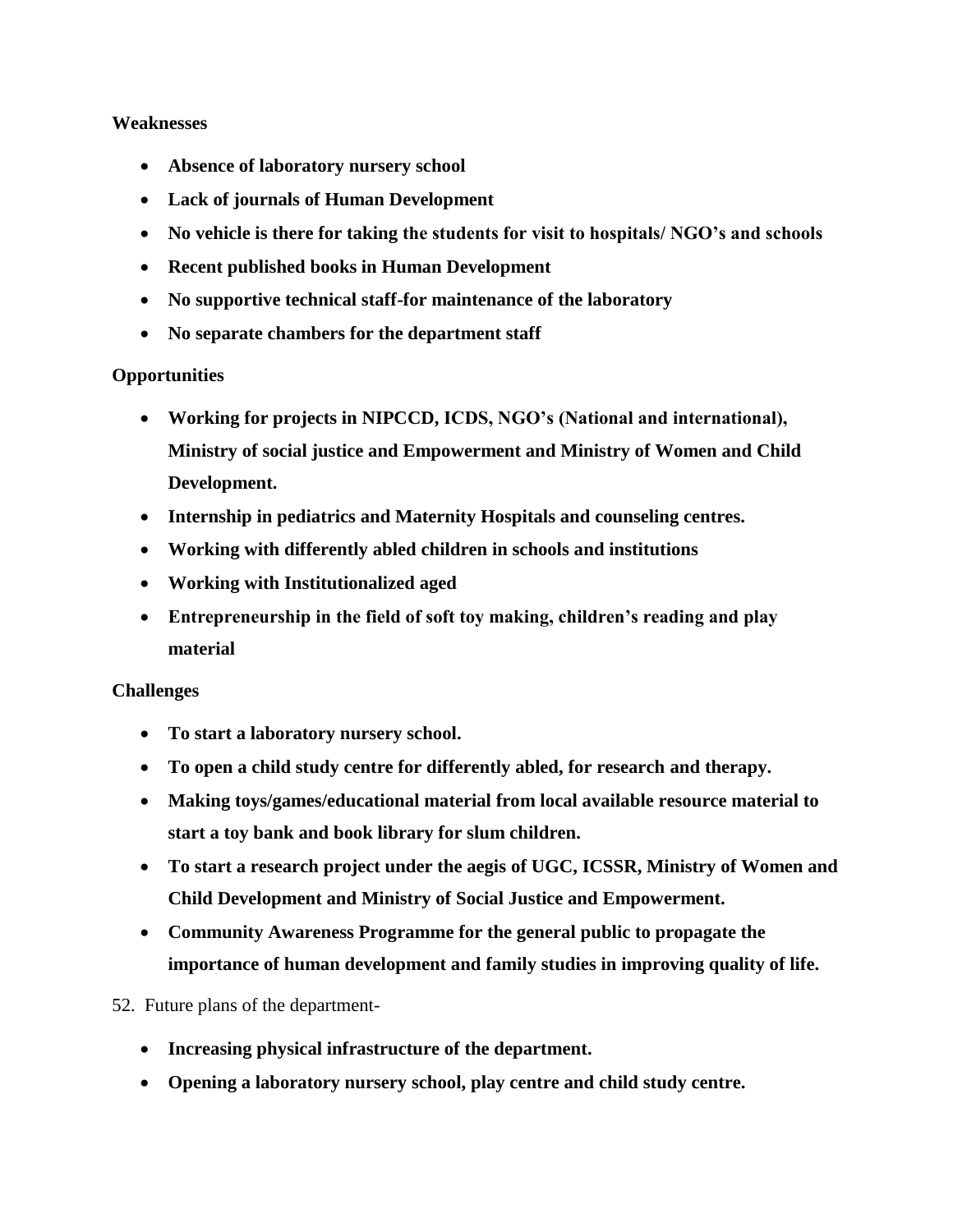#### **SSR Report of the Department**

- 1. Name of the Department Extension communication And Management
- 2. Year of establishment- **– 1968**
- 3. Is the Department part of a college/Faculty of the university? Yes, **Faculty of the university**
- 4. Names of programs offered (UG, PG, PharmD, Integrated Masters; M.Phil., Ph.D., Integrated Ph.D., Certificate, Diploma, PG Diploma, D.M./M.Ch., Super specialty fellowship, etc.) - **UG, PG, PG Specialization inECM, Ph.D**
- 5. Interdisciplinary programs and departments involved- **Nil**
- 6. Courses in collaboration with other universities, industries, foreign institutions, etc.-**Nil**
- 7. Details of programs discontinued, if any, with reasons **Nil**
- 8. Examination System: Annual/Semester/Trimester/Choice Based Credit System -**Semester System**
- 9. Participation of the department in the courses offered by other departments-**Yes**
- 10. Number of teaching posts sanctioned, filled and actual (Professors/Associate Professors/Asst. Professors/others)

|                                    | <b>Sanctioned</b> | <b>Filled</b>   | Actual (including CAS $\&$ |
|------------------------------------|-------------------|-----------------|----------------------------|
|                                    |                   |                 | <b>MPS</b> )               |
| <b>Professor</b>                   |                   | filled          |                            |
| <b>Associate Professor/Reader</b>  |                   | <b>Unfilled</b> |                            |
| <b>Assistant Professor</b>         | $\mathbf{2}$      | <b>Filled</b>   | 1Prof. under CAS           |
| Lecturer                           |                   |                 |                            |
| <b>Tutor / Clinical Instructor</b> |                   |                 |                            |
| <b>Senior Resident</b>             |                   |                 |                            |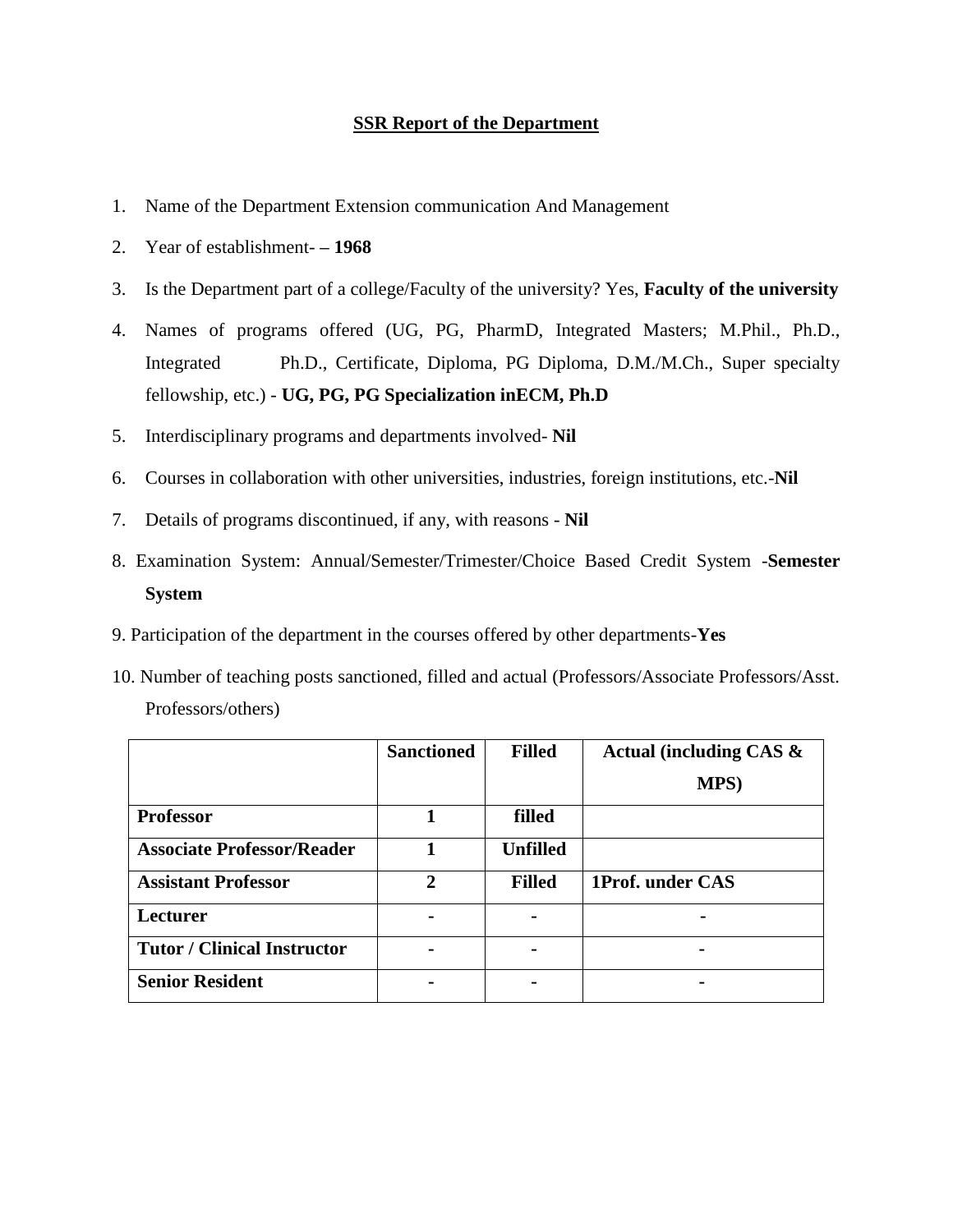#### **DEPTT OF EXTENSION COMMUNICATION AND MANAGEMENT**

| <b>Name</b> | Qualific   | <b>Designati</b> | <b>Specializat</b> | No. Of       | No.of      | No.of         | No. Of             | No. Of          |
|-------------|------------|------------------|--------------------|--------------|------------|---------------|--------------------|-----------------|
|             | ation      | on               | ion                | <b>Years</b> | PhD.       | PhD.          | MSc.               | MSc.            |
|             |            |                  |                    | of           | M.Phil     | <b>M.Phil</b> | <b>Dissertatio</b> | <b>Projects</b> |
|             |            |                  |                    | experie      | students   | students      | n guided           | guided          |
|             |            |                  |                    | nce          | guided for | ongoing       | for the last       | guided in       |
|             |            |                  |                    |              | the last 5 |               | 5 years            | the past        |
|             |            |                  |                    |              | years      |               |                    | five years      |
| Dr.Bha      | Msc        | Professor        | Extension          | 38 yrs       | 02         | 06            | 05                 | 04              |
| rti         | PhD        |                  | Education          |              |            |               |                    |                 |
| Singh       |            |                  |                    |              |            |               |                    |                 |
| Dr.Ach      | <b>MSc</b> | Professor        | Home               | 29 yrs       | $07*$      |               | 05                 | 01              |
| la          | PhD        |                  | Science            |              |            | $01*$         |                    |                 |
| Gakkha      |            |                  | Extension          |              |            |               |                    |                 |
| r           |            |                  | Education          |              |            |               |                    |                 |

#### **11. Faculty profile with name, qualification, designation, area of specialization, experience and research under guidance**

\*From Banasthali Universiy

### **12. List of senior visiting fellows, adjunct faculty, and emeritus professors-**

1) Prof J P Singh – Rtd Professor Bichpuri Agra

2) ) Prof D P Singh – Rtd Professor Bichpuri Agra

3) Prof P N Kalla – Director (Rtd) Directorate of Ext Edu SKUA&T Bikaner

4) Prof Anju Bhatia – Rtd Head Deptt of home science UOR Jaipur

5)Prof Indra Vishnoi—Banaras Hindu University

6 ) Dr Neelima Kunwar—Dean faculty of Home Science CSAU Kanpur

7) Prof Archana Kapoor— Deptt of Edu DEI Agra

8) Prof Madhu Bala Saxena—Dept of Adult Edu DEI Agra

### **13. Percentage of classes taken by temporary faculty- programme wise information- UG &**

#### **PG Courses in the**

 **Department** –50%

| Requirement of Guest Faculty for the session 2014-15 |                  |               |                  |  |  |  |
|------------------------------------------------------|------------------|---------------|------------------|--|--|--|
|                                                      | <b>Work load</b> | <b>Experi</b> | Publicati        |  |  |  |
|                                                      |                  | ence          | ons              |  |  |  |
| Odd Semester $(1st, 3rd$ and $5th$ )-- Two           | Th- $10$         | 30 yrs        |                  |  |  |  |
| 1) Dr Manju Arora                                    | Prac-02          |               |                  |  |  |  |
| (Msc PhD)                                            | Sess-02          |               | National-        |  |  |  |
|                                                      |                  |               | 8                |  |  |  |
|                                                      | Th- $09$         |               |                  |  |  |  |
|                                                      | Prac-02          |               |                  |  |  |  |
|                                                      | Sess- $02$       |               |                  |  |  |  |
|                                                      |                  | 1YR           | <b>National-</b> |  |  |  |
|                                                      |                  |               | 01               |  |  |  |
| 2) Dr Latika<br>(PhD)<br>NET)                        |                  |               |                  |  |  |  |
|                                                      |                  |               | <b>Internati</b> |  |  |  |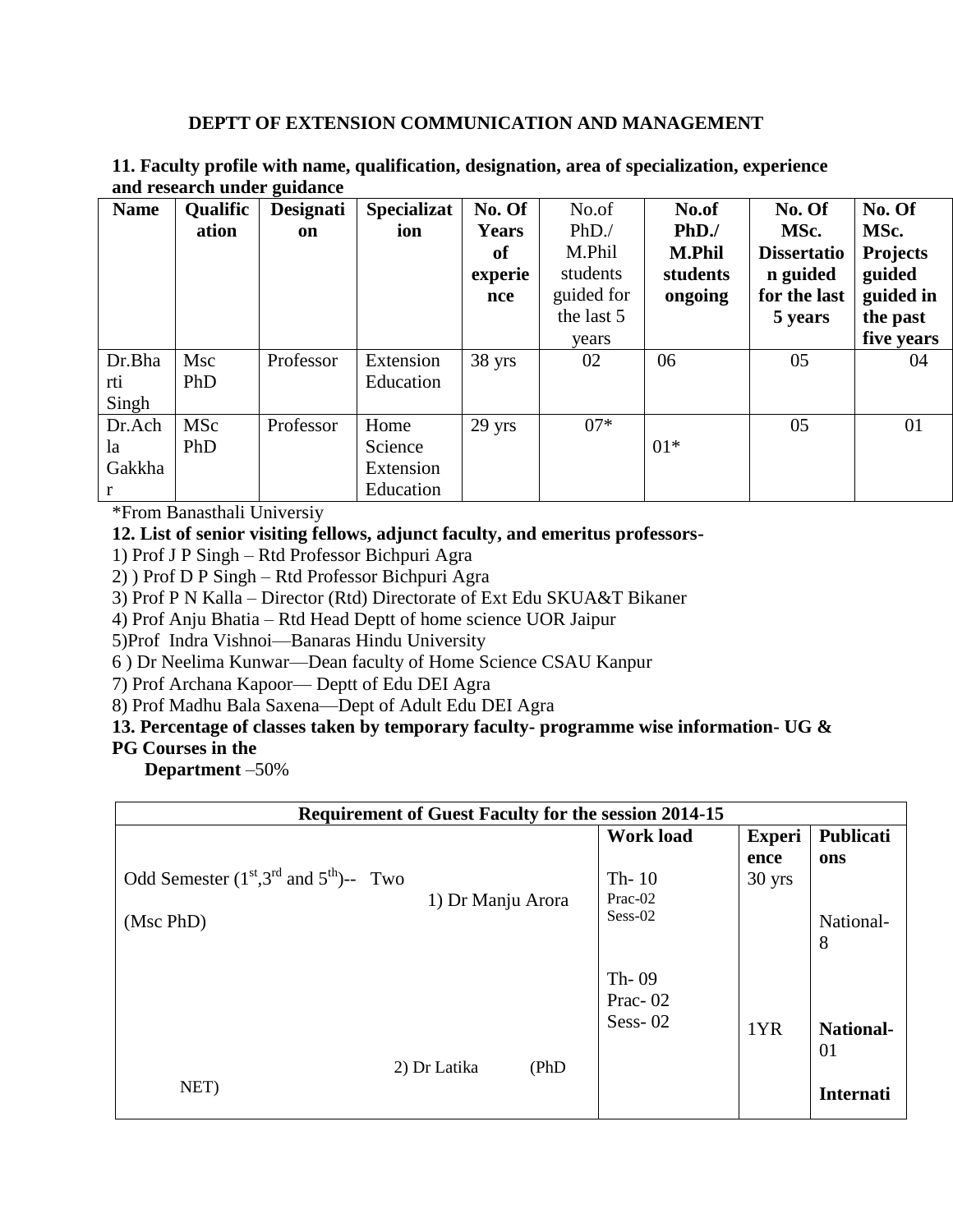|                                   |                   |                                   | onal-08 |
|-----------------------------------|-------------------|-----------------------------------|---------|
|                                   |                   | Th- $10$<br>Prac-02<br>$Sess-02$  |         |
| Even Semester (II, IV, and VI) -- | Two               | Th-09<br>Prac- $02$<br>Sess- $02$ |         |
|                                   | 1) Dr Manju Arora |                                   |         |
|                                   |                   |                                   |         |
|                                   | 2) Dr Latika      |                                   |         |
|                                   |                   |                                   |         |
|                                   |                   |                                   |         |
|                                   |                   |                                   |         |
|                                   |                   |                                   |         |
|                                   |                   |                                   |         |
|                                   |                   |                                   |         |
|                                   |                   |                                   |         |

**14. Programme wise Student- Teacher Ratio-** Bsc-35:1

Msc gen/sp $-30/4:1$ 

**15. Number of academic support staff (technical) and administrative staff: Sanctioned—3, Filled -Nil**

**16. Research thrust areas as recognised by major funding agencies-** None

**17. Number of faculty with ongoing projects from a) National b) International funding agencies and c) Total grants received. Give the names of the funding agencies, project title and grants received project-wise.---** None

**18. Inter-institutional collaborative projects and associated grants received----**

a) National collaboration b) International collaboration**---- NONE**

**19. Departmental projects funded by DST-FIST;UGC-SAP/CAS,DPE;DBT,ICSSR,AICTE etc; total grants received -** None

### **20. Research facility / centre with- N.A**

- State recognition
- National recognition
- International recognition

### 22**. Publications:**

**\* Number of papers published in peer reviewed journals (national/ international**)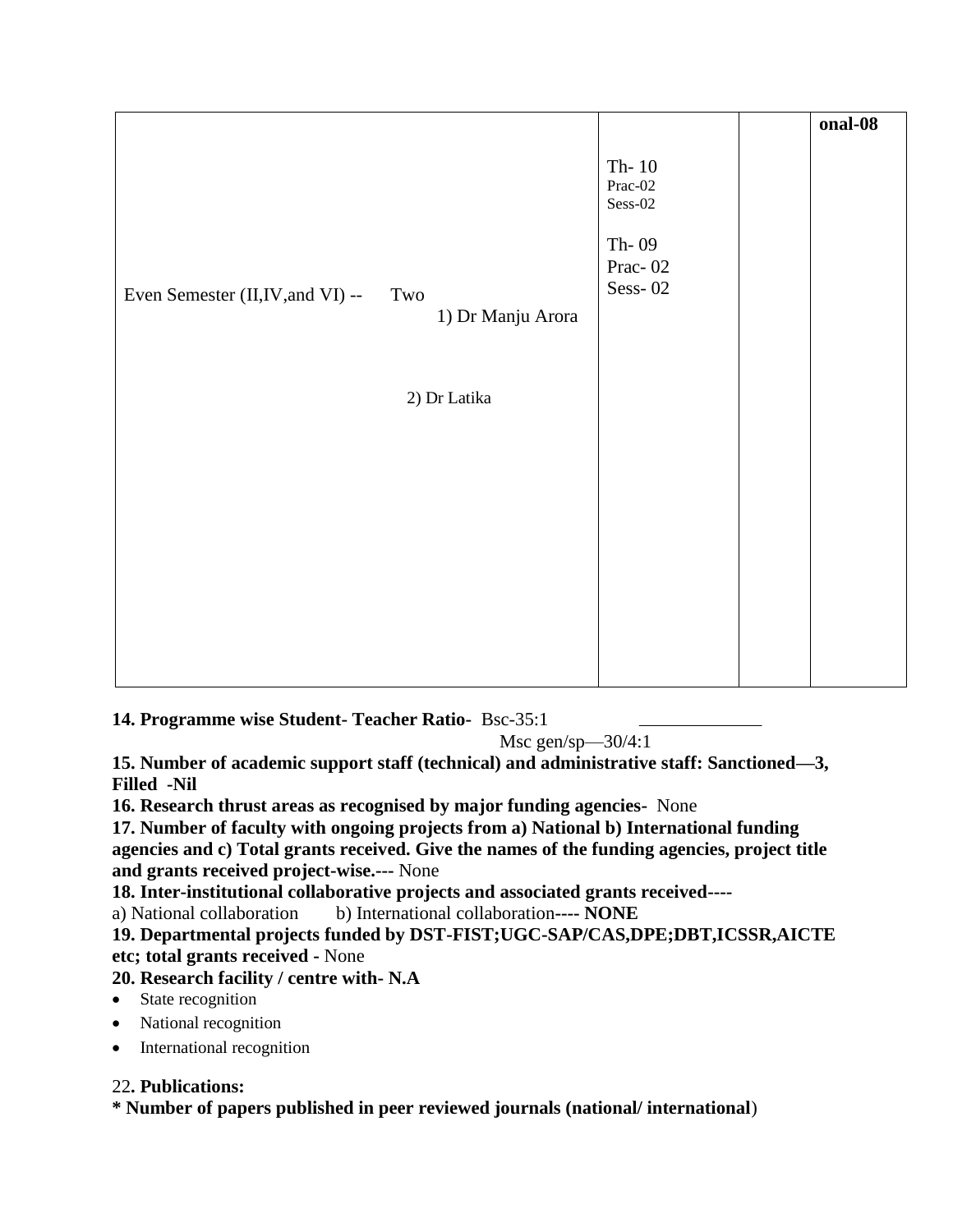1) Prof Bharti Singh- 08 (national)

2) Prof Achla Gakkhar – 07(national) and 01(International)

• Impact factor – range  $(1.4-4.1)$ 

### **\*Chapters in Books –**

 **1)** (**Dr Achla Gakkhar) a**dded one chapter in book entitled 'professionalism in home science' chapter titled 'Women Empowerment through KVK' book edited by Dr Santosh Tikkoo and published by Accademic Excellence.

 2) **( Dr Bharti Singh)** added one chapter 'Impact of climate change on nutritional status of Pregnant women' in an edited book entitled Climate change and new challenges. Book edited by Govind Singh and Vipin Kumar. Published by GBPUA&T Pant Nagar.

### **\*Books Published- One (Dr Achla Gakkhar)**

Entitled 'New Dimensions Of Extension And Communication'. Published by University Book house Jpr.

ISBN no--- 978-81-8192-106-6

### **23. Details of patents and income generated- N.A**

### **24. Areas of consultancy and income generated – N.A**

#### **25. Faculty selected nationally/ internationally to visit other laboratories/ institutions/ industries in India and abroad-**

1) Dr Achla Gakkhar was selected as an expert and offered to delivered lectures to Agriculture officers/PGDM students by MANAGE Hyderabad ,at SIAM Durgapura Jaipur.

2) Dr Achla Gakkhar was selected as a resource person to conduct interviews,& chair person for work-shop, seminar and conference.

3) Dr Achla Gakkhar was selected as a resource person to deliver talk on Chid Trafficking in a Work shop, organised by Deptt of child Rights Govt of Rajasthan and child fund India.

4) Dr Bharti Singh selected as resource person to conduct interview, also resource person for seminar, workshops and conferences.

### **26. Faculty serving in**

### **a) National committees**

### **(Dr Achla Gakkhar)**

- Ex member of Board of studies, Banasthali University.
- Ex member of Academic Council, Banasthali University.
- Ex member of Maha Samiti ,Banasthali University.
- Life member of HSAI
- Life member of Indian journal of extension education.
- Life member of RJEE.
- Life member of society of ext edu Agra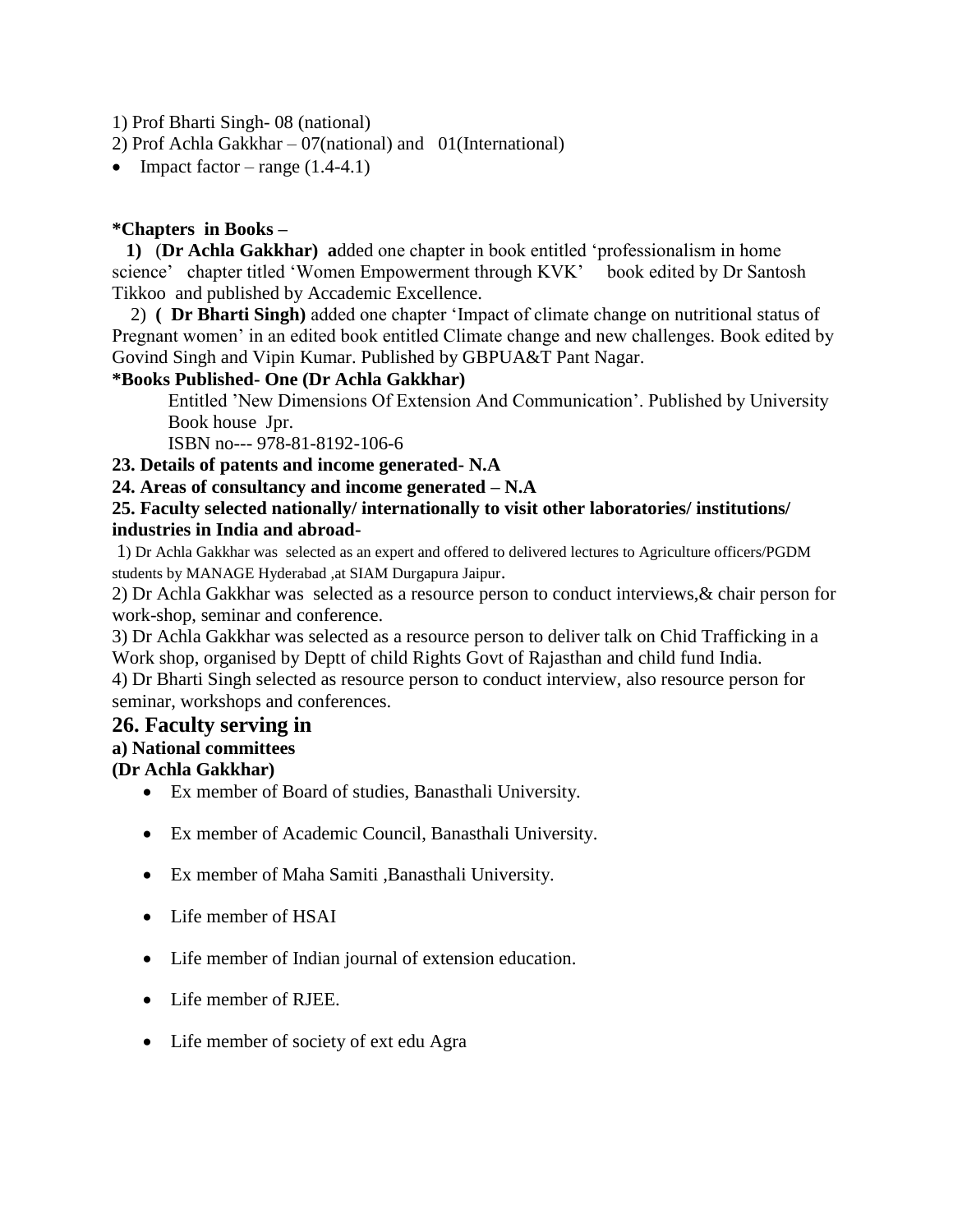#### **b) International committees – No any**

### **c) Editorial boards-**

- Dr Achla Gakkhar is a member, Editorial Board of "Social Research" a journal published by Badlav Sansthan Udaipur.
- Dr Achla Gakkhar is a member ,Editorial Board of "Indian Journal of Extension Education" a journal published by Rajasthan Society of Extension Education Udaipur

#### **d) Other –**

- Dr Achla Gakkhar is a Refree for scientific and Research international Journal.
- Dr Achla Gakkhar is a member of Dr Navtej Sarna memorial trust for social cause.

### **27.Faculty recharging strategies (UGC, ASC, Refresher/ orientation programmes, workshops, training programmes and similar programs)**

**28. Student projects/Dissertation** – (15 Dissertation and 12 projects as a whole of Deptt) – students are doing their projects /dissertations in collaboration with MSME,KVK,ICDS,NEDA, Rural development departments, Directorate of extension and lead banks of Agra**.** 

### **29. Awards/ recognitions received at the national and international level by-**

**1**) **Faculty –**

 **\*** Dr Achla Gakkhar Received Best women educationist award in international conference of IPERA at HIBS

Agra. Sept 2016

\*Dr Achla Gakkhar Received Best poster presentation Award in International conference at Bikaner in 2012.

\*Dr Achla Gakkhar Honoured as chair person International conference at Bikaner in 2012.

\*Dr Achla Gakkhar Honoured as an educationist by Riffecimento Internatinal.

- \* Dr Bharti singh received Shikshak Samman by ABVP
- \* Dr Bharti singh received Samman Patra by Home science college Hoshangabad.
- \* Honoured as resource person in National conference 2010
- \* Dr Bharti singh received Samman Patra by Disst Legal Services authority Agra.
- \* Dr Bharti singh received Samman Patra by Allahabad Bank For Dedicated services

### **2) Doctoral or post doctoral fellows - 01(**Dr Dolly Rani)

### **3) Students**

**30**. Seminars/ conferences/workshops organised and the source of funding (national/ international) with details of outstanding participants, if any: **None**

**31**. Code of ethics for research followed by the departments – **We follow the norms as per statues**.

**32**. Student profile programme wise**: To be filled by the Director**

**33**. Diversity of students: **To be filled by the Director**

**34.** How many students have cleared civil services and defence services examination, NET, SET,GATE and other competitive examinations ? Give details category wise.

> **Students selected for UP police Ms Nilesh yadav - OBC Ms Shivam priya - OBC**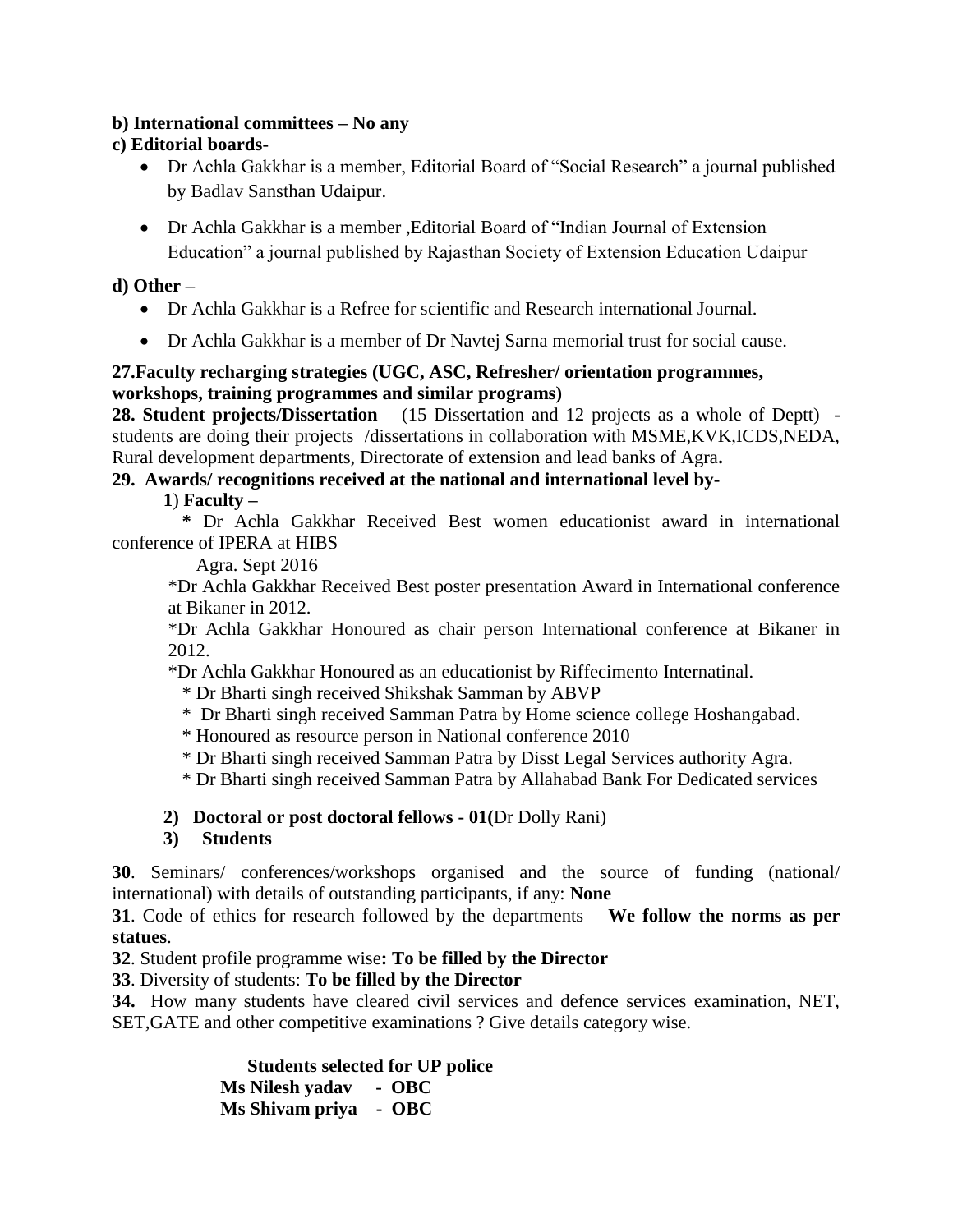#### 35. Student progression

| <b>Student Progression</b>    | Percentage against enrolled |
|-------------------------------|-----------------------------|
| UG TO PG                      | 80%                         |
| PG TO M.Phil                  | <b>NA</b>                   |
| PG TO PhD                     | 20%                         |
| PhD TO Post Doctoral          | 10%                         |
| Employed                      |                             |
| selection<br>Campus           |                             |
| Other than campus recruitment | 50%                         |

#### **36. Diversity of faculty**

**–**

| No of faculty who are Graduate            |            |
|-------------------------------------------|------------|
| Of the same university                    | 01         |
| From other universities With in the state | 01         |
| From universities from other states       | 02         |
| From universities from other country      | <b>Nil</b> |

### **37. Number of faculty who were awarded M.Phil, Ph.D, D.Sc and D.lit during the assessment period**- NONE

### **38. Present details of departmental infrastructural facilities with regard to**

a) Library- yes.

b) Internet facility for staff and students- 02 computers with internet facility is available.

c) Total number of class rooms- 02

d) Class rooms with ICT Facility- Nil

e) Student laboratories- 01

f) Research laboratories- Nil

### **39. List of doctoral, post doctoral students and research associates**

a) From the host institution / university- Doctoral (03)(under the supervision of Dr Bharti Singh and Dr Manju Arora

- 1. Dr Seema pathak
- 2. Dr Gunjan
- 3. Dr Dolly Rani
- b) Post Doctoral

1) Dr Dolly Rani (Pursuing)

b) From other institutions/ university- Doctoral (07)(Under the supervision of Dr Achla gakkhar) **40. Number of post graduate students getting financial assistance from the university- None**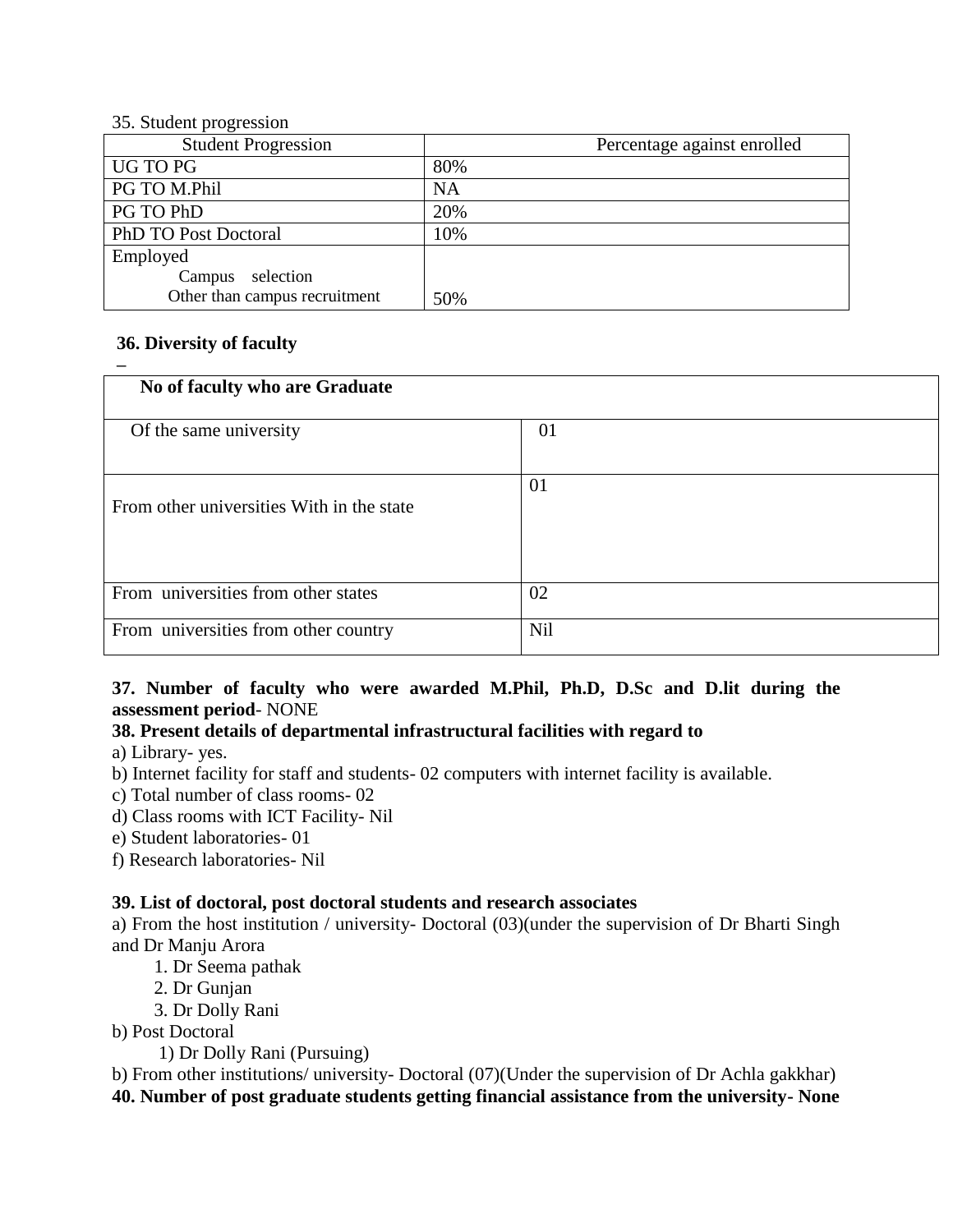### **41. Was any need assessment exercise undertaken before the development of new programme (s)? If so, highlight the methodology**

#### **42. Does the department obtain feedback --**

1) There is a system of advisory board which obtain the feedback from students.

- 2) Institute has its own BOS . There is a system of use of BOS from all stakeholders.
- 3) Regular question and answer session is followed after the class.

#### **43. List the distinguished alumni of the Department (maximum 10)**

Prof Arti Sankhla ---------- Dean College of Home science Udaipur.

Dr. Aseem Nidhi ---- Sr Scientist at KVK.

Dr Neelima Kunwar - Dean Faculty of Home science, CSA Kanpur.

Dr Hitashi Singh – Head dept of Home science RCA Mathura

Dr. Brinda Ku ----- Associate Professor Jai Narayan Vyas University Jodhpur

Ms. Shivam Priya ----- CBI inspector.

Ms Neelesh Yadav --- UP Police.

#### 44. **Give details of student enrichment programmes (special lectures/ workshops/ seminars ) involving external experts-**

- 1) Special lecture on entrepreneurials skills by- Dept of MSME
- 2) Workshops on women empowerment (Anti Rape Mission)
- 3) Awareness among students regarding financial literacy by Lead Bank(Canara) of Agra.
- 4) Special lecture sessions on Women Rights, women self defence, by Women cell of Agra.

#### **45**. **List of teaching methods adopted by the faculty for different programmes**-

Lectures, Seminars, Brain- storming ,Group Discussions ,Power point presentations, use of audio visual aids and ICT, puppets, excursions, Street Plays, Campaigns and arranging exhibitions.

#### **46. How does the department ensure that programme objectives are constantly met and learning outcomes are monitored?**

- Assignments given to students from time to time for field work.
- There is a regular visit by the faculty along with the students in the selected areas
- PowerPoint presentations and seminars with the students
- Periodic tests for the students
- Student Feed Back

- Continuous comprehensive evaluation through regular test, assignment, seminar, project reports and tutorial.

#### **47. Highlight the participation of students and faculty in extension activities**.

- Students perform Nukkad Natak in Villages and slums to impart Non Formal Education

- Students and Teachers are also part of NSS where they teach the rural and slum folks about Health and Hygiene, Environment Sanitation, Tree Plantation, Regular internship during summer and winter vacation for community service.

### **48**. **Give details of beyond syllabus "scholarly activities" of the Department**-

- Visits to NGO

- Visit to KVK

- Awareness camps on health and hygiene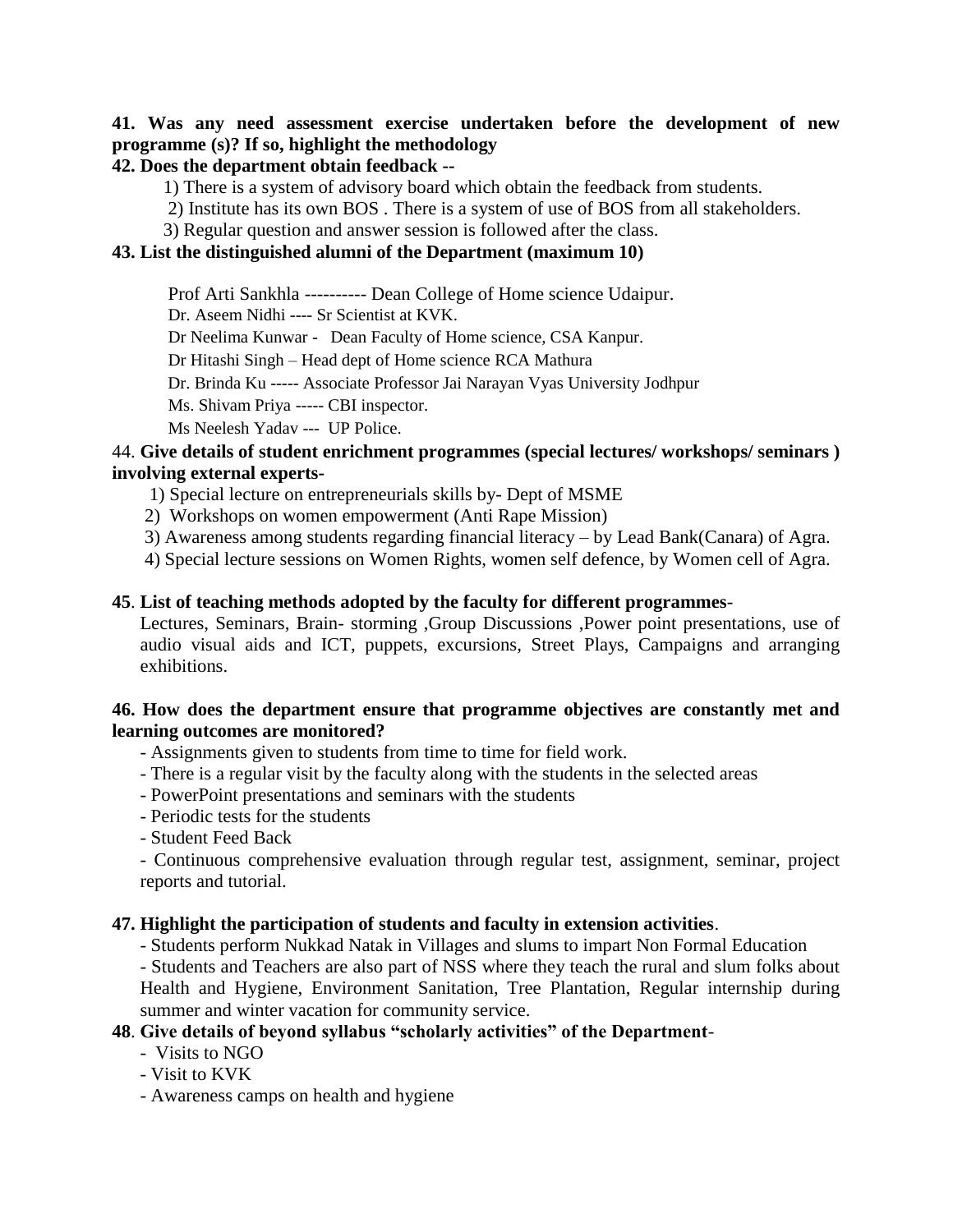- Aids management
- Blood donation camp
- -Skill development plans

**49.** State whether the programme/ department is accredited/ graded by other agencies? If yes, give details – **No**

**50**. Briefly highlight the contribution of the Department in generating new knowledge, basic of applied-

1) The Department provides knowledge of ICT, employment generation activities.

2) Society and population updates,

### **51. Detail five strengths, weaknesses, opportunities and challenges (SWOC) of the Department**

### **Strengths-**

.

1) Job Oriented course,

2) Faculty has separate BOS conducted at institute level.

### **Weaknesses**-

1) Shortage of Faculty and staff.

### **Opportunities**-

1) Scope for doing a lot of extension work as Agra is surrounded by villages.

2) Being a girl institution there is an easy approach for women and child welfare.

3) ICT facility for students and teachers to make teaching and learning more effective

### **Challenges**-

1) To increase enrolment

- 2) To update course and curriculum to make it more jobs oriented
- 3) To develop the infrastructure at par with other home science colleges in the country.
- 4) To prepare students for competitive exams.

### **52. Future plans of the Department-**

1) To start with Women study centre

2) To start a new course in 'Mass communication and journalism'

3) Skill Development under BVOC (proposal has already sent to Govt through RUSA).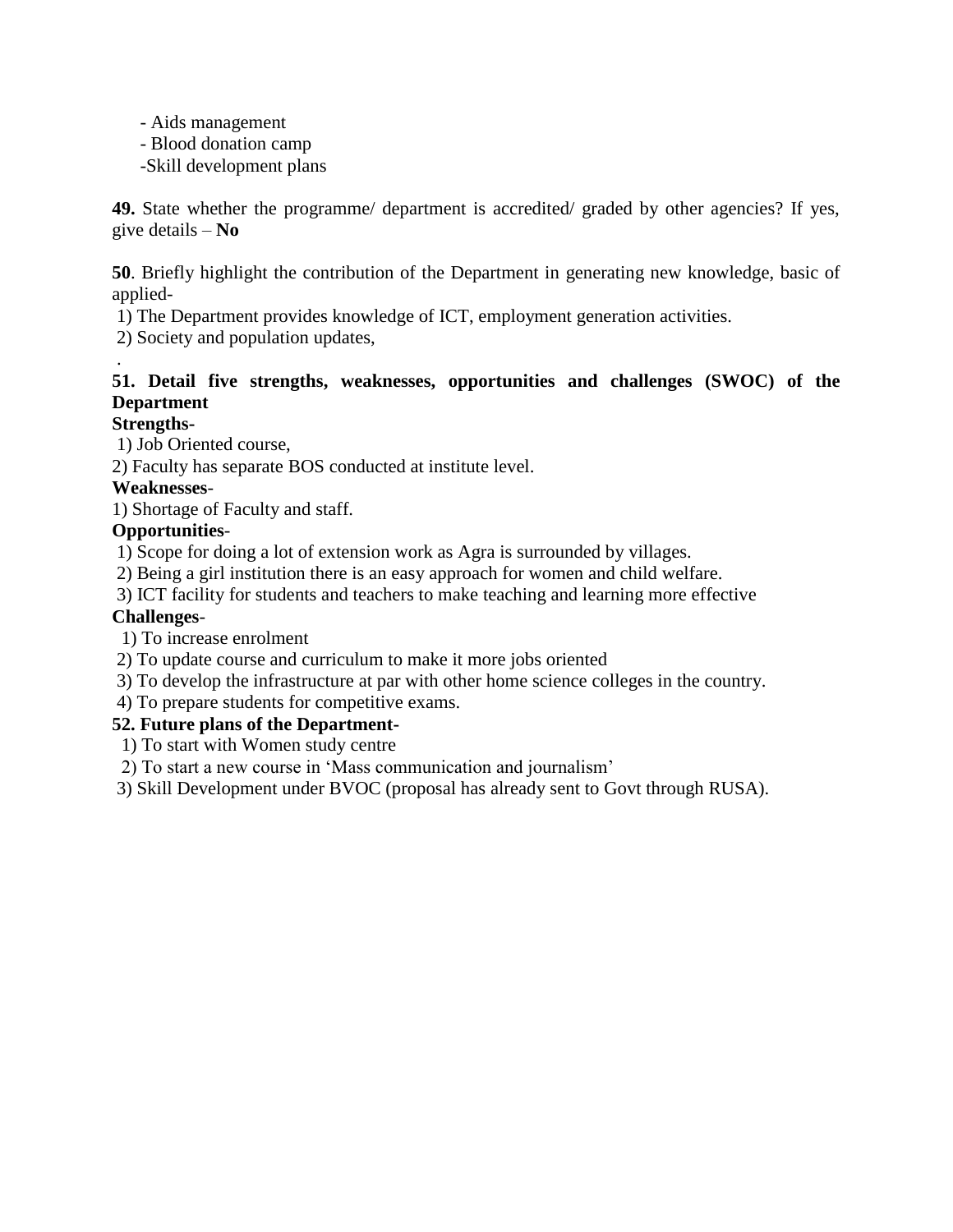## **Evaluative Report of the Department**

- 1. Name of the Department : **Department of Textile & Apparel Design**
- 2. Year of establishment : **1968**
- 3. Is the Department part of a college/Faculty of the university? **Faculty of University**
- 4. Names of programs offered (UG, PG, PharmD, Integrated Masters; M.Phil., Ph.D., Integrated Ph.D., Certificate, Diploma, PG Diploma, D.M./M.Ch., Super specialty fellowship, etc.) **UG, PG, Ph.D.**
- 5. Interdisciplinary programs and departments involved: **None**
- 6. Courses in collaboration with other universities, industries, foreign institutions, etc. : **None**
- 7. Details of programs discontinued, if any, with reasons : **None**
- 8. Examination System: Annual/Semester/Trimester/Choice Based Credit System : **Semester**
- 9. Participation of the department in the courses offered by other departments: **None**

10. Number of teaching posts sanctioned, filled and actual (Professors/Associate Professors/Asst. Professors/others)

|                             | Sanctioned | Filled | Actual (including |
|-----------------------------|------------|--------|-------------------|
|                             |            |        | CAS & MPS)        |
| Professor                   |            |        |                   |
| Associate Professor/Reader  |            |        |                   |
| <b>Assistant Professor</b>  | ∍          | っ      |                   |
| Lecturer                    |            |        |                   |
| Tutor / Clinical Instructor |            |        |                   |
| Senior Resident             |            |        |                   |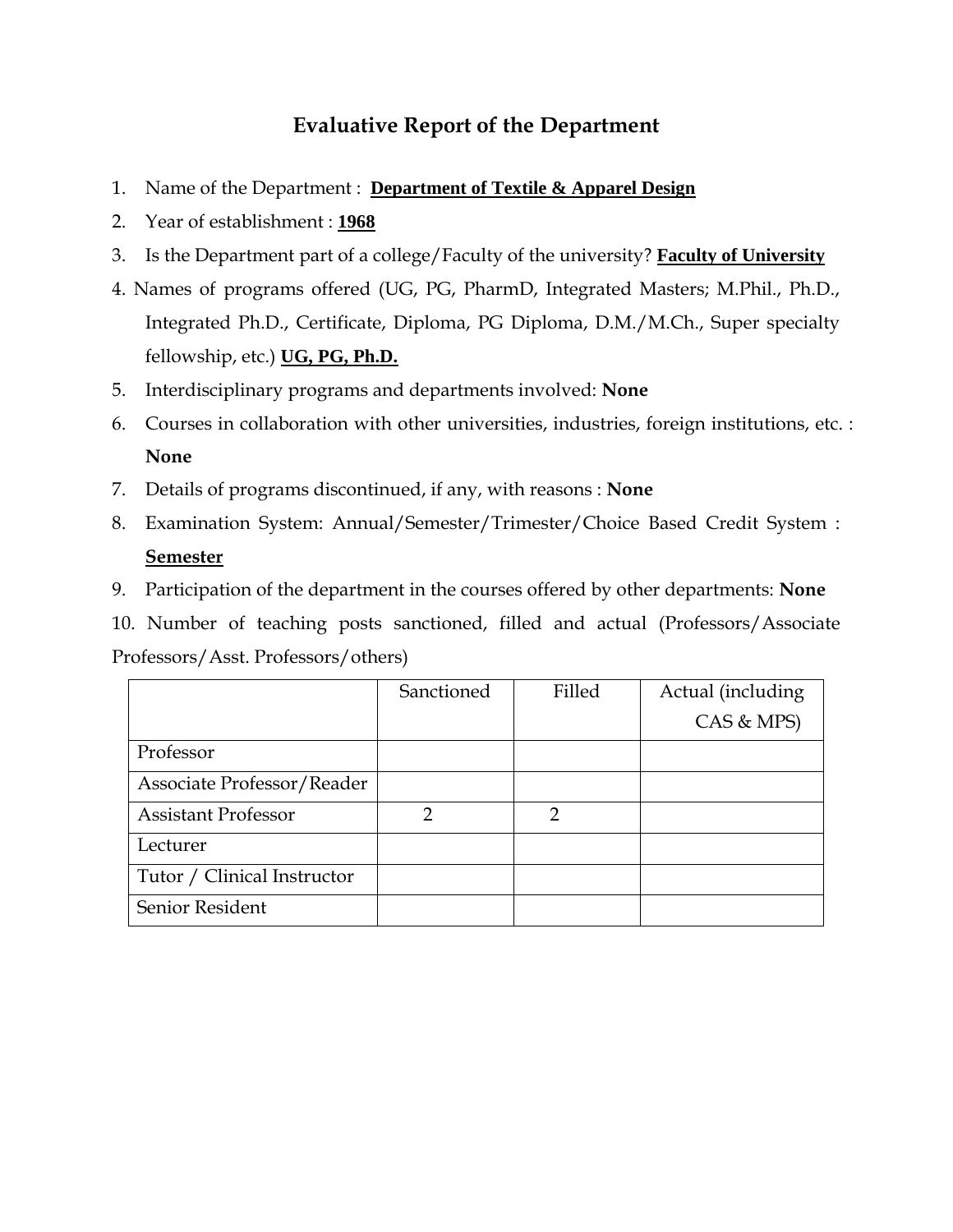#### **DEPARTMENT OF TEXTILE & APPAREL DESIGN**

**11. Faculty profile with name, qualification, designation, area of specialization, experience and research under guidance**

| <b>Name</b>                 | Qualificatio<br>$\mathbf n$ | <b>Designatio</b><br>n | <b>Specialization</b>   | <b>Experience</b><br>(In Years) | No.of<br>PhD.<br><b>M.Phil</b><br>students<br>guided<br>$\int$ ast 5<br>years) | No. Of<br>MSc.<br><b>Dissertati</b><br>on<br>guided<br>$\int$ ast 5<br>years) | No. Of<br>MSc.<br>projects<br>guided<br>(Last 5)<br>years) |
|-----------------------------|-----------------------------|------------------------|-------------------------|---------------------------------|--------------------------------------------------------------------------------|-------------------------------------------------------------------------------|------------------------------------------------------------|
| Dr. Sunanda<br>Khanna       | M.sc. Ph.D.                 | Professor              | Textile $&$<br>Clothing | $31 \text{ yrs}$                | 02                                                                             |                                                                               | 08                                                         |
| Ms.<br>Sanghmitra<br>Gautam | MSc PhD                     | Lecturer               | Textile $&$<br>Clothing | $04$ yrs                        | 00                                                                             | $\overline{\phantom{0}}$                                                      | 07                                                         |

#### **12. List of senior visiting fellows, adjunct faculty, and emeritus professors-**

- Dr. V.B. Gupta, Retired Prof., IIT Delhi. **'**Quality Control In Textiles'
- Prof.Sangita Saini, Textile and Clothing, D.E.I., Agra.
- Mrs. Neeru Gupta, an entrepreneur on 'Running a successful Boutique.'
- > Banker on 'Funding Agencies for Entrepreneurs.'
- 'CAD in Textiles' by Hyderabad Based Company.

### **13. Percentage of classes taken by temporary faculty- programme wise information- UG & PG Courses in the**

 **Department** –50%

| Semester         | Class   | Paper No. &         | Theory/week    | Practical/Week | Total | Teacher |
|------------------|---------|---------------------|----------------|----------------|-------|---------|
|                  |         | Title               |                |                |       |         |
| <b>July 2011</b> | B.Sc.   | Children            |                | 18             | 18    | Dr.     |
| $-$ Dec.         | H.SC    | Clothing            |                |                |       | Anupam  |
| 2011             | V sem.  | (XXX)               |                |                |       | Saxena  |
| Jan 2012-        | B.Sc.   | Technology of       | $\overline{4}$ | 09             | 13    | Ms.     |
| May 2012         | H.SC    | <b>Textile Care</b> |                |                |       | Nupur   |
|                  | IV sem. | (XXY)               |                |                |       |         |
|                  | B.Sc.   | Family              | $\overline{4}$ | 18             | 22    | Dr.     |
|                  | H.SC    | Clothing(XXXV)      |                |                |       | Anupam  |
|                  | VI sem  |                     |                |                |       | Saxena  |
|                  | M.Sc.   | Advanced            |                | 12             | 12    | Ms.     |
|                  | H.SC    | Textile             |                |                |       | Nupur   |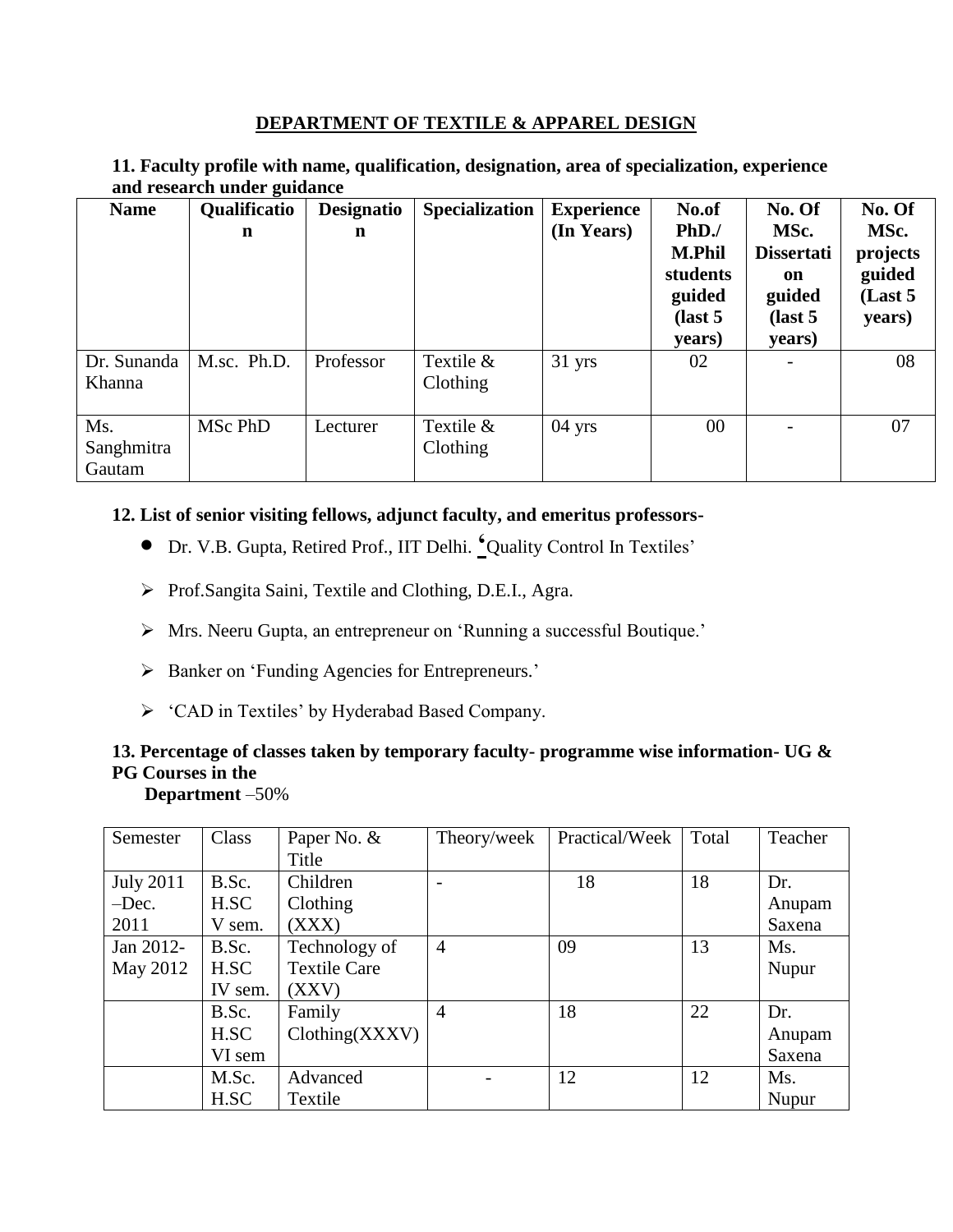|                  | Gen.    | Chemistry(VI)         |                          |                          |    |        |
|------------------|---------|-----------------------|--------------------------|--------------------------|----|--------|
|                  | II sem  |                       |                          |                          |    |        |
| <b>July 2012</b> | B.Sc.   | <b>Textile Study</b>  | 04                       | 09                       | 13 | Ms.    |
| -Dec.            | H.SC    |                       |                          |                          |    | Nupur  |
| 2012             | III     |                       |                          |                          |    |        |
|                  | sem.    |                       |                          |                          |    |        |
|                  | B.Sc.   | Children              | 04                       | 18                       | 22 | Dr.    |
|                  | H.SC    | Clothing              |                          |                          |    | Anupam |
|                  | V sem   | (XXX)                 |                          |                          |    | Saxena |
| Jan 2013-        | B.Sc.   | Textile Care &        | 04                       | 09                       | 13 | Ms.    |
| May 2013         | H.SC    | <b>Basic Clothing</b> |                          |                          |    | Nupur  |
|                  | IV      | Construction          |                          |                          |    |        |
|                  | sem     |                       |                          |                          |    |        |
|                  | B.Sc.   | Family                | $\overline{4}$           | 18                       | 22 | Dr.    |
|                  | H.SC    | Clothing(XXXV)        |                          |                          |    | Anupam |
|                  | VI sem  |                       |                          |                          |    | Saxena |
| <b>July 2013</b> | B.Sc.   | Children              | $\overline{\phantom{a}}$ | 18                       | 18 | Dr.    |
| $-$ Dec.         | H.SC    | Clothing              |                          |                          |    | Anupam |
| 2013             | V sem   | (XXX)                 |                          |                          |    | Saxena |
|                  | M.Sc.   | Project               |                          | $\overline{\phantom{a}}$ | 06 | Dr.    |
|                  | H.SC    | (3 Student)           |                          |                          |    | Anupam |
|                  | Gen.    |                       |                          |                          |    | Saxena |
|                  | III sem |                       |                          |                          |    |        |
| Jan 2014-        | B.Sc.   | Family                |                          | 18                       | 18 | Dr.    |
| May 2014         | H.SC    | Clothing(XXXV)        |                          |                          |    | Anupam |
|                  | VI sem  |                       |                          |                          |    | Saxena |
|                  | M.Sc.   | Project               | $\blacksquare$           | $\overline{\phantom{a}}$ | 06 | Dr.    |
|                  | H.SC    | (3 Student)           |                          |                          |    | Anupam |
|                  | Gen.    |                       |                          |                          |    | Saxena |
|                  | IV sem  |                       |                          |                          |    |        |

**14. Programme wise Student- Teacher Ratio-** B.Sc. - 35:1

M.Sc. Gen. - 25:1

**15. Number of academic support staff (technical) and administrative staff: Sanctioned—, Filled - Nil**

**16. Research thrust areas as recognised by major funding agencies-** None

**17. Number of faculty with ongoing projects from a) National b) International funding agencies and c) Total grants received. Give the names of the funding agencies, project title and grants received project-wise. ---** None

**18. Inter-institutional collaborative projects and associated grants received----**

a) National collaboration

b) International collaboration**---- NONE**

**19. Departmental projects funded by DST-FIST; UGC-**

**SAP/CAS,DPE;DBT,ICSSR,AICTE etc; total grants received -** None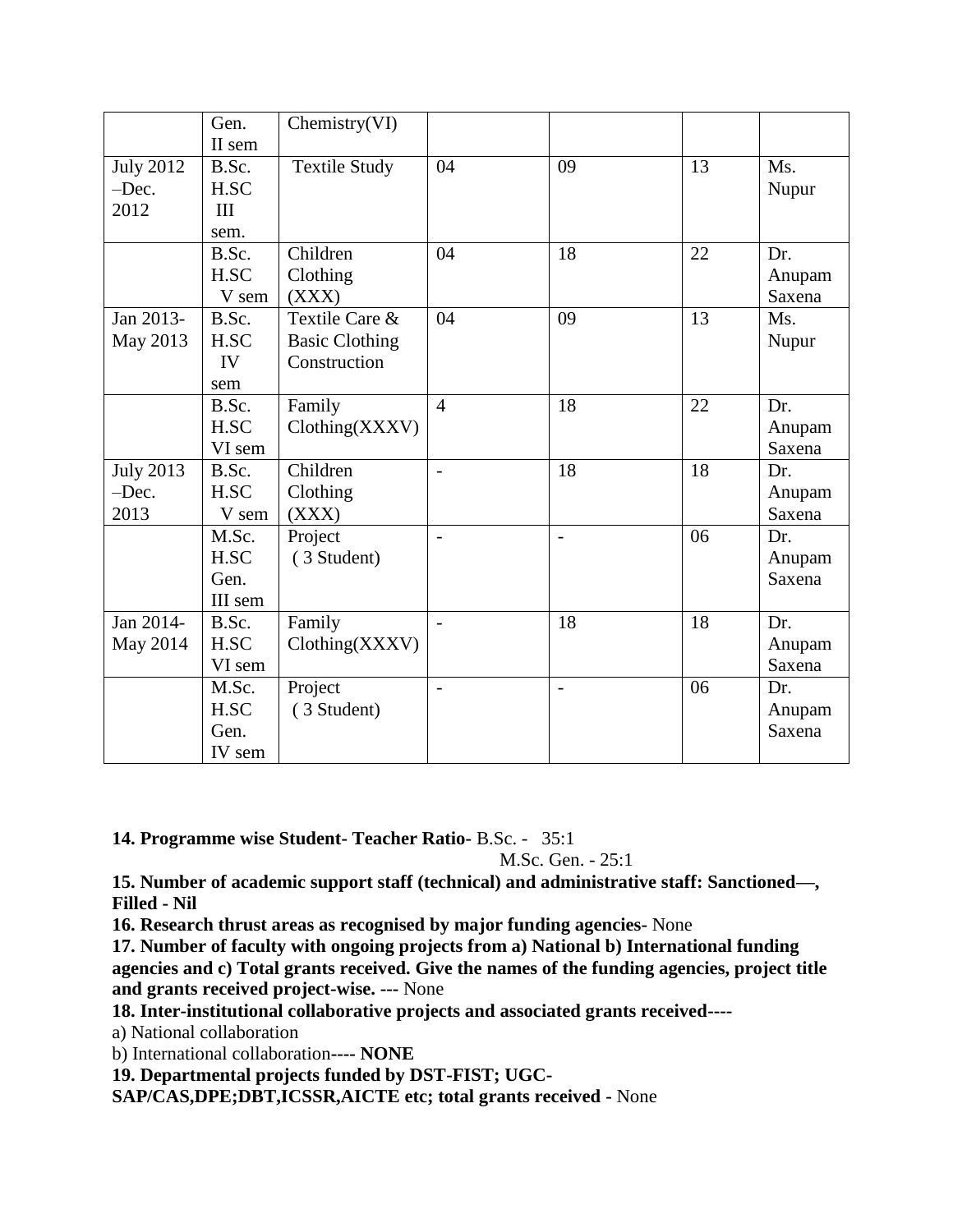### **20. Research facility / centre with- N.A**

- State recognition
- National recognition
- International recognition

### 22**. Publications:**

### **\* Number of papers published in peer reviewed journals (national/ international**)

1) Prof. Sunanda Khanna - 05 National and 02 International

2) Ms. Sanghmitra Gautam – 03 National and 03 International

### **23. Details of patents and income generated- N.A**

### **24. Areas of consultancy and income generated – N.A**

### **25. Faculty selected nationally/ internationally to visit other laboratories/ institutions/ industries in India and abroad-**

**1.** V.C. Nominee in selection committee of Principle for V.B.S. Purvanchal University w.e.f. Jan. 2017.

2. V.C. Nominee in selection committee of Principle for V.B.S. Purvanchal University w.e.f. Jan. 2017.

3. Member Board of Studies D.E.I. for U.G. and P.G. Classes

4. **Resource person** in National Seminar on 'Role of Textile Traditions of North Zone in Industrial and Economic Growth of India'. Organized by Guru Nanak Girl's college, Santpura, Yamunanagar on  $10^{th}$  &  $11^{th}$  Feb. 2011.

5. **Resource person** in National Seminar on 'Fashion Design & Textile Technology' Organized by BBK DAV College, Amritsar on Nov. 8, 2014.

 $6.$  Invited Speaker in the  $8<sup>th</sup>$  International Conference of Indian Psychometrics and Educational Research Association Organized by Harprasad Institute of Behavioural Studies, Agra from  $24^{\text{th}}$  –  $26<sup>th</sup>$  Sept. 2016.

7. Assessor in two courses of Prime Minister's Kaushal Vikas Yojna

### **26. Faculty serving in**

### **a) National committees**

### **(Prof. Sunanda Khanna)**

- Member of Examination Committee, Dr. B.R.Ambedkar University, Agra.
- **Associate Dean Welfare w.e.f. Sept.2011 for one year.**
- Member of Examination Committee, Dr. B.R.Ambedkar University, Agra.
- Member of Library Committee, Dr. B.R.Ambedkar University, Agra.
- **Member Teachers welfare Association w.e.f. 14-07-2012 for one year.**
- Member of Board of studies, Dr. B.R.Ambedkar University, Agra.
- Member of Academic Council, Dr. B.R.Ambedkar University, Agra.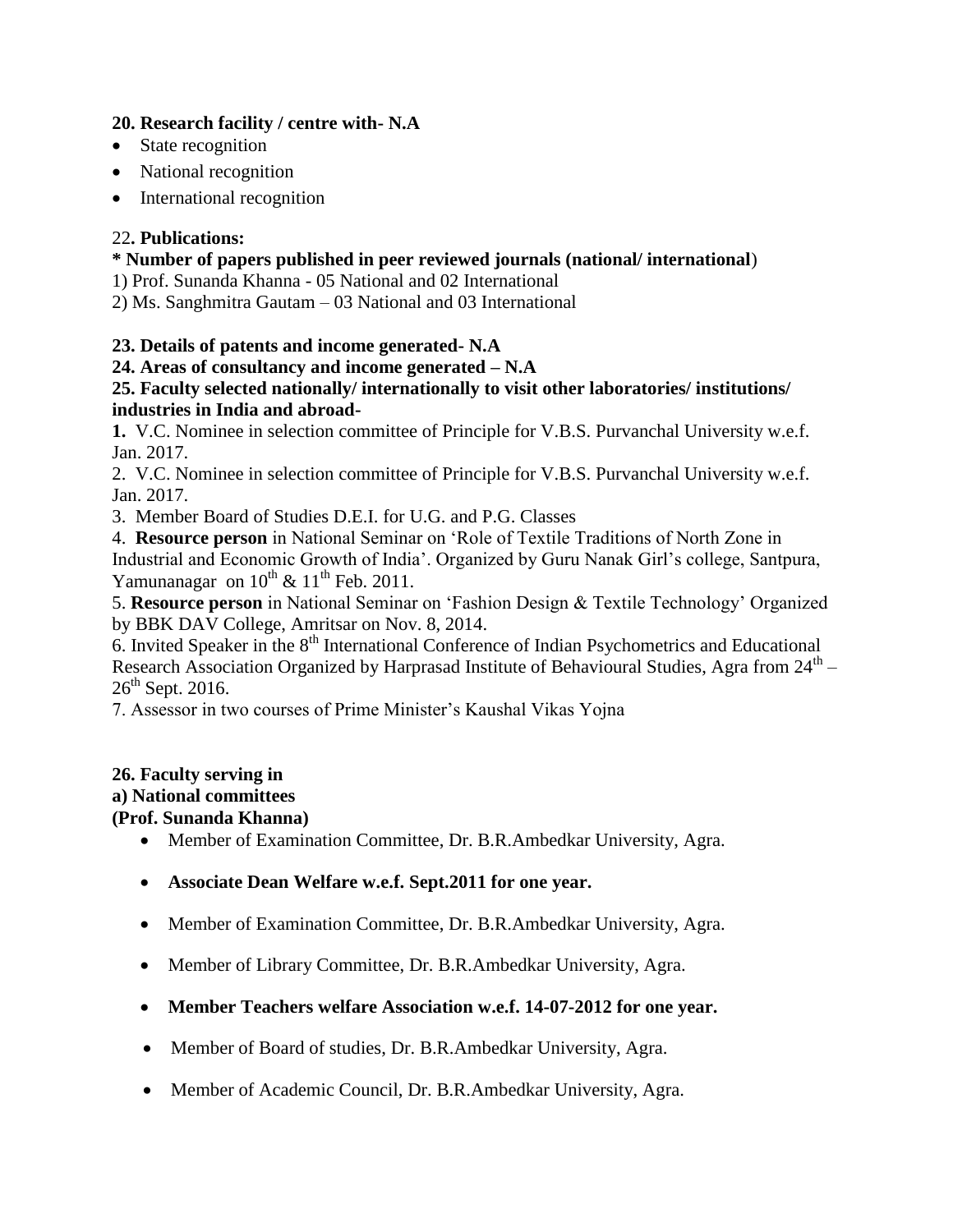• Life member of HSAI

#### **b) International committees – None c) Editorial boards- None**

### **28. Student projects/Dissertation** –

.

Prof. Sunanda Khanna - 07 projects

Ms. Sanghmitra Gautam – 07 projects.

#### **29. Awards/ recognitions received at the national and international level by- 1**) **Faculty –**

Prof. Sunanda Khanna Received Best Home Scientist award in international conference of IPERA at HIBS (Agra. Sept 2016)

### **2) Doctoral or post doctoral fellows - none**

#### **3) Students**

**30**. Seminars/ conferences/workshops organised and the source of funding (national/ international) with details of outstanding participants, if any: **None**

**31**. Code of ethics for research followed by the departments – **We follow the norms as per statues**.

**32**. Student profile programme wise**: To be filled by the Director**

**33**. Diversity of students: **To be filled by the Director**

**34.** How many students have cleared civil services and defence services examination, NET, SET,GATE and other competitive examinations ? Give details category wise

#### 35. Student progression

| <b>Student Progression</b> | Percentage against enrolled |
|----------------------------|-----------------------------|
| UG TO PG                   |                             |
| PG TO M.Phil               |                             |
| PG TO PhD                  |                             |
| PhD TO Post Doctoral       |                             |
| Employed                   |                             |
|                            |                             |

#### **36. Diversity of faculty**

**–**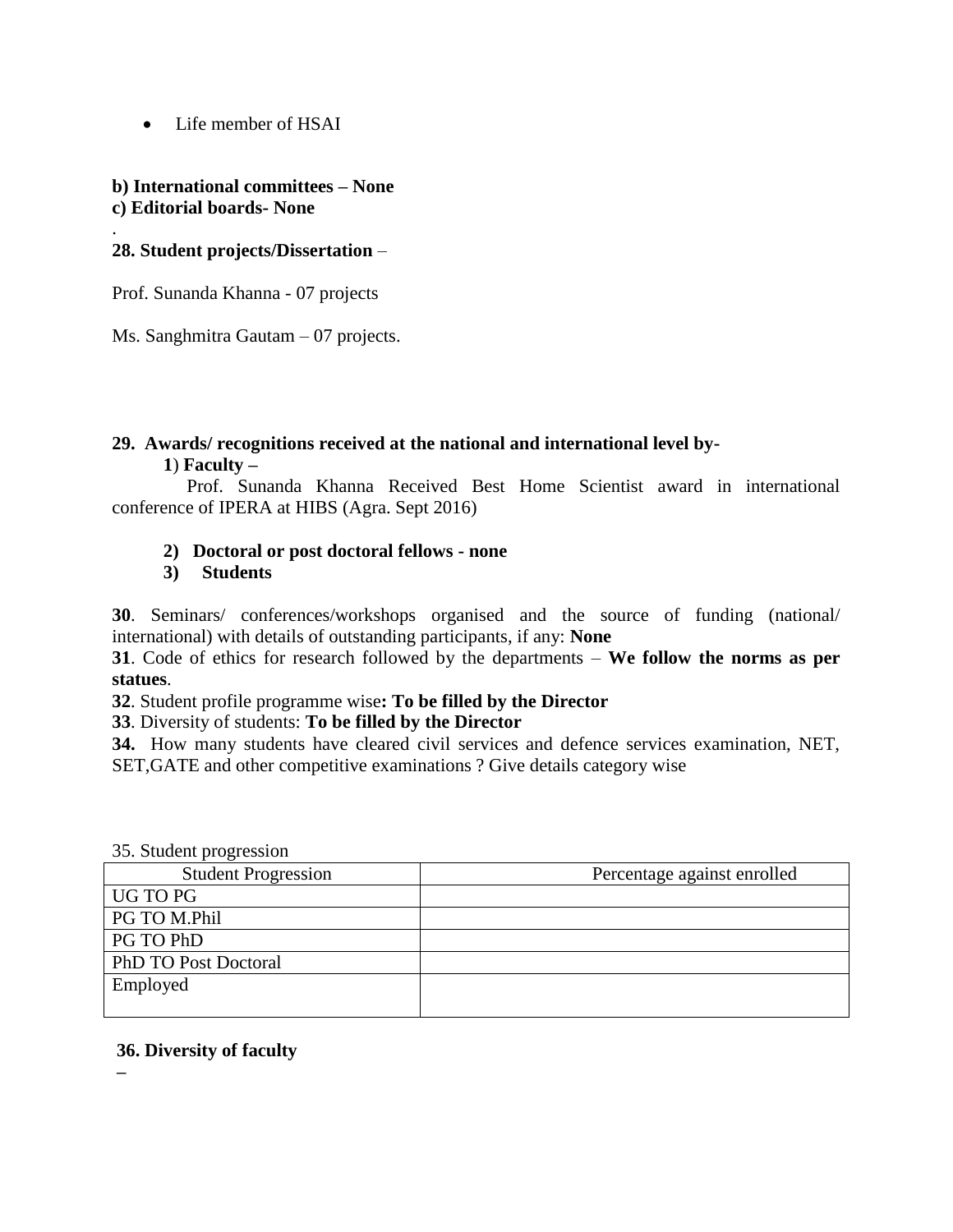| No of faculty who are Graduate            |            |
|-------------------------------------------|------------|
| Of the same university                    | $00\,$     |
| From other universities With in the state | 01         |
| From universities from other states       | 01         |
| From universities from other country      | <b>Nil</b> |

### **37. Number of faculty who were awarded M.Phil, Ph.D,D.Sc and D.lit during the assessment period**- NONE

### **38. Present details of departmental infrastructural facilities with regard to**

a) Library- yes.

b) Internet facility for staff and students- 02 computers with internet facility is available.

- c) Total number of class rooms- 00
- d) Class rooms with ICT Facility- Nil

e) Student laboratories- 02

f) Research laboratories- Nil

### **39. List of doctoral, post doctoral students and research associates**

### **40. Number of post graduate students getting financial assistance from the university- None 41. Was any need assessment exercise undertaken before the development of new programme (s)? If so, highlight the methodology**

### **42. Does the department obtain feedback --**

- 1) There is a system of advisory board which obtain the feedback from students.
- 2) Institute has its own BOS. There is a system of use of BOS from all stakeholders.
- 3) Regular question and answer session is followed after the class.

### **43. List the distinguished alumni of the Department (maximum 10)**

### 44. **Give details of student enrichment programmes (special lectures/ workshops/ seminars) involving external experts-**

- Training in boutiques
- Students make garments on order

### **45**. **List of teaching methods adopted by the faculty for different programmes**-

Lectures, Seminars, Power point presentations, use of audio visual aids and arranging exhibitions,

### **46. How does the department ensure that programme objectives are constantly met and learning outcomes are monitored?**

- Assignments given to students from time to time for field work.

- - PowerPoint presentations and seminars with the students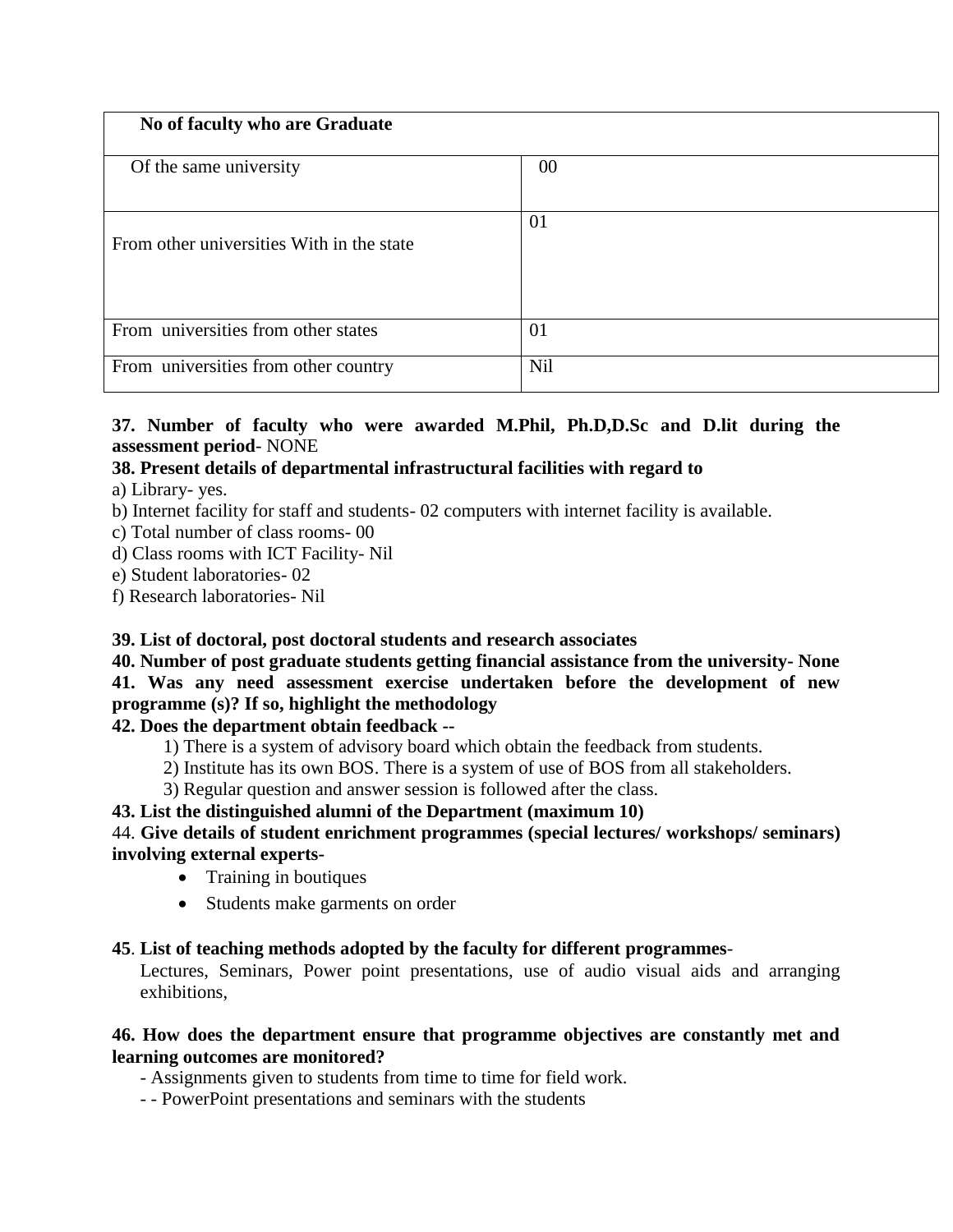- Periodic tests and speed test for the students

- Student Feed Back

- Continuous comprehensive evaluation through regular test, assignment, seminar,

project reports and tutorial.

-group discussion.

### **47. Highlight the participation of students and faculty in extension activities**.

- Students teach underprivileged women to put fall, stitch petticoat and salwar, hand embroidery, renovation and dyeing etc. to help them earn .

### **48**. **Give details of beyond syllabus "scholarly activities" of the Department**-

Workshop conducted by faculty on **Value Addition of Apparel and Accessories**

**49.** State whether the programme/ department is accredited/ graded by other agencies? If yes, give details – **No**

**50**. Briefly highlight the contribution of the Department in generating new knowledge, basic of applied-

The Department provides knowledge employment generation activities.

**51. Detail five strengths, weaknesses, opportunities and challenges (SWOC) of the Department**

### **Strengths-**

- Faculty BOS has separate conducted at institute level.
- Faculty pools personal books for department Library
- High sense of achievement through **creativity**.
- **Job opportunities** in varied fields.
- **Employment providers** instead of employment seekers

### **Weaknesses**-

- Lack of
- -**space** and **equipment**.
- - **supporting staff.**
- -latest **books** and **journals**.
- -**supporting grant** for industrial visits.
- **-Low SE background** of students hampers their creativity.
- - Students' personality marred by **poor**

### **Opportunities**-

Vast scope for:

- - **self employment**.
- -**work from home.**
- **-Employability** in various fields.
- Being fashion based, **always in demand.**
- Geographical proximity to the **NCR**

### **Challenges**-

**Competition** with newer , contemporary fields.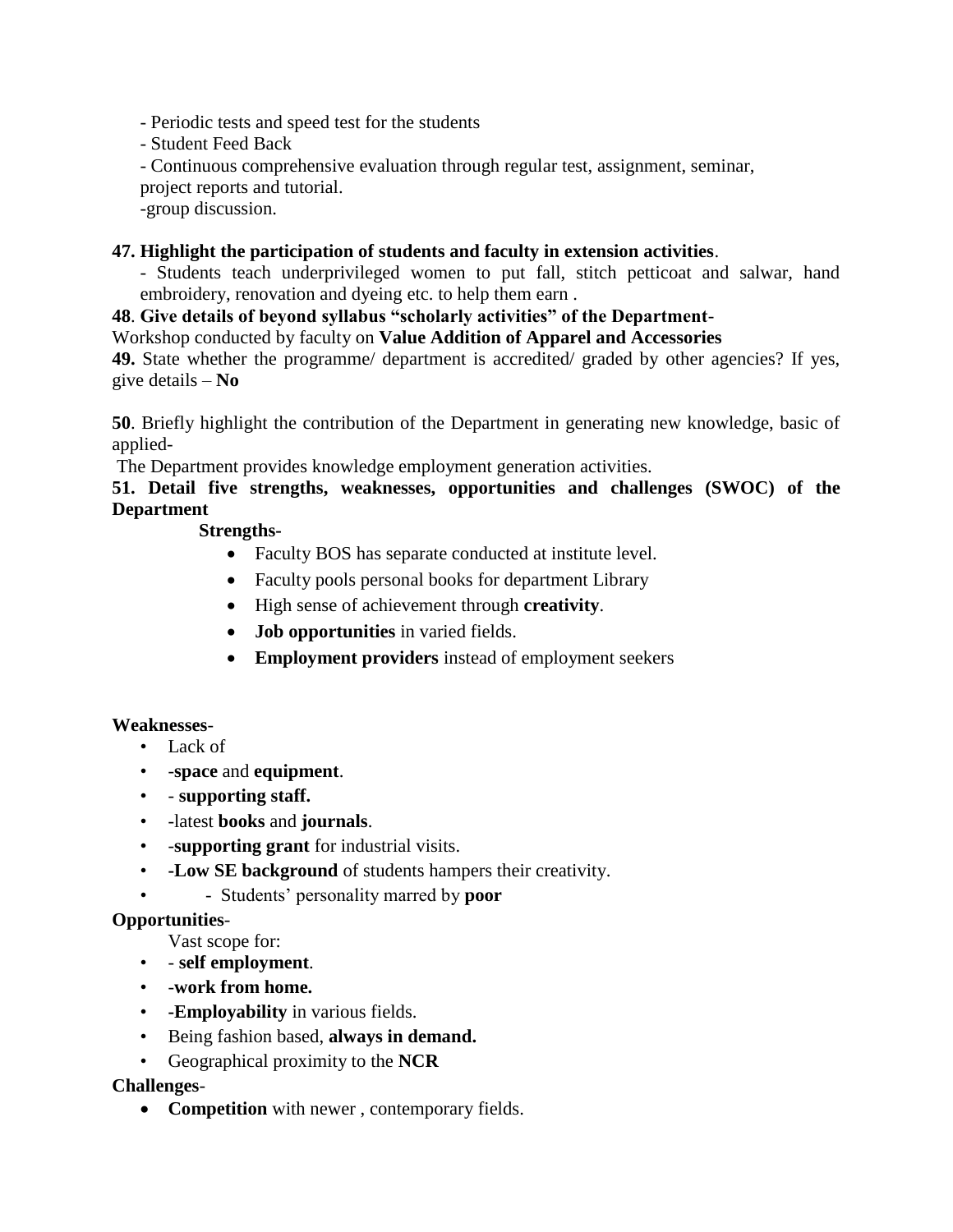- **Low socio economic status** restrains creativity.
- Providing latest knowledge despite **paucity of funds**.
- Keeping up with the **latest technological advances.**

### **52. Future plans of the Department-**

- Specialization at P.G. level.
- Vocational courses.
- Introducing internships in the curriculum.
- Industrial trips.
- Technology based curriculum.

### **BEST PRACTICES**

- Departmental library enriched by **personal books** of faculty.
- **Counseling** by faculty on personal issues.
- **Career guidance** by faculty .
- Guidance by faculty in preparing for **National Eligibility Test**.

### **Community service by P.G. stud**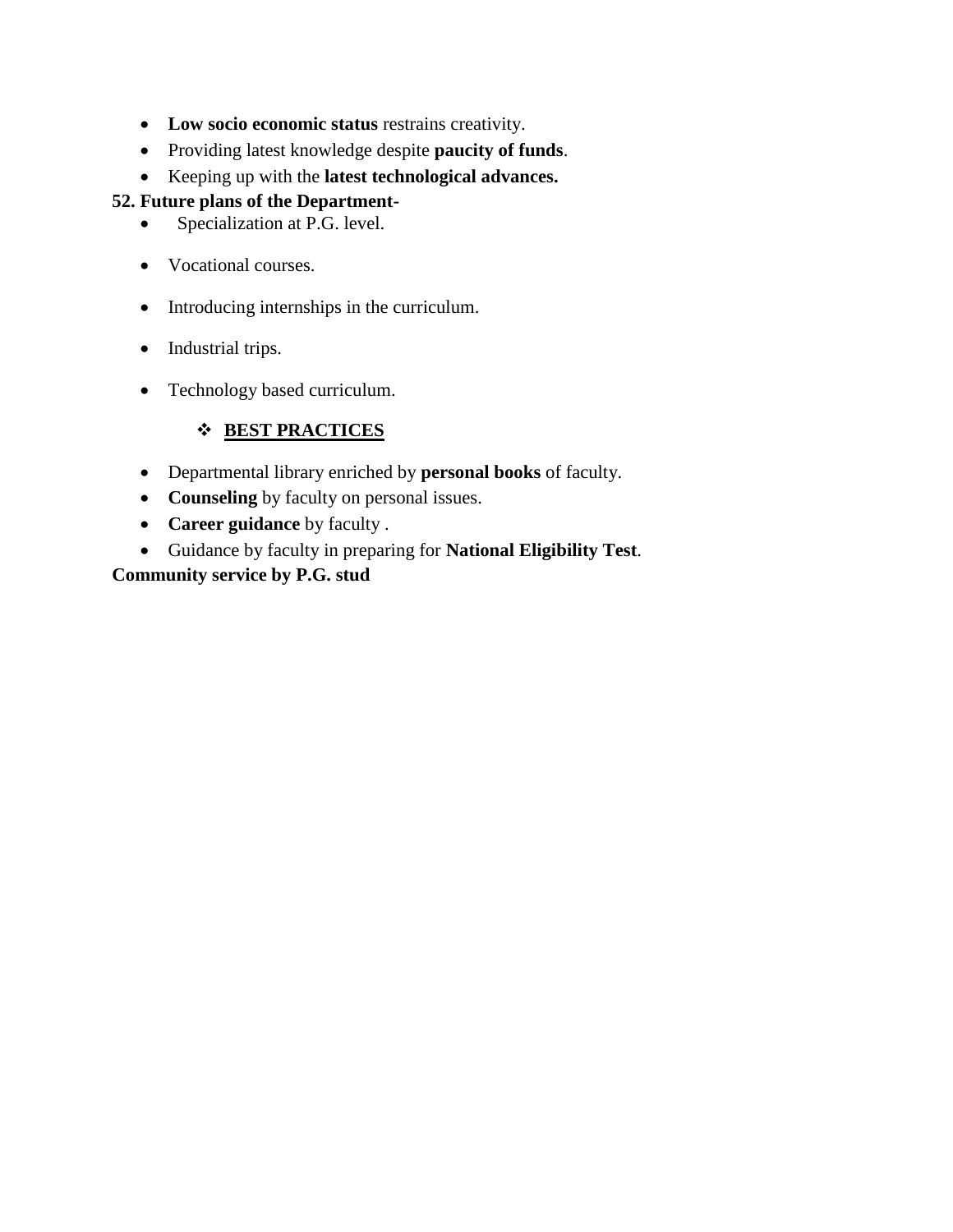Jjjjjjjjjjjjjjjjjjjjjjjjjjjjjjjjjjjjjjjjjjjjjjjjjjjjjjjjjjjjjjjjjjjjjjjjjjjjjjjjjjjjjjjjjjjjjjjjjjjjjjjjjjjjjjjjjjjjjjjjjjjjjjjjjj jjjjjjjjjjjjjjjjjjjjjjjjlllllllllllllllllllllllllllllllllllllllllllllll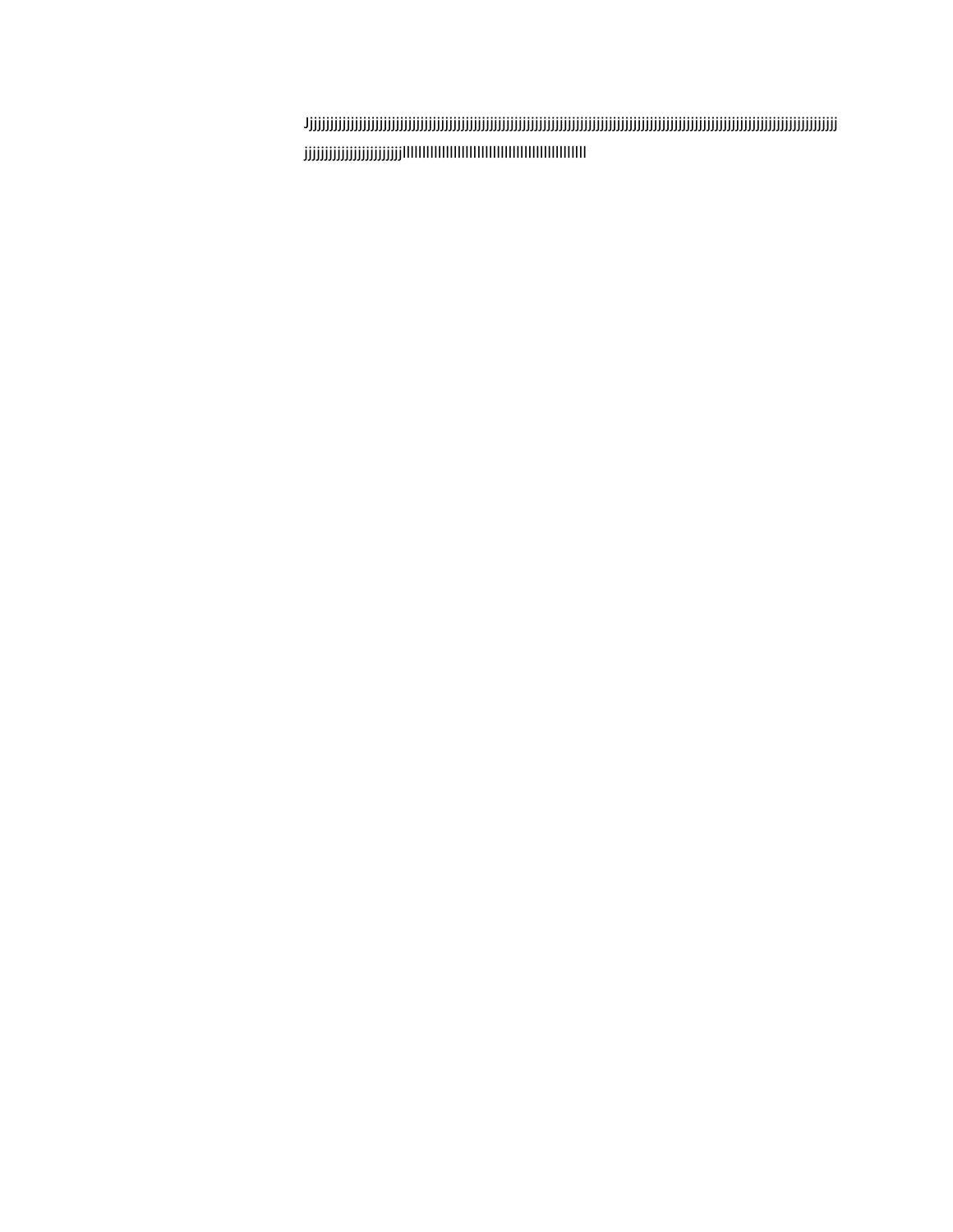## **Evaluative Report of the Department**

- 1. Name of the Department **University Computer Centre, Khandari Campus, Agra**
- 2. Year of establishment **1993**
- 3. Is the Department part of a college/Faculty of the university? **Faculty of University Computer Centre**
- 4. Names of programs offered (UG, PG, PharmD, Integrated Masters; M.Phil., Ph.D., Integrated Ph.D., Certificate, Diploma, PG Diploma, D.M./M.Ch., Super specialty fellowship, etc.) - **Diploma**
	- 5. Interdisciplinary programs and departments involved NA
- 6. Courses in collaboration with other universities, industries, foreign institutions, etc. **NA**
- 7. Details of programs discontinued, if any, with reasons
- 8. Examination System: Annual/Semester/Trimester/Choice Based Credit System
- 9. Participation of the department in the courses offered by other departments **Yes**
- 10. Number of teaching posts sanctioned, filled and actual (Professors/Associate Professors/Asst. Professors/others)

|                             | Sanctioned     | Filled         | Actual (including |
|-----------------------------|----------------|----------------|-------------------|
|                             |                |                | CAS & MPS)        |
| Professor                   |                |                |                   |
| Associate Professor/Reader  | $\overline{2}$ | $\overline{2}$ |                   |
| / Equivalent                |                |                |                   |
| <b>Assistant Professor</b>  |                |                |                   |
| Lecturer                    |                |                |                   |
| Tutor / Clinical Instructor |                |                |                   |
| Senior Resident             |                |                |                   |

<sup>11.</sup> Faculty profile with name, qualification, designation, area of specialization, experience and research under guidance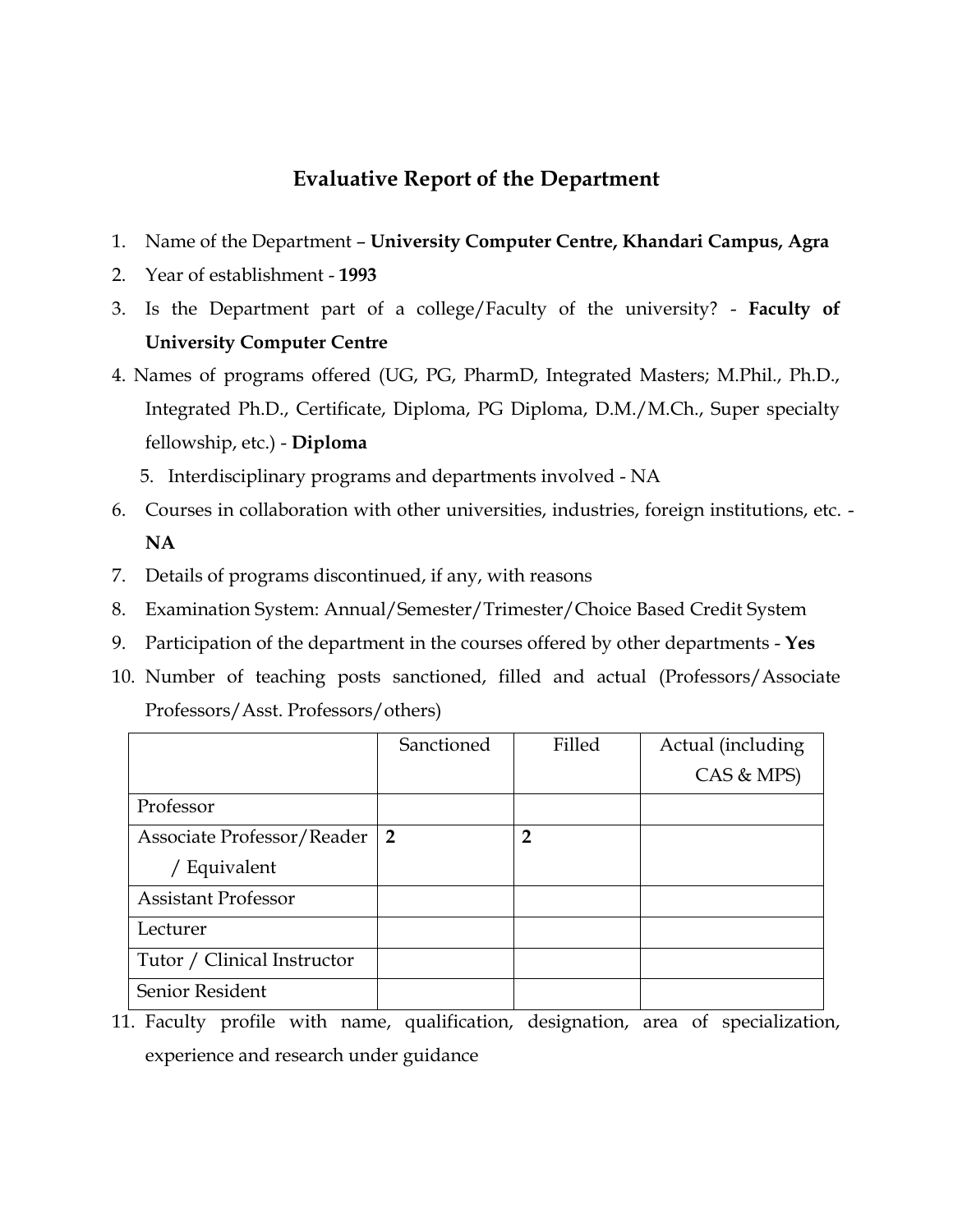| Name |  | Qualification   Designation   Specialization | No. of     |
|------|--|----------------------------------------------|------------|
|      |  |                                              | Years of   |
|      |  |                                              | Experience |
|      |  |                                              |            |
|      |  |                                              |            |
|      |  |                                              |            |

- 12. List of senior Visiting Fellows, adjunct faculty, emeritus professors
- 13. Percentage of classes taken by temporary faculty program-wise information **50%**
- 14. Program-wise Student Teacher Ratio **10:1**
- 15. Number of academic support staff (technical) and administrative staff: sanctioned, filled and actual - NA
- 16. Research thrust areas as recognized by major funding agencies NA
	- 17. Number of faculty with ongoing projects from a) national b) international funding agencies and c) Total grants received. Give the names of the funding agencies, project title and grants received project-wise. - NA
- 18. Inter-institutional collaborative projects and associated grants received
	- c) National collaboration b) International collaboration NA
- 19. Departmental projects funded by ICMR; DST-FIST; UGC-SAP/CAS, DPE; DBT, ICSSR, AICTE, etc.; total grants received. NA
- 20. Research facility / centre with
	- state recognition
	- national recognition
	- international recognition
- 21. Special research laboratories sponsored by / created by industry or corporate bodies NA
- 22. Publications:
	- Number of papers published in peer reviewed journals (national / international)
	- Monographs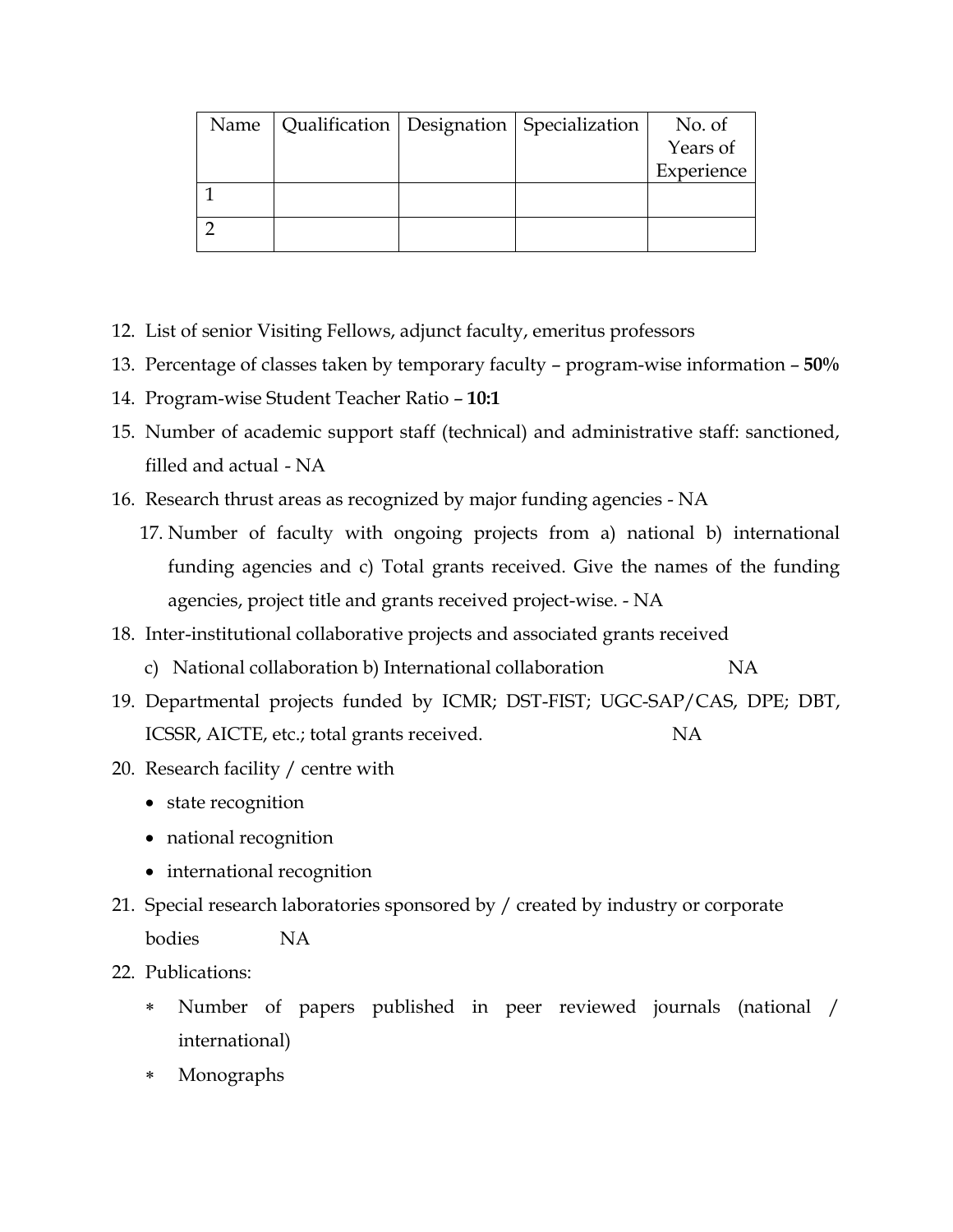- Chapters in Books
- Books edited
- Books with ISBN with details of publishers
- Number listed in International Database (For *e.g*. Web of Science, Scopus, Humanities International Complete, Dare Database - International Social Sciences Directory, EBSCO host, Medline, etc.)
- Citation Index range / average
- SNIP
- \* SJR
- Impact Factor range / average
- h-index
- 23. Details of patents and income generated NA
- 24. Areas of consultancy and income generated NA
- 25. Faculty selected nationally / internationally to visit other laboratories / institutions / industries in India and abroad NA
- 26. Faculty serving in

a) National committees b) International committees c) Editorial Boards d) any other (specify) NA

- 27. Faculty recharging strategies (Refresher / orientation programs, workshops, training programs and similar programs). NA
- 28. Student projects
	- percentage of students who have taken up in-house projects including interdepartmental projects
	- percentage of students doing projects in collaboration with other universities / industry / institute
- 29. Awards / recognitions received at the national and international level by
	- Faculty NA
	- Doctoral / post doctoral fellows
	- Students
- 30. Seminars/ Conferences/Workshops organized and the source of funding (national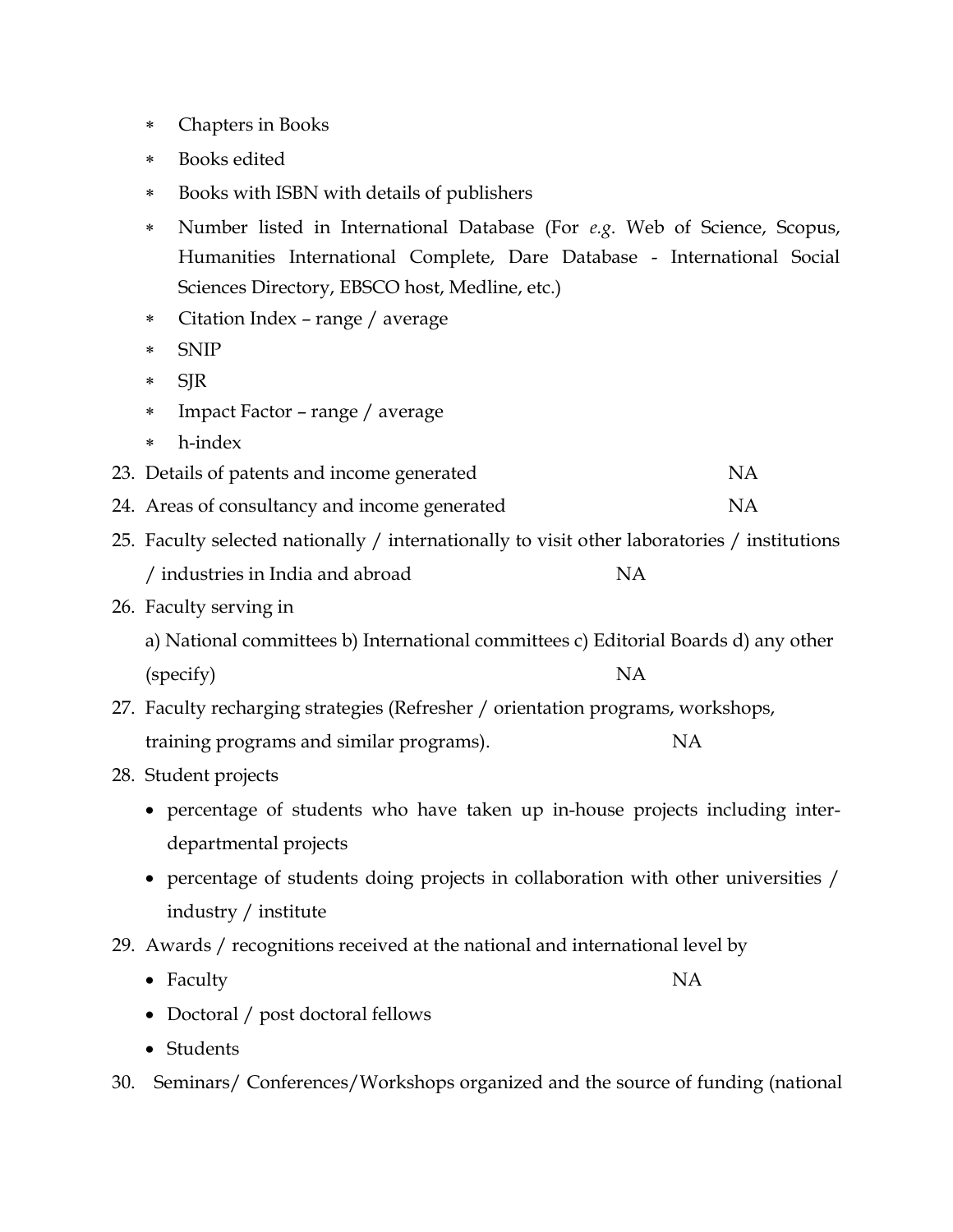/ international) with details of outstanding participants, if any. NA

31. Code of ethics for research followed by the departments

Student

32. profile program-wise:

| Name of the Program       | Applications | <b>Selected</b> |                | Pass percentage |
|---------------------------|--------------|-----------------|----------------|-----------------|
| (refer to question no. 4) | received     |                 | Male Female    | Female<br>Male  |
| Advance Diploma in        |              |                 |                |                 |
| Information Tech.         | 12           |                 | $\overline{4}$ | Result to be    |
| (ADIT)                    |              |                 |                | declared        |
|                           |              |                 |                |                 |

33. Diversity of students

| Name of the        | $\%$ of    | $\%$ of students | $\%$ of students | $\%$ of   |
|--------------------|------------|------------------|------------------|-----------|
| Program            | students   | from other       | from             | students  |
| (refer to question | from the   | universities     | universities     | from      |
| no. 4)             | same       | within the       | outside the      | other     |
|                    | university | <b>State</b>     | <b>State</b>     | countries |
| <b>ADIT</b>        | 80         | 20               |                  |           |
|                    |            |                  |                  |           |
|                    |            |                  |                  |           |
|                    |            |                  |                  |           |

- 34. How many students have cleared Civil Services and Defense Services examinations, NET, SET, GATE, USMLE, PLAB, GPAT, NCLEX, CGFNS, IELTS and other competitive examinations? Give details category-wise.
- 35. Student progression

| <b>Student progression</b>    | Percentage against enrolled |
|-------------------------------|-----------------------------|
| UG to PG                      |                             |
| PG to M.Phil, DM / M Ch / DNB |                             |
| PG to Ph.D.                   |                             |
| Ph.D. to Post-Doctoral        |                             |
| Employed                      |                             |
| Campus selection              |                             |
| Other than campus recruitment |                             |
| Entrepreneurs                 |                             |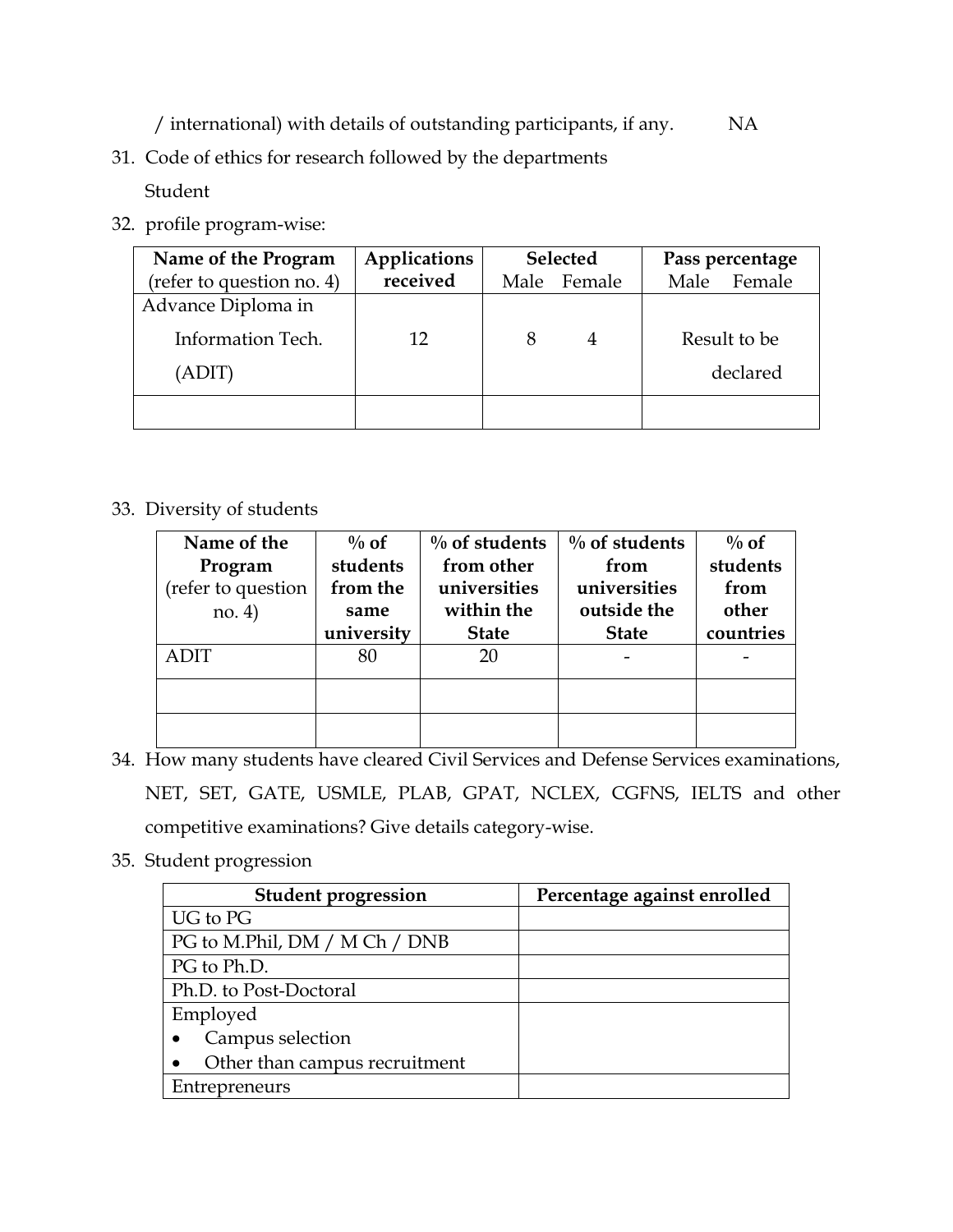### 36. Diversity of staff

| Percentage of faculty who are graduates  |     |
|------------------------------------------|-----|
| of the same university                   | 50% |
| from other universities within the State | 50% |
| from universities from other States      |     |
| from universities outside the country    |     |

- 37. Number of faculty who were awarded M.Phil., DM, M Ch, Ph.D., D.Sc. and D.Litt. during the assessment period
- 38. Present details of departmental infrastructural facilities with regard to
	- a) Library 1
	- b) Internet facilities for staff and students -**Yes**
	- c) Total number of class rooms **3**
	- d) Class rooms with ICT facility and 'smart' class rooms **1**
	- e) Students' laboratories **2**
	- f) Research laboratories
- 39. List of doctoral, post-doctoral students and Research Associates
	- a) from the host institution/university NA
	- b) from other institutions/universities
- 40. Number of post graduate students getting financial assistance from the university. NA
- 41. Was any need assessment exercise undertaken before the development of new program(s)? If so, highlight the methodology. NA
- 42. Does the department obtain feedback from
	- m.faculty on curriculum as well as teaching-learning-evaluation? If yes, how does the department utilize the feedback?
	- n. students on staff, curriculum and teaching-learning-evaluation and how does the department utilize the feedback?
	- o. alumni and employers on the programs offered and how does the department utilize the feedback?
- 43. List the distinguished alumni of the department (maximum 10) NA